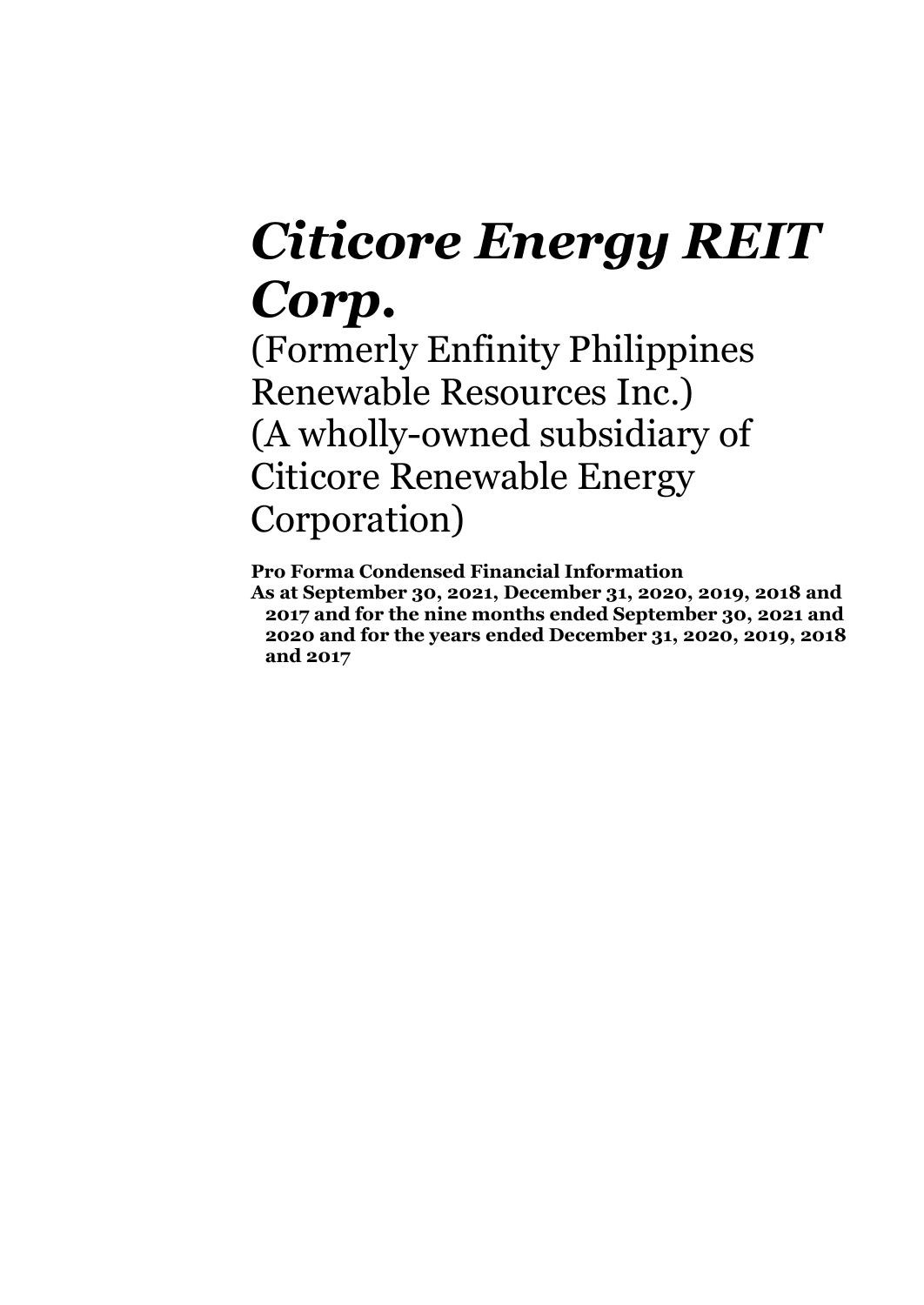# Isla Lipana & Co.



# **Independent Auditor's Report on the Compilation of Pro Forma Condensed Financial Information Included in a Prospectus**

To the Board of Directors and Shareholder of **Citicore Energy REIT Corp.** (Formerly Enfinity Philippines Renewable Resources Inc.) (A wholly-owned subsidiary of Citicore Renewable Energy Corporation) Prince Balagtas Avenue Extension Clark Freeport Zone, Pampanga

We have completed our assurance engagement to report on the compilation of pro forma condensed financial information of Citicore Energy REIT Corp. (formerly Enfinity Philippines Renewable Resources Inc.) (the "Company") prepared by the Company's management. The pro forma condensed financial information consists of the pro forma condensed statements of financial position as at September 30, 2021, December 31, 2020, 2019, 2018 and 2017, the pro forma condensed statements of total comprehensive income, pro forma condensed statements of changes in equity, and pro forma condensed statements of cash flows for the nine months ended September 30, 2021 and 2020 and for the years ended December 31, 2020, 2019, 2018 and 2017 and the related notes. The applicable criteria on the basis of which the management has compiled the pro forma condensed financial information are described in Note 2 to the pro forma condensed financial information.

The pro forma condensed financial information has been compiled by the Company's management to illustrate the impact of the transactions set out in Note 2 on the Company's financial position as at September 30, 2021, December 31, 2020, 2019, 2018 and 2017 as if the transactions had taken place on January 1, 2016 or at a later date whichever is applicable, and the Company's financial performance and cash flows for the nine months ended September 30, 2021 and 2020 and for the years ended December 31, 2020, 2019, 2018 and 2017 as if the transactions had taken place at January 1, 2016 or at a later date whichever is applicable. As part of this process, information about the Company's financial position, financial performance and cash flows have been extracted from the Company's balances as at September 30, 2021, December 31, 2020, 2019, 2018 and 2017 and for the nine months ended September 30, 2021 and 2020 and for the years ended December 31, 2020, 2019, 2018 and 2017 on which an audit report has been published.

# *The Company's Responsibility for the Pro Forma Condensed Financial Information*

The Company's management is responsible for compiling the pro forma condensed financial information on the basis of the applicable criteria as set out in Note 2 to the pro forma condensed financial information.

# *Our Independence and Quality Control*

We have complied with the independence and other ethical requirement of the Code of Ethics for Professional Accountants in the Philippines promulgated by the Philippine Board of Accountancy and approved by Philippine Professional Regulation Commission, which is founded on fundamental principles of integrity, objectivity, professional competence and due care, confidentiality and professional behavior.

The firm applies Philippine Standard on Quality Control 1 and accordingly maintains a comprehensive system of quality control including documented policies and procedures regarding compliance with ethical requirements, professional standards and applicable legal and regulatory requirements.

*Isla Lipana & Co., 29th Floor, Philamlife Tower, 8767 Paseo de Roxas, 1226 Makati City, Philippines T: +63 (2) 8845 2728, F: +63 (2) 8845 2806,* www.pwc.com/ph

Isla Lipana & Co. is the Philippine member firm of the PwC network. PwC refers to the Philippine member firm, and may sometimes refer to the PwC network. Each member firm is a separate legal entity. Please see www.pwc.com/structure for further details.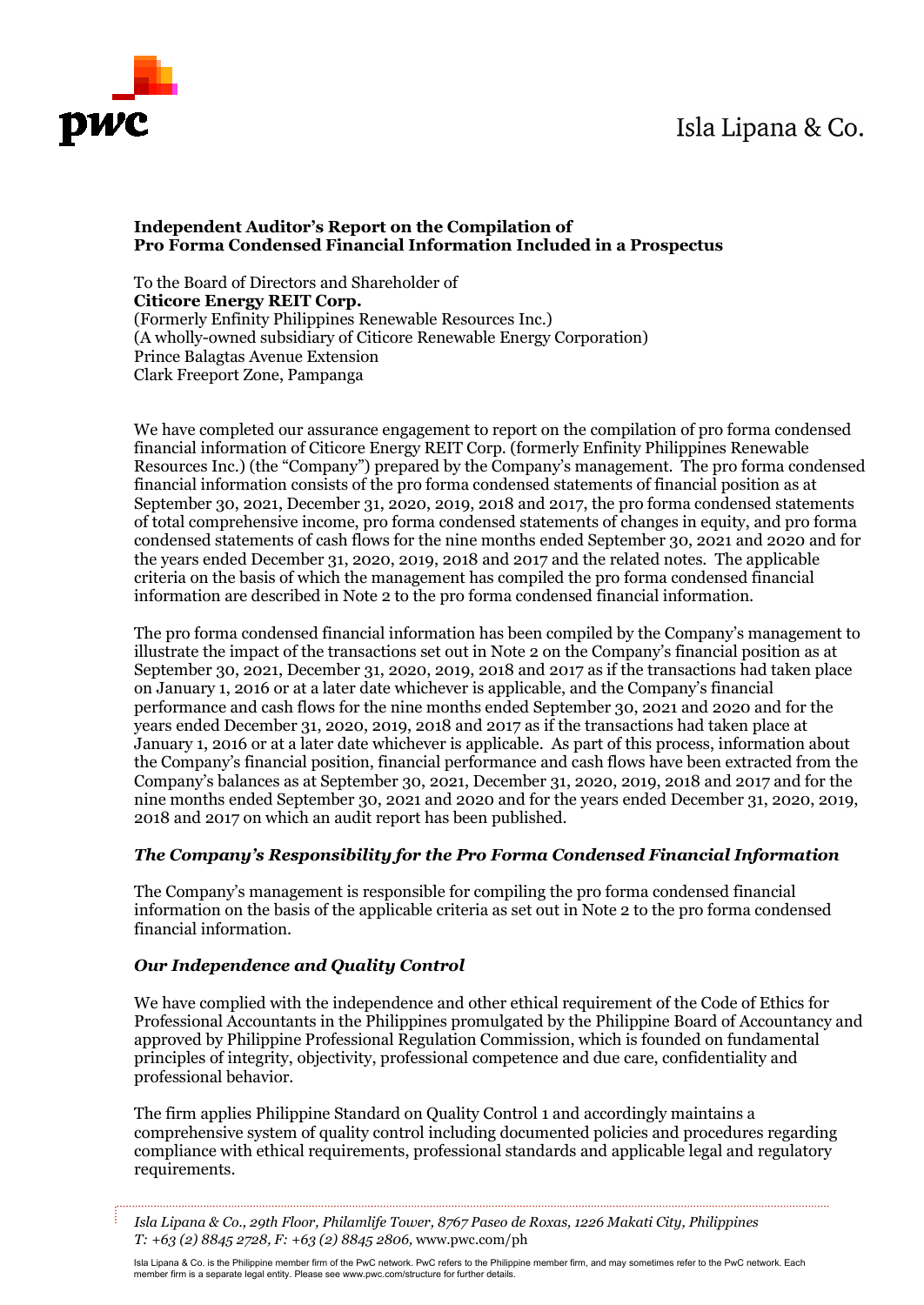# Isla Lipana & Co.



Independent Auditor's Report on the Compilation of Pro Forma Condensed Financial Information Included in a Prospectus

To the Board of Directors and Shareholder of Citicore Energy REIT Corp. (Formerly Enfinity Philippines Renewable Resources Inc.) (A wholly-owned subsidiary of Citicore Renewable Energy Corporation) Page 2

# *Auditor's Responsibilities*

Our responsibility is to express an opinion as required by Section 9, Part II of Rule 68 of the Revised Securities Regulation Code about whether the pro forma condensed financial information has been compiled, in all material respects, by the Company's management on the basis of the applicable criteria set out in Note 2 to the pro forma condensed financial information.

We conducted our engagement in accordance with Philippine Standard on Assurance Engagements (PSAE) 3420, *"Assurance Engagements to Report on the Compilation of Pro Forma Financial Information Included in a Prospectus"*, issued by the Philippine Auditing and Assurance Standards Council. This standard requires that the auditors plan and perform procedures to obtain reasonable assurance about whether the Company's management has compiled, in all material respects, the pro forma condensed financial information on the basis set out in Note 2 to the pro forma condensed financial information.

For purposes of this engagement, we are not responsible for updating or reissuing any reports or opinions on any historical financial information used in compiling the pro forma condensed financial information, nor have we, in the course of this engagement, performed an audit or review of the financial information used in compiling the pro forma condensed financial information.

The purpose of pro forma condensed financial information included in a prospectus is solely to illustrate the impact of a significant event or transaction on unadjusted financial information of the Company as if the event had occurred or the transaction had been undertaken at an earlier date selected for purposes of the illustration. Accordingly, we do not provide any assurance that the actual outcome of the event or transaction as at September 30, 2021, December 31, 2020, 2019, 2018 and 2017 or for the nine months ended September 30, 2021 and 2020 and for the years ended December 31, 2020, 2019, 2018 and 2017, would have been as presented.

A reasonable assurance engagement to report on whether the pro forma condensed financial information have been compiled, in all material respects, on the basis of the applicable criteria involves performing procedures to assess whether the applicable criteria used by the Company's management in the compilation of the pro forma condensed financial information provide a reasonable basis for presenting the significant effects directly attributable to the event or transaction, and to obtain sufficient appropriate evidence about whether:

- the related pro forma adjustments give appropriate effect to those criteria; and
- the pro forma condensed financial information reflects the proper application of those adjustments to the unadjusted financial information.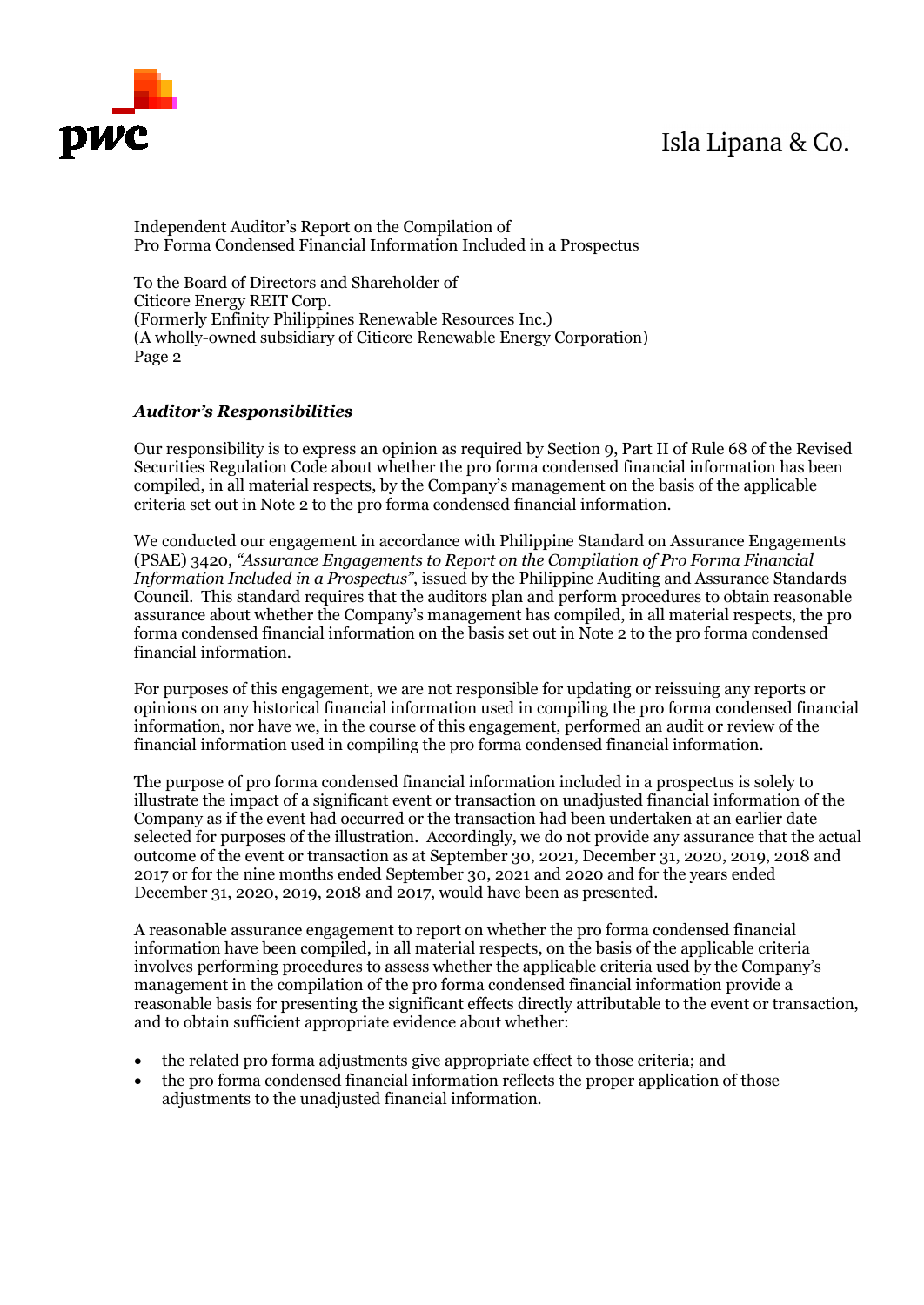# Isla Lipana & Co.



Independent Auditor's Report on the Compilation of Pro Forma Condensed Financial Information Included in a Prospectus

To the Board of Directors and Shareholder of Citicore Energy REIT Corp. (Formerly Enfinity Philippines Renewable Resources Inc.) (A wholly-owned subsidiary of Citicore Renewable Energy Corporation) Page 3

The procedures selected depend on the auditor's judgment, having regard to the auditor's understanding of the nature of the Company, the event or transaction in respect of which the pro forma condensed financial information have been compiled, and other relevant engagement circumstances.

The engagement also involves evaluating the overall presentation of the pro forma condensed financial information.

We believe that the evidence we have obtained is sufficient and appropriate to provide a basis for our opinion.

# *Opinion*

In our opinion, the pro forma condensed financial information has been compiled, in all material respects, on the basis of the applicable criteria set out in Note 2 to the pro forma condensed financial information.

**Isla Lipana & Co.**

Pocholo C. Domondon Partner CPA Cert. No. 108839 P.T.R. No. 0011401; issued on January 5, 2021 at Makati City SEC A.N. (individual) as general auditors 1567-AR-1, Category A; effective until May 27, 2022 SEC A.N. (firm) as general auditors 0142-SEC, Category A; valid to audit 2020 to 2024 financial statements T.I.N. 213-227-235

BIR A.N. 08-000745-128-2019; issued on January 14, 2019; effective until January 13, 2022 BOA/PRC Reg. No. 0142, effective until January 21, 2023

Makati City November 17, 2021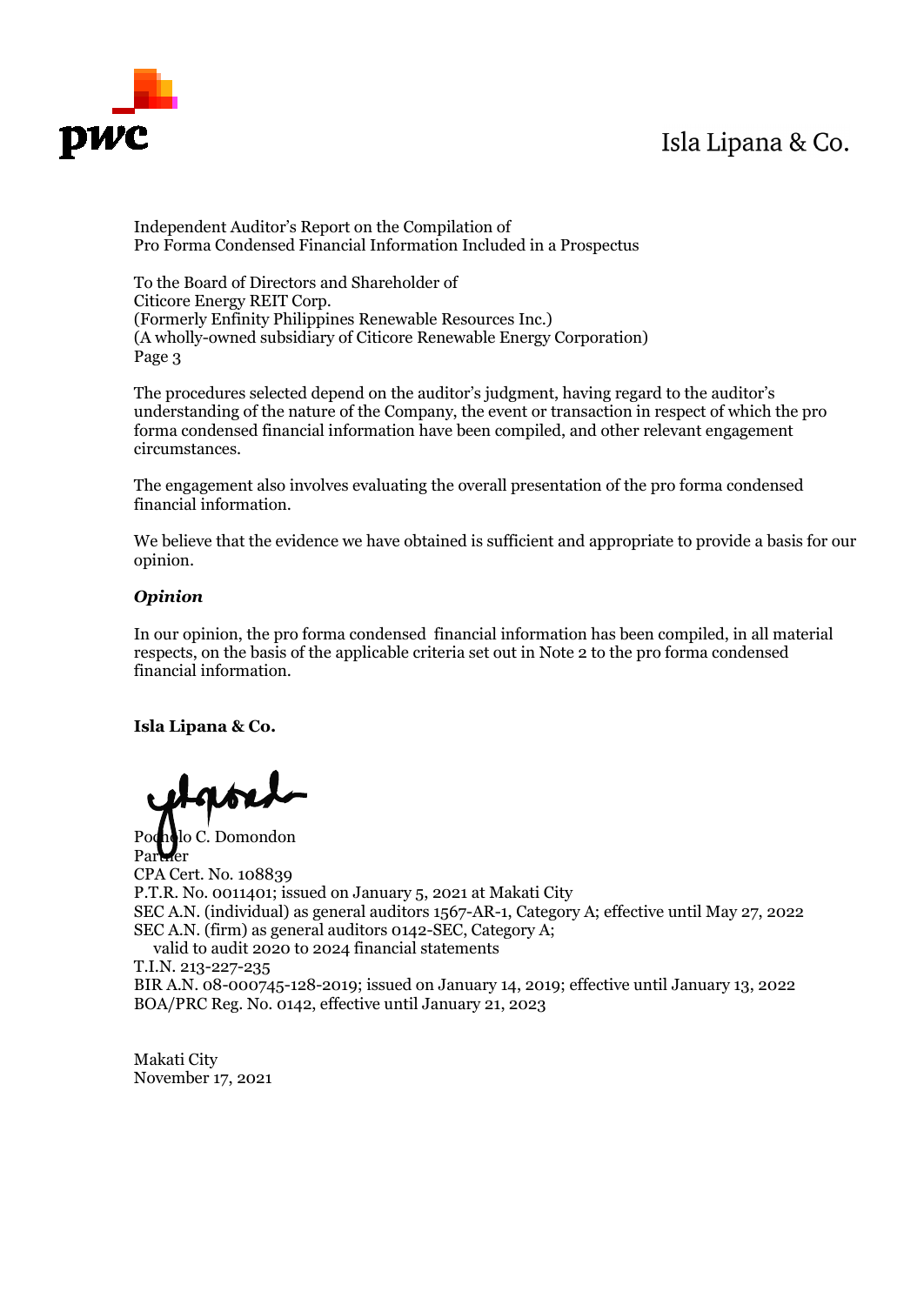#### Pro Forma Condensed Statements of Financial Position As at September 30, 2021, December 31, 2020, 2019, 2018 and 2017 (All amounts in Philippine Peso)

|                                           | September 30,<br>2021 | December 31,<br>2020 | December 31,<br>2019 | December 31,<br>2018 | December 31,<br>2017 |  |  |
|-------------------------------------------|-----------------------|----------------------|----------------------|----------------------|----------------------|--|--|
|                                           |                       | <b>ASSETS</b>        |                      |                      |                      |  |  |
| <b>Current assets</b>                     |                       |                      |                      |                      |                      |  |  |
| Cash and cash equivalents                 | 1,548,450,344         | 1,228,248,138        | 1,021,281,303        | 654,603,490          | 665,462,029          |  |  |
| Trade and other receivables, net          | 1,567,936,051         | 1,533,011,450        | 1,324,242,832        | 1,243,315,310        | 890,692,906          |  |  |
| Prepayments and other current assets      | 16,903,958            | 481,558              |                      |                      | 119,680,493          |  |  |
| <b>Total current assets</b>               | 3,133,290,353         | 2,761,741,146        | 2,345,524,135        | 1,897,918,800        | 1,675,835,428        |  |  |
| <b>Non-current assets</b>                 |                       |                      |                      |                      |                      |  |  |
| Property, plant and equipment, net        | 1,345,970,176         | 1,390,337,430        | 1,449,496,776        | 1,508,465,997        | 1,732,250,279        |  |  |
| Investment properties, net                | 234,545,502           | 234,545,502          | 234,545,502          | 234,545,502          | 234,545,502          |  |  |
| Right-of-use assets, net                  | 178,540,042           | 185,697,927          | 195,241,771          | 204,785,615          | 214,329,459          |  |  |
| Other non-current assets                  | 1,779,310             | 1,779,310            | 1,779,310            | 1,779,310            | 614,250              |  |  |
| Total non-current assets                  | 1,760,835,030         | 1,812,360,169        | 1,881,063,359        | 1,949,576,424        | 2,181,739,490        |  |  |
| <b>Total assets</b>                       | 4,894,125,383         | 4,574,101,315        | 4,226,587,494        | 3,847,495,224        | 3,857,574,918        |  |  |
| <b>LIABILITIES AND EQUITY</b>             |                       |                      |                      |                      |                      |  |  |
| <b>Current liabilities</b>                |                       |                      |                      |                      |                      |  |  |
| Trade payables and other liabilities      | 1,154,212             | 33,970,165           | 4,661,925            | 5,940,077            | 87,598,403           |  |  |
| Due to a related party                    | 94,053,389            |                      |                      |                      |                      |  |  |
| Loans payable                             |                       | 56,297,154           | 115,297,213          | 120,749,301          | 120,191,845          |  |  |
| Loans payable to a shareholder            |                       |                      |                      |                      | 278,620,827          |  |  |
| Lease liabilities                         | 8,503,846             | 824,350              | 6,750,015            | 269,403              | 5,985,440            |  |  |
| Income tax payable                        | 148,268,667           | 159,294,691          | 229,593,209          | 133,738,640          | 112,296,250          |  |  |
| <b>Total current liabilities</b>          | 251,980,114           | 250,386,360          | 356,302,362          | 260,697,421          | 604,692,765          |  |  |
| <b>Non-current liabilities</b>            |                       |                      |                      |                      |                      |  |  |
| Loans payable, net of current portion     |                       |                      |                      | 115,306,474          | 236,906,432          |  |  |
| Lease liabilities, net of current portion | 219,821,223           | 224,713,594          | 226,401,490          | 226,934,488          | 227,550,931          |  |  |
| Due to a related party, net of current    |                       |                      |                      |                      |                      |  |  |
| portion                                   | 68,521,747            | 160,584,651          | 287, 131, 742        | 388,368,538          | 517,138,376          |  |  |
| Deferred income tax liabilities, net      | 376,640,176           | 401,538,123          | 369,904,863          | 356,789,874          | 252,780,448          |  |  |
| Other non-current liabilities             |                       |                      | 1,056,902            | 10,505,540           | 8,630,113            |  |  |
| Total non-current liabilities             | 664,983,146           | 786,836,368          | 884,494,997          | 1,097,904,914        | 1,243,006,300        |  |  |
| <b>Total liabilities</b>                  | 916,963,260           | 1,037,222,728        | 1,240,797,359        | 1,358,602,335        | 1,847,699,065        |  |  |
| <b>Equity</b>                             |                       |                      |                      |                      |                      |  |  |
| Share capital                             | 1,374,545,501         | 1,374,545,501        | 1,374,545,501        | 1,374,545,501        | 1,374,545,501        |  |  |
| Additional paid-in capital                | 2,465,066             | 2,465,066            | 2,465,066            | 2,465,066            | 2,465,066            |  |  |
| Retained earnings                         | 2,600,151,556         | 2,159,868,020        | 1,608,779,568        | 1,111,882,322        | 632,865,286          |  |  |
| Total equity                              | 3,977,162,123         | 3,536,878,587        | 2,985,790,135        | 2,488,892,889        | 2,009,875,853        |  |  |
| <b>Total liabilities and equity</b>       | 4,894,125,383         | 4,574,101,315        | 4,226,587,494        | 3,847,495,224        | 3,857,574,918        |  |  |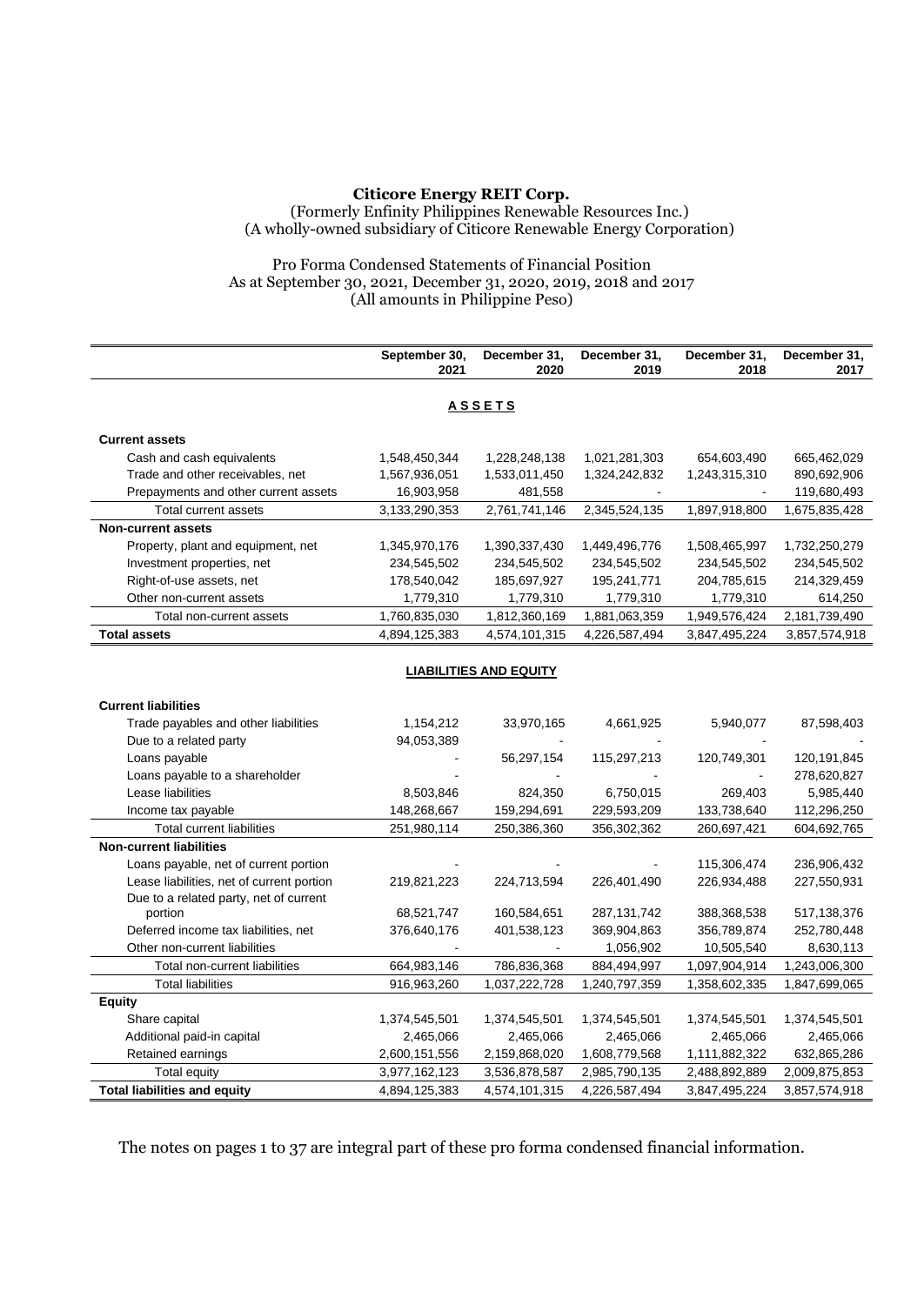#### **Citicore Energy REIT Corp.**

(Formerly Enfinity Philippines Renewable Resources Inc.) (A wholly-owned subsidiary of Citicore Renewable Energy Corporation)

Pro Forma Condensed Statements of Total Comprehensive Income For the nine months ended September 30, 2021 and 2020 and For the years ended December 31, 2020, 2019, 2018 and 2017 (All amounts in Philippine Peso)

|                                                | Nine months ended September 30 |                 |                 | Years ended December 31 |                 |                 |
|------------------------------------------------|--------------------------------|-----------------|-----------------|-------------------------|-----------------|-----------------|
|                                                | 2021                           | 2020            | 2020            | 2019                    | 2018            | 2017            |
| <b>Rental income</b>                           | 670,437,329                    | 670,437,329     | 893,916,438     | 893,916,438             | 893,916,438     | 893,916,438     |
| Cost of services                               | (51, 494, 813)                 | (51, 497, 097)  | (68, 662, 758)  | (68, 662, 757)          | (87, 164, 387)  | (84, 569, 183)  |
| <b>Gross profit</b>                            | 618,942,516                    | 618,940,232     | 825,253,680     | 825,253,681             | 806,752,051     | 809,347,255     |
| Operating expenses                             | (17,302,302)                   | (7, 159, 433)   | (7,898,626)     | (5, 117, 407)           | (4, 176, 540)   | (2,423,701)     |
| Income from operations                         | 601,640,214                    | 611,780,799     | 817,355,054     | 820,136,274             | 802,575,511     | 806,923,554     |
| Finance costs                                  | (38,086,973)                   | (47,670,642)    | (77, 111, 672)  | (82,683,870)            | (104, 811, 710) | (124, 333, 909) |
| Other income, net                              | 101,015                        | 1,666,441       | 1,773,020       | 2,153,040               | 19,001,300      | 1,790,777       |
| Income before income tax                       | 563,654,256                    | 565,776,598     | 742,016,402     | 739,605,444             | 716,765,101     | 684,380,422     |
| Income tax expense                             | (123,370,720)                  | (174, 044, 788) | (190, 927, 950) | (242, 708, 198)         | (237,748,065)   | (239,004,371)   |
| Net income for the period/year                 | 440,283,536                    | 391,731,810     | 551,088,452     | 496,897,246             | 479,017,036     | 445,376,051     |
| Other comprehensive income                     |                                |                 |                 |                         |                 |                 |
| Total comprehensive income for the period/year | 440,283,536                    | 391,731,810     | 551,088,452     | 496,897,246             | 479,017,036     | 445,376,051     |
| <b>Earnings per share</b>                      |                                |                 |                 |                         |                 |                 |
| Basic and diluted                              | 0.08                           | 0.07            | 0.10            | 0.09                    | 0.09            | 0.08            |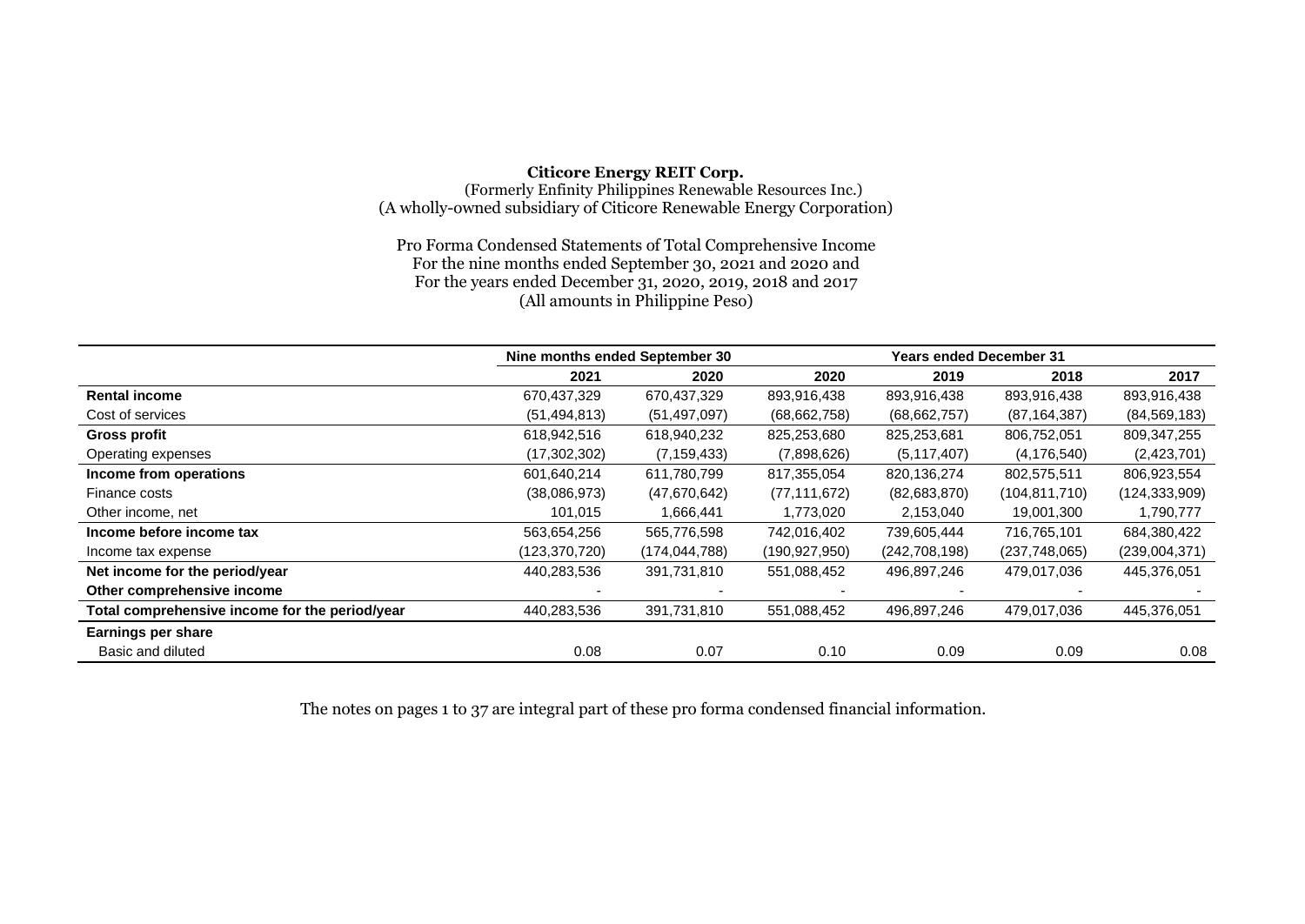Pro Forma Condensed Statements of Changes in Equity For the nine months ended September 30, 2021 and 2020 and For the years ended December 31, 2020, 2019, 2018 and 2017 (All amounts in Philippine Peso)

|                                         |                      | <b>Additional paid-in</b> | <b>Retained</b><br>earnings |               |
|-----------------------------------------|----------------------|---------------------------|-----------------------------|---------------|
|                                         | <b>Share capital</b> | capital                   | (Deficit)                   | <b>Total</b>  |
| Balances at January 1, 2017, as audited | 539,999,999          |                           | (168, 932, 444)             | 371,067,555   |
| Pro forma adjustments (Note 3.3)        | 834,545,502          | 2,465,066                 | 356,421,679                 | 1,193,432,247 |
| Pro forma balances at January 1, 2017   | 1,374,545,501        | 2,465,066                 | 187,489,235                 | 1,564,499,802 |
| <b>Comprehensive income</b>             |                      |                           |                             |               |
| Net income for the year                 |                      |                           | 445,376,051                 | 445,376,051   |
| Other comprehensive income for the year |                      |                           |                             |               |
| Total comprehensive income for the year |                      |                           | 445,376,051                 | 445,376,051   |
| Pro forma balances at December 31, 2017 | 1,374,545,501        | 2,465,066                 | 632,865,286                 | 2,009,875,853 |
| <b>Comprehensive income</b>             |                      |                           |                             |               |
| Net income for the year                 |                      |                           | 479,017,036                 | 479,017,036   |
| Other comprehensive income for the year |                      |                           |                             |               |
| Total comprehensive income for the year |                      |                           | 479,017,036                 | 479,017,036   |
| Pro forma balances at December 31, 2018 | 1,374,545,501        | 2,465,066                 | 1,111,882,322               | 2,488,892,889 |
| <b>Comprehensive income</b>             |                      |                           |                             |               |
| Net income for the year                 |                      |                           | 496,897,246                 | 496,897,246   |
| Other comprehensive income for the year |                      |                           |                             |               |
| Total comprehensive income for the year |                      |                           | 496,897,246                 | 496,897,246   |
| Pro forma balances at December 31, 2019 | 1,374,545,501        | 2,465,066                 | 1,608,779,568               | 2,985,790,135 |
| <b>Comprehensive income</b>             |                      |                           |                             |               |
| Net income for the year                 |                      |                           | 551,088,452                 | 551,088,452   |
| Other comprehensive income for the year |                      |                           |                             |               |
| Total comprehensive income for the year |                      |                           | 551,088,452                 | 551,088,452   |
| Pro forma balances at December 31, 2020 | 1,374,545,501        | 2,465,066                 | 2,159,868,020               | 3,536,878,587 |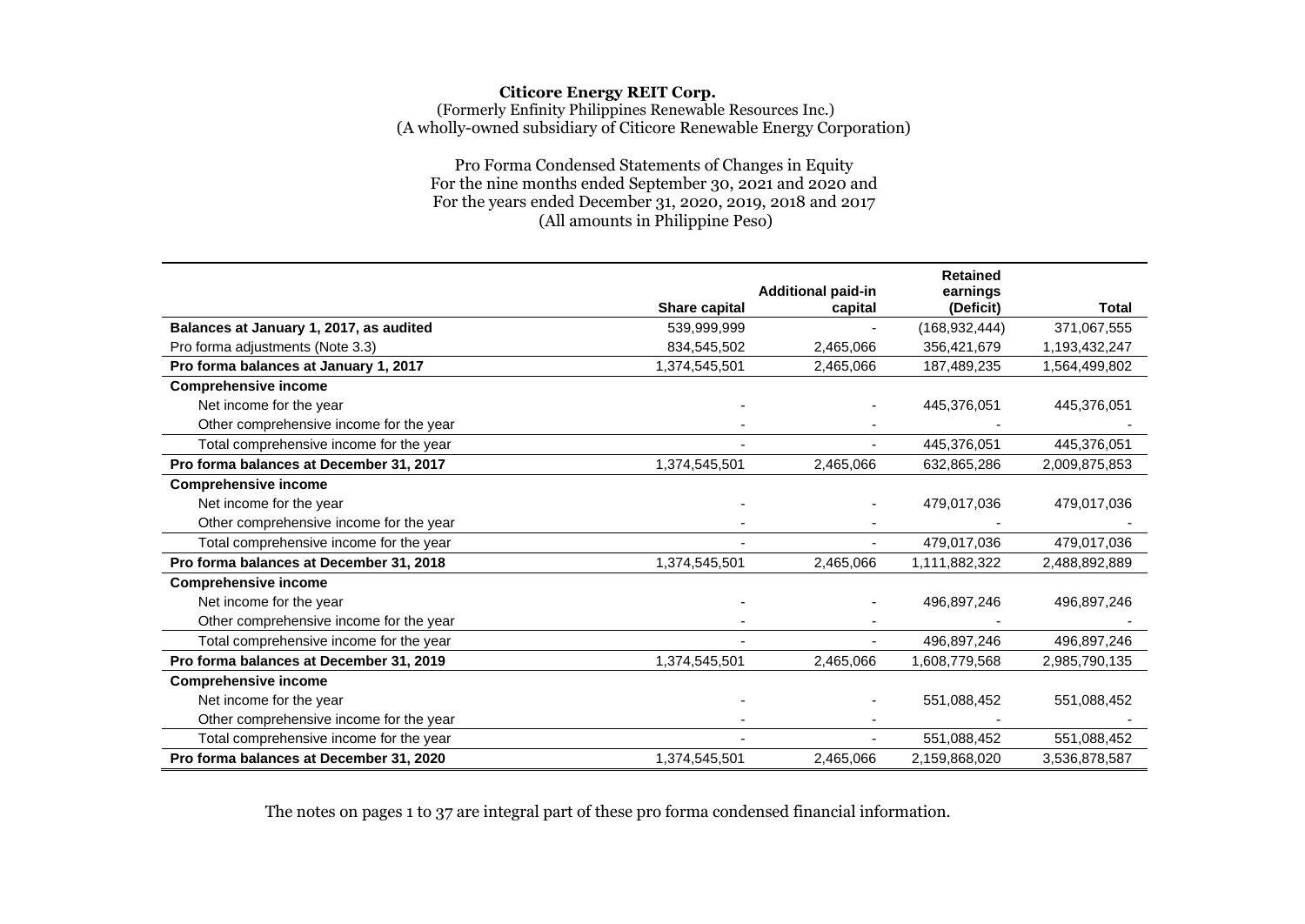Pro Forma Condensed Statements of Changes in Equity For the nine months ended September 30, 2021 and 2020 and For the years ended December 31, 2020, 2019, 2018 and 2017 (All amounts in Philippine Peso)

|                                           | Share capital            | <b>Additional paid-in</b><br>capital | <b>Retained</b><br>earnings | <b>Total</b>  |
|-------------------------------------------|--------------------------|--------------------------------------|-----------------------------|---------------|
| Pro forma balances at January 1, 2020     | 1,374,545,501            | 2,465,066                            | 1,608,779,568               | 2,985,790,135 |
| <b>Comprehensive income</b>               |                          |                                      |                             |               |
| Net income for the period                 |                          |                                      | 391,731,810                 | 391,731,810   |
| Other comprehensive income for the period |                          |                                      |                             |               |
| Total comprehensive income for the period | $\overline{\phantom{a}}$ |                                      | 391,731,810                 | 391,731,810   |
| Pro forma balances at September 30, 2020  | 1,374,545,501            | 2,465,066                            | 2,000,511,378               | 3,377,521,945 |
| Pro forma balances at January 1, 2021     | 1,374,545,501            | 2,465,066                            | 2,159,868,020               | 3,536,878,587 |
| <b>Comprehensive income</b>               |                          |                                      |                             |               |
| Net income for the period                 |                          |                                      | 440,283,536                 | 440,283,536   |
| Other comprehensive income for the period |                          |                                      |                             |               |
| Total comprehensive income for the period |                          |                                      | 440,283,536                 | 440,283,536   |
| Pro forma balances at September 30, 2021  | 1,374,545,501            | 2,465,066                            | 2,600,151,556               | 3,977,162,123 |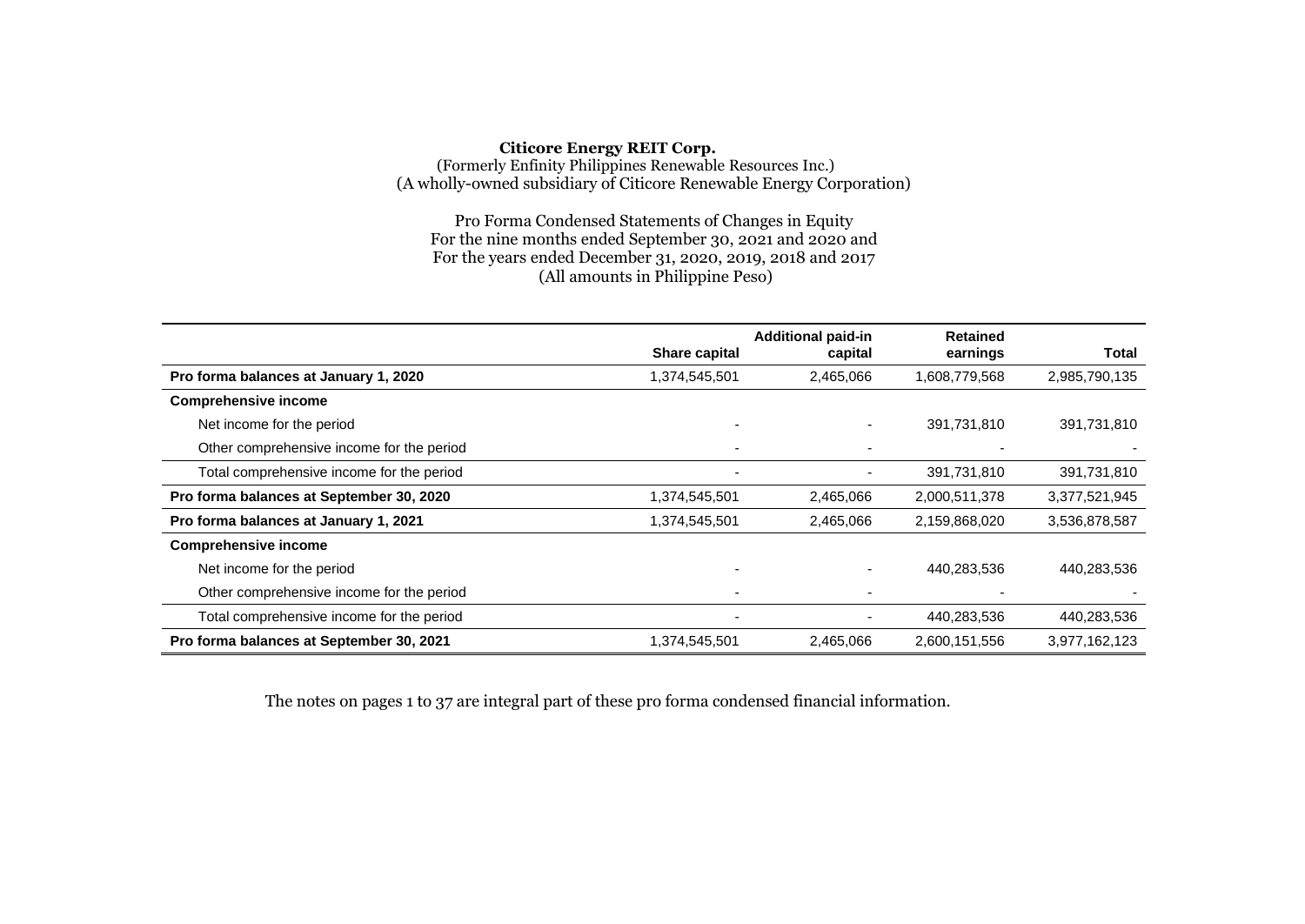#### Pro forma Condensed Statements of Cash Flows For the nine months ended September 30, 2021 and 2020 and For the years ended December 31, 2020, 2019, 2018 and 2017 (All amounts in Philippine Peso)

|                                                               |                 | Nine months ended September 30 |                 |                 | <b>Years ended December 31</b> |                 |
|---------------------------------------------------------------|-----------------|--------------------------------|-----------------|-----------------|--------------------------------|-----------------|
|                                                               | 2021            | 2020                           | 2020            | 2019            | 2018                           | 2017            |
| Cash flows from operating activities                          |                 |                                |                 |                 |                                |                 |
| Income before income tax                                      | 563,654,256     | 565,776,598                    | 742,016,402     | 739,605,444     | 716,765,101                    | 684,380,422     |
| Adjustments for:                                              |                 |                                |                 |                 |                                |                 |
| Depreciation and amortization                                 | 51,525,138      | 51,527,422                     | 68,703,190      | 68,688,565      | 81,423,909                     | 83,188,478      |
| Finance costs                                                 | 38,086,974      | 47,670,642                     | 77,111,672      | 82,683,870      | 104,811,710                    | 124,333,909     |
| Unrealized foreign exchange losses (gains), net               | 61,982          | (48, 742)                      | (58,083)        | (42, 581)       | (3,847,993)                    | 4,193,852       |
| Reversal of provision for asset retirement obligation         |                 | (1,056,902)                    | (1,056,902)     |                 |                                | (244, 651)      |
| Provision for doubtful account of other receivable            |                 | 1,944,096                      | 1,944,096       |                 |                                |                 |
| Loss on direct write-off of trade receivables                 |                 |                                |                 |                 | 4,247,719                      |                 |
| Reversal of assets written-off                                |                 |                                |                 |                 | (3,500,000)                    |                 |
| Interest income                                               | (163, 171)      | (560, 797)                     | (662, 181)      | (2, 110, 459)   | (11,653,307)                   | (6,579,882)     |
| Operating income before working capital changes               | 653,165,179     | 665,252,317                    | 887,998,194     | 888,824,839     | 888,247,139                    | 889,272,128     |
| Changes in working capital:                                   |                 |                                |                 |                 |                                |                 |
| Trade and other receivables                                   | (77, 569, 698)  | (192, 734, 295)                | (337, 259, 806) | (171, 289, 392) | (352, 519, 903)                | (446, 834, 080) |
| Prepayments and other current assets                          | (16, 422, 400)  | (481, 558)                     | (481, 558)      | (29, 310)       | 117,386,053                    | 3,560           |
| Other non-current assets                                      |                 |                                |                 | (1,750,000)     | 5,415,481                      | 27,000          |
| Trade payables and other liabilities                          | (899, 035)      | 1,525,031                      | 1,082,128       | (19,538,211)    | (46, 223, 434)                 | (125, 811, 864) |
| Due to a related party                                        |                 |                                |                 |                 | (227,040,419)                  | (26,009,869)    |
| Other non-current liabilities                                 |                 |                                |                 |                 | 1,053,001                      | 3,694,768       |
| Net cash generated from operations                            | 558,274,046     | 473,561,495                    | 551,338,958     | 696,217,926     | 386,317,918                    | 294,341,643     |
| Interest received                                             | 163,171         | 560,797                        | 662,181         | 2,110,459       | 8,615,864                      | 1,463,031       |
| Income taxes paid                                             | (159, 294, 691) | (229, 593, 209)                | (229, 593, 209) | (133, 738, 640) | (113,082,350)                  | (55, 913, 181)  |
| Net cash provided by operating activities                     | 399,142,526     | 244,529,083                    | 322,407,930     | 564,589,745     | 281,851,432                    | 239,891,493     |
| Cash flows from an investing activity                         |                 |                                |                 |                 |                                |                 |
| Additions to property, plant and equipment                    |                 |                                |                 | (175,500)       | (37, 799)                      | (206, 297)      |
| Cash flows from financing activities                          |                 |                                |                 |                 |                                |                 |
| Collection of subscription receivable                         |                 |                                |                 |                 |                                | 40,288,905      |
| Interest payment on loan from a shareholder                   |                 |                                |                 |                 | (18,994,811)                   | (18,073,829)    |
| Principal payment of loan from a shareholder                  |                 |                                |                 |                 | (58, 863, 289)                 | (256, 220, 803) |
| Principal payment of lease liabilities                        | (1,928,789)     | (5,944,751)                    | (7, 555, 477)   | (389, 852)      | (6,498,002)                    | (195, 260)      |
| Interest payment on lease liabilities                         | (8,459,131)     | (16,520,614)                   | (17,083,494)    | (11, 263, 607)  | (17,082,926)                   | (11, 077, 138)  |
| Interest payment on loans from a bank                         | (36,940,830)    | (29, 250, 761)                 | (29, 438, 488)  | (63, 355, 700)  | (69, 338, 454)                 | (73, 269, 188)  |
| Principal payment of loans from a bank                        | (31,611,570)    | (61, 363, 636)                 | (61, 363, 636)  | (122, 727, 273) | (122, 727, 273)                |                 |
| Net cash used in financing activities                         | (78,940,320)    | (113,079,762)                  | (115, 441, 095) | (197, 736, 432) | (293, 504, 755)                | (318, 547, 313) |
| Net increase (decrease) in cash and cash equivalents          | 320,202,206     | 131,449,321                    | 206,966,835     | 366,677,813     | (11,691,122)                   | (78, 862, 117)  |
| Effects of exchange rate changes in cash and cash equivalents |                 |                                |                 |                 | 832,583                        | 616,845         |
| Cash and cash equivalents, beginning                          | 1,228,248,138   | 1,021,281,303                  | 1,021,281,303   | 654,603,490     | 665,462,029                    | 743,707,301     |
| Cash and cash equivalents, ending                             | 1,548,450,344   | 1,152,730,624                  | 1,228,248,138   | 1,021,281,303   | 654,603,490                    | 665,462,029     |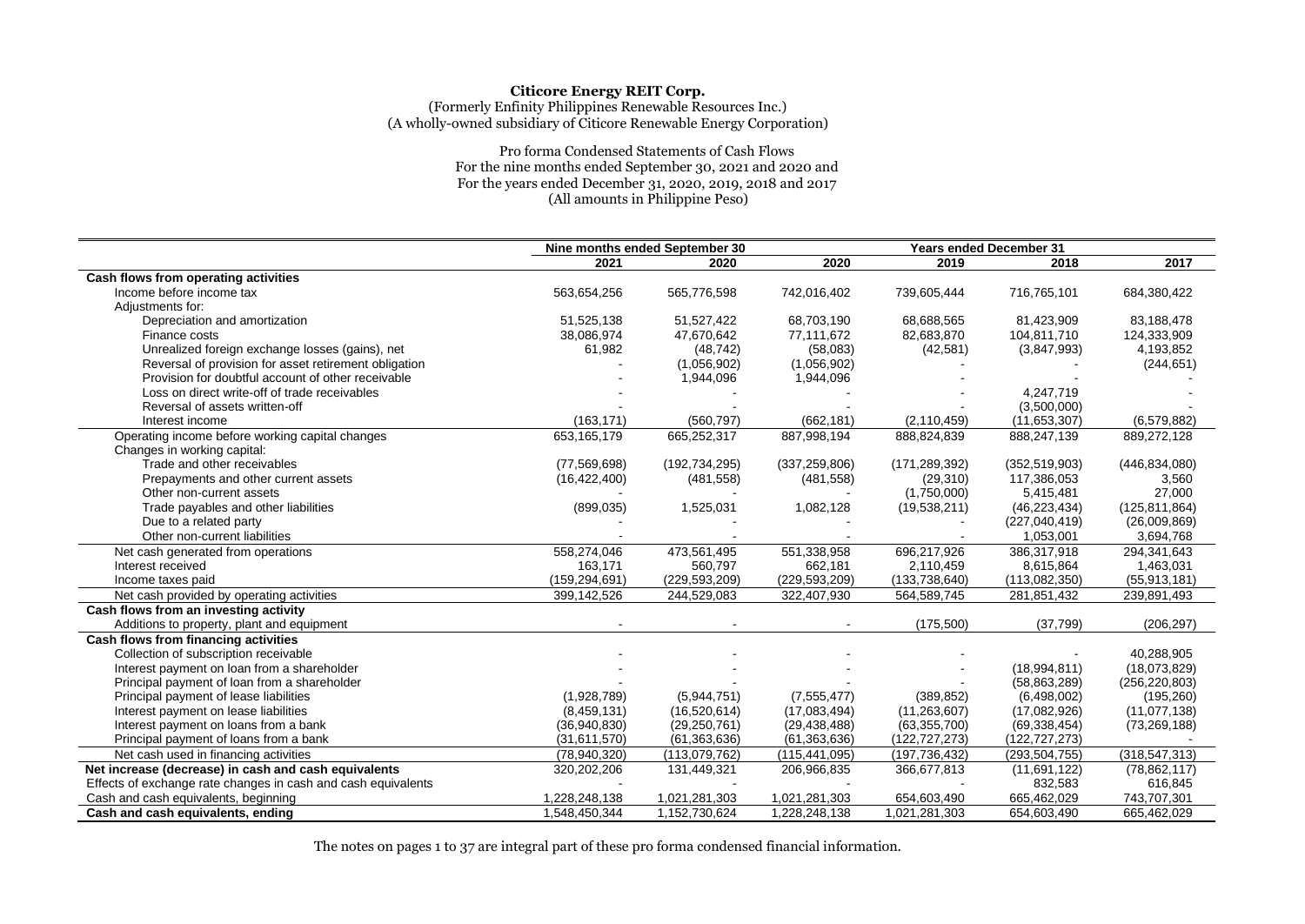#### **Citicore Energy REIT Corp.**

(Formerly Enfinity Philippines Renewable Resources Inc.) (A wholly-owned subsidiary of Citicore Renewable Energy Corporation)

Notes to the Pro Forma Condensed Financial Information As at September 30, 2021, December 31, 2020, 2019, 2018, 2017 and For the nine months ended September 30, 2021 and 2020 and years ended December 31, 2020, 2019, 2018 and 2017 (All amounts are shown in Philippine Peso unless otherwise stated)

# **Note 1 - General information**

#### *(a) Corporate information*

Citicore Energy REIT Corp. (formerly Enfinity Philippines Renewable Resources Inc.) (the "Company") was registered with the Philippine Securities and Exchange Commission (SEC) on July 15, 2010. The Company's primary objective is to explore, develop and utilize renewable resources with particular focus on solar and wind energy generation; to design, construct, erect, assemble, commission and operate power-generating plants and related facilities for the conversion of renewable energy into usable form fit for electricity generation and distribution; and to perform other ancillary and incidental activities as may be provided by and under contract with the Government of the Republic of the Philippines, or any subdivision, instrumentality or agency thereof, or any government-owned and controlled corporation, or other entity engaged in the development, supply and distribution of renewable energy.

The Company was registered with the Philippine Board of Investments (BOI) on October 16, 2015 as a renewable energy developer of solar energy resources under the *"Renewable Energy Act of 2008"*, Republic Act (RA) No. 9513.

The Company's 22.33 megawatt (MW) Clark Solar Power Project in Clark, Freeport Zone, Pampanga was successfully commissioned on March 12, 2016 through the confirmation of the Department of Energy (DOE) covering its Solar Energy Service Contract (SESC) No. 2014-07-086 and Amended Certificate of Commerciality No. SCC-2015-03-014-B with validity of 25 years.

Prior to May 17, 2018, the Company is 66.25% owned by Mabalacat Solar Philippines, Inc., a company incorporated in the Philippines and 37.75% owned by Lumos Investment Pte. Limited (Lumos), a company incorporated in Singapore.

On May 17, 2018, the Company's shareholders entered into a Sale and Purchase Agreement with Citicore Renewable Energy Corporation (the "Parent Company"), a company incorporated in the Philippines and is engaged in power generation under the Renewable Energy Law, with the latter acquiring 100% of the Company's share capital making the Company a wholly owned subsidiary. The Certificate Authorizing Registration (CAR) for the transfer of shares of previous shareholders to the Parent Company was issued by the Bureau of Internal Revenue (BIR) on March 18, 2019 and June 2, 2020.

The Company's ultimate parent company beginning May 17, 2018 is Citicore Holdings Investment, Inc., a company incorporated in the Philippines as a holding company engaged in buying and holding shares of other companies.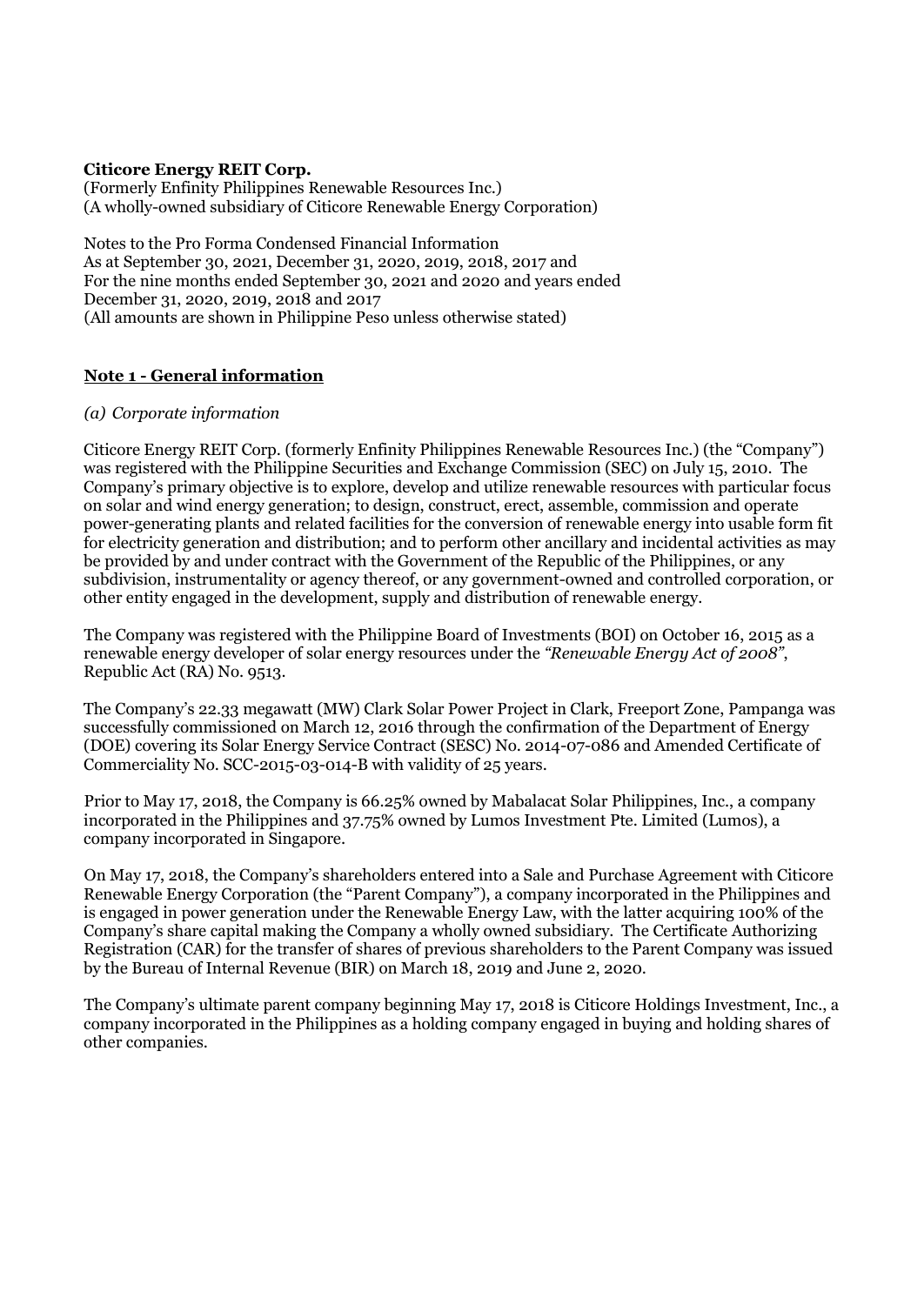On May 25, 2021, the Company's Board of Directors (BOD) and shareholder approved, among others, the following amendments to the Company's Articles of Incorporation (AOI):

- Change of corporate name to Citicore Energy REIT Corp.;
- Amendment of the primary purpose to that of a real estate investment trust. The amended primary purpose of the Company is to engage in the business of owning income-generating real estate assets, including renewable energy generating real estate assets, under a real estate investment trust (REIT) by virtue of RA No. 9856, otherwise known as the *"Real Estate Investment Trust Act of 2009"* and its implementing rules and regulations;
- Provision of additional corporate powers in relation to the amended primary purpose;
- Change of principal office address from Prince Balagtas Avenue Extension, Clark Freeport Zone, Pampanga to 11F, Rockwell Santolan Town Plaza, 276 Col. Bonny Serrano Avenue, San Juan City, Metro Manila;
- Change of term of existence to have perpetual existence;
- Increase in the number of directors to eight (8);
- Increase of authorized share capital to P3.84 billion divided into 15.36 billion common shares with par value of P0.25 per share;
- Inclusion of express waiver of pre-emptive right to subscribe from the Company's unissued shares, increase in its authorized share capital or its treasury shares;
- Compliance with the lock-up requirements under the Listing Rules of the Philippine Stock Exchange, Inc. (PSE);
- Removal of the contractual restrictions on the disposition of the shares; and
- Inclusion of additional restriction on transfer of shares provided under RA No. 9856 and its implementing rules and regulations.

The Company's submission to the SEC for the foregoing amendments has been approved on October 12, 2021.

On November 4, 2021, the Company's BOD and shareholder approved, among others, to amend its AOI and delete one of the secondary purposes reflected in the amended AOI as approved by BOD on May 25, 2021 as follows: "to invest in or otherwise engage in the exploitation, development, and utilization of renewable energy resources with particular focus on solar and wind energy generation; to design, construct, erect, assemble, commission and operate power-generating plants and related facilities for the conversion of renewable energy into usable form fit for electricity generation and distribution; and to perform other ancillary and incidental activities as may be provided by and under contract with the Government of the Republic of the Philippines, or any subdivision, instrumentality or agency thereof, or any government-owned and controlled corporation, or other entity engaged in the development, supply and distribution of renewable energy". As at November 17, 2021, the Company's submission to the SEC for the foregoing amendment is pending approval.

As at November 17, 2021, the Company is in the process of completing and finalizing all statutory requirements in connection with the planned listing and offering of its shares to the public with the PSE.

#### *(b) Approval and authorization for issuance of the pro forma condensed financial information*

The pro forma condensed financial information has been approved and authorized for issuance on November 17, 2021 by Mr. Oliver Tan, President and Chief Executive Officer, as authorized by the Company's BOD.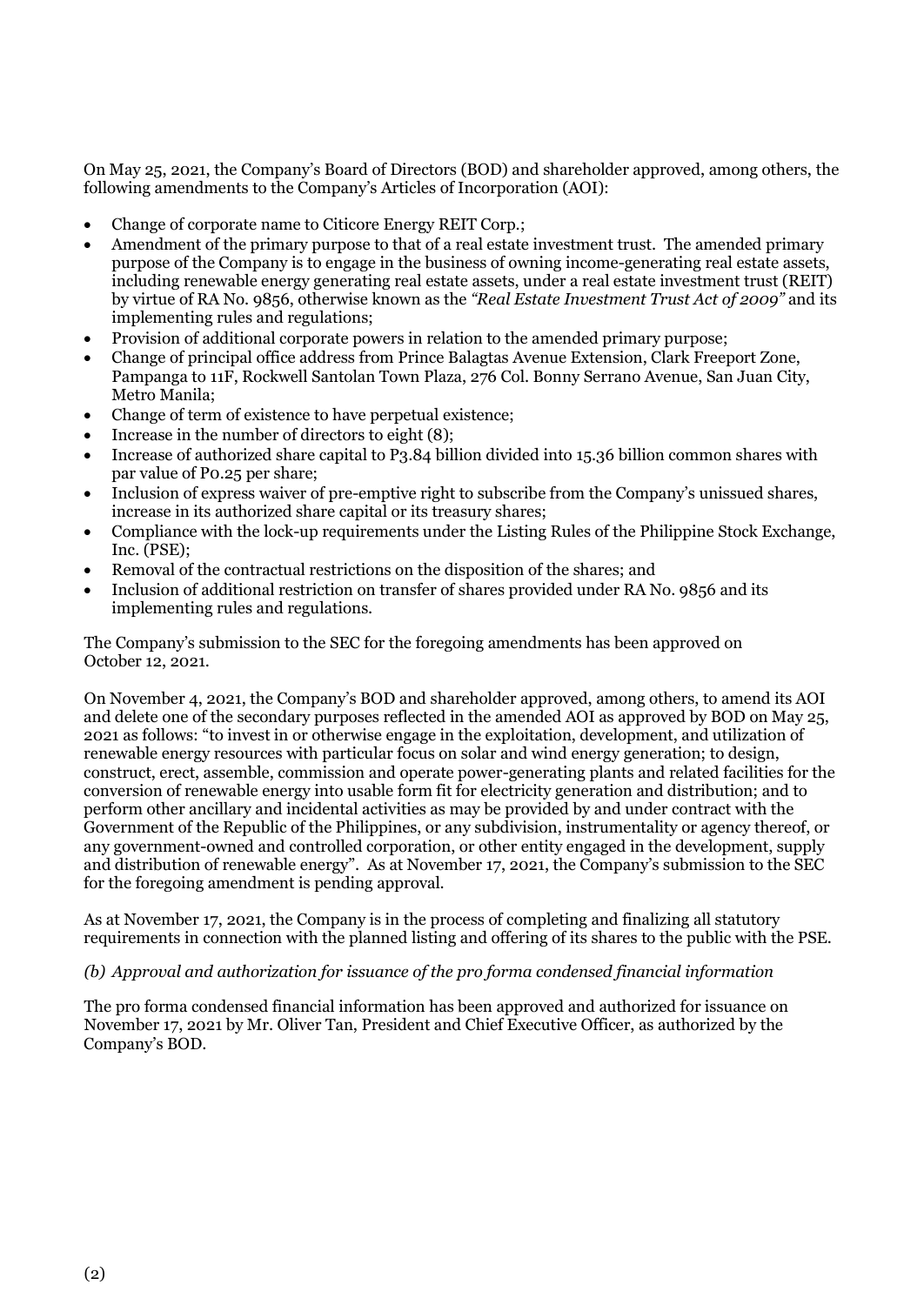# **Note 2 - Basis of preparing pro forma condensed financial information**

The pro forma condensed financial information has been prepared in accordance with Section 9, Part II of the Rule 68 of the Revised Securities Regulation Code (Revised SRC Rule 68).

The pro forma condensed financial information has been prepared solely for the inclusion in the Real Estate Investment Trust (REIT) Plan prepared by the Company in connection with its planned capitalraising activity. The pro forma condensed financial information should be read in conjunction with the audited financial statements as at September 30, 2021 and December 31, 2020, 2019, 2018, and 2017 and for the nine months ended September 30, 2021 and 2020 and for the years ended December 31, 2020, 2019, 2018 and 2017.

The objective of the pro forma condensed financial information is to show the effects of certain transactions on the historical financial information of the Company had these occurred at an earlier date. However, the pro forma condensed financial information is not necessarily indicative of the results of operations or related effects on the financial statements that would have been attained, had certain transactions actually occurred at an earlier date. In addition, the pro forma condensed financial information is not intended to be considered in isolation from, or as a substitute for, the financial position or results of operations prepared in accordance with Philippine Financial Reporting Standards (PFRS). These certain transactions are discussed in the succeeding section.

#### Significant transactions

Details of the significant transactions that occurred and are expected to occur subsequent to December 31, 2020 and September 30, 2021, respectively, are as follows:

#### *(a) Bank loan assignment*

On May 4, 2021, the Parent Company assumed the Company's outstanding loan from Development Bank of the Philippines (DBP) with principal balance amounting to P1.01 billion. The loan and the corresponding interest payable of P13.02 million were recognized under due to a related party account. These were subsequently derecognized. In addition, the Company and the Parent Company agreed that all related party receivables and payables will be offset and will be assumed by the Parent Company. Subsequently, the Parent Company used a portion of the amount reclassified as due to a related party amounting to P602.47 million to subscribe on the Company's common shares to be taken from the increase in authorized share capital.

The transaction was reflected in the condensed pro forma financial information as if the assignment was consummated as at January 1, 2016.

#### *(b) Conversion of shares, increase in authorized share capital and shares subscription through conversion of advances from Parent Company and assignment of land properties*

On March 12, 2021, the Company's BOD and shareholder approved the conversion of all its previously issued and outstanding shares to one class common share and reduction of the par value of all previously issued shares to P0.25 per share. As a result, the Company's authorized share capital and issued and outstanding shares amounted to P539,999,999 divided into 2,159,999,994 shares at P0.25 par value per share. The related certificate of filing of amended AOI was approved by SEC on May 31, 2021.

On May 26, 2021, the Company's BOD and shareholder approved the increase in the authorized share capital of the Company from P539,999,999 (composed of 2,159,999,994 shares at P0.25 par value per share) to P3,840,000,000 (composed of 15,360,000,000 shares at P0.25 par value per share). Out of the subsequent increase in share capital, 2,400,000,000 shares amounting to P600,000,000 were subscribed by the Parent Company through conversion of advances amounting to P602,465,066 recognizing the excess of P2,465,066 as additional paid-in capital.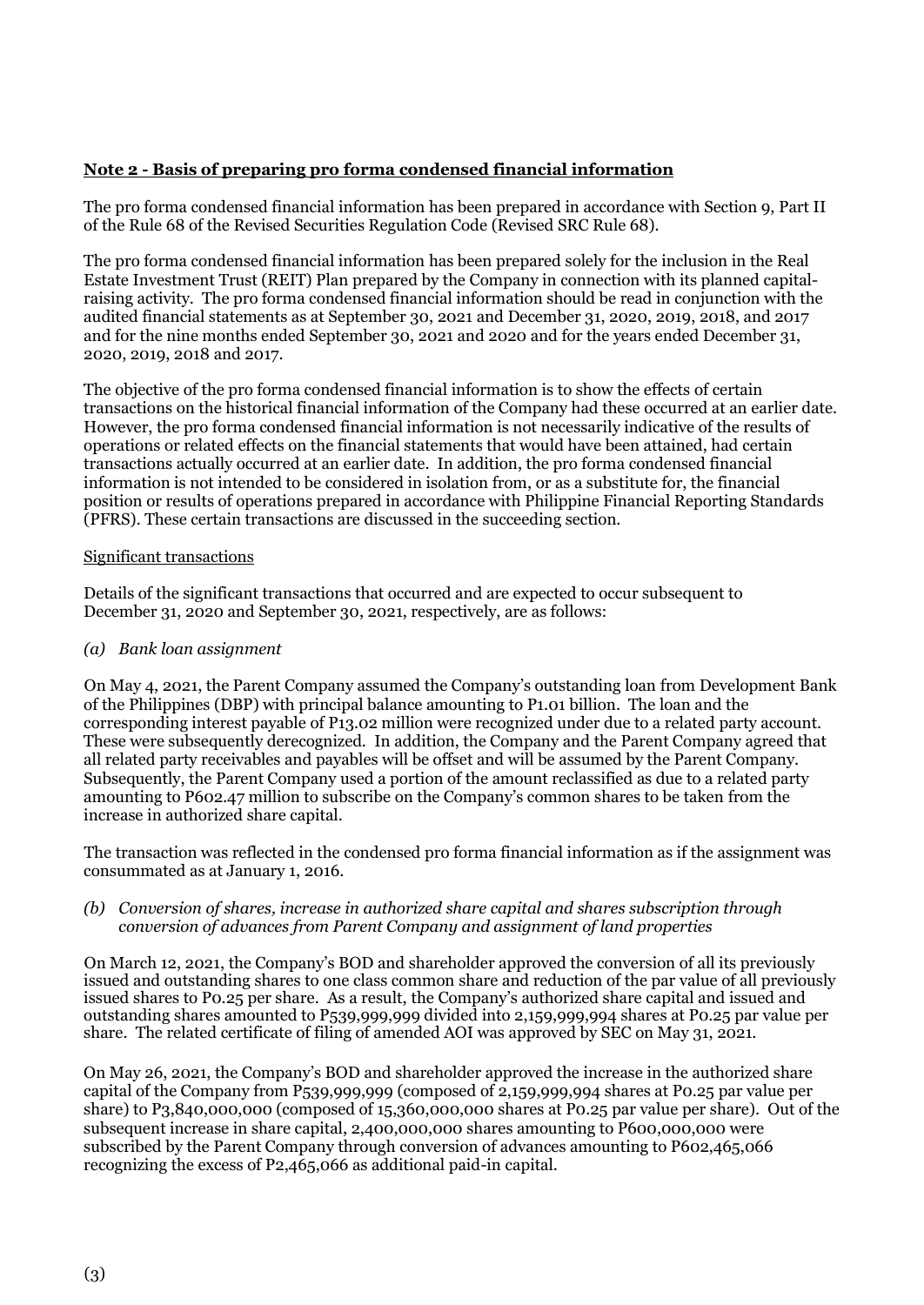On May 26, 2021, the Parent Company entered into a subscription agreement with the Company to subscribe 19,461,142 common shares to be taken from the approved increase in authorized share capital for a total consideration of P4,865,286. The Parent Company assigned a parcel of land located in Brgy. Armenia, Tarlac in favor of the Company to fully pay the subscription price. On the same date, Citicore Solar Tarlac 1, Inc. (CST1) (formerly nv vogt Philippine Solar Energy Three, Inc.), an entity under common control, entered into a subscription agreement with the Company to subscribe 918,720,864 common shares to be taken from the approved increase in authorized share capital for a total consideration of P229,680,216. CST1 assigned several parcels of land located in Brgy. Armenia, Tarlac in favor of the Company to fully pay the subscription price. These parcels of land were recognized as investment properties based on the Company's future plans and intentions.

These transactions were reflected in the pro forma condensed financial information as if the transactions occurred on January 1, 2016 to show:

- the impact on the Company's earnings per share of the subsequent increase of the issued and outstanding shares for the nine months ended September 30, 2021 and 2020 and for the years ended December 31, 2020, 2019, 2018 and 2017;
- the derecognition of advances from Parent Company as at January 1, 2016; and
- the recognition of investment properties for the assets acquired from the subscription of shares as at January 1, 2016.
- *(c) Assignment of Solar Energy Service Contract of the Clark Solar Plant and the subsequent lease of the plant to the Parent Company*

On October 13, 2021, the Company assigned SESC No. 2014-07-086 of the Clark Solar Plant to its Parent Company, thereby establishing the Parent Company as the operator of such plant. On the same date, the Company, as a lessor, and its Parent Company, as lessee, executed a lease contract for latter's use of the Clark Solar Plant in line with the assignment of SESC. The assignment is still subject to the approval of Department of Energy as of report date. The lease agreement is effective for almost 18 years commencing on November 1, 2021 and ending on September 3, 2039 with the Company's right to reevaluate the lease payments at the end of the 10th year to consider changes in circumstances either economic conditions or actual performance of the Parent Company vis-a-vis the three-year historical plant generation and market prices. In addition, subject also to the Company's right over the leasehold property, the Company and Parent Company can continue and may further extend the lease period in a way that is beneficial to both parties. The monthly lease payment is equivalent to the sum of fixed and variable lease rates.

These transactions were reflected in the pro forma condensed financial information as if the transactions occurred on January 1, 2016. The impacts of the transactions are as follows:

- derecognition of revenues and expenses including assets and liabilities related to the sale of electricity being the previous solar plant operator; and
- recognition of rental income from solar power plants on a straight-line basis over the lease term of the lease agreement between the Company and its Parent Company, which is classified as an operating lease. Rental income is assumed to be collected based on the terms of the lease agreement.

In accordance with the Company's accounting policies, the lease of the Clark Solar Plant did not result in any adjustment or reclassification from its current presentation as property, plant and equipment.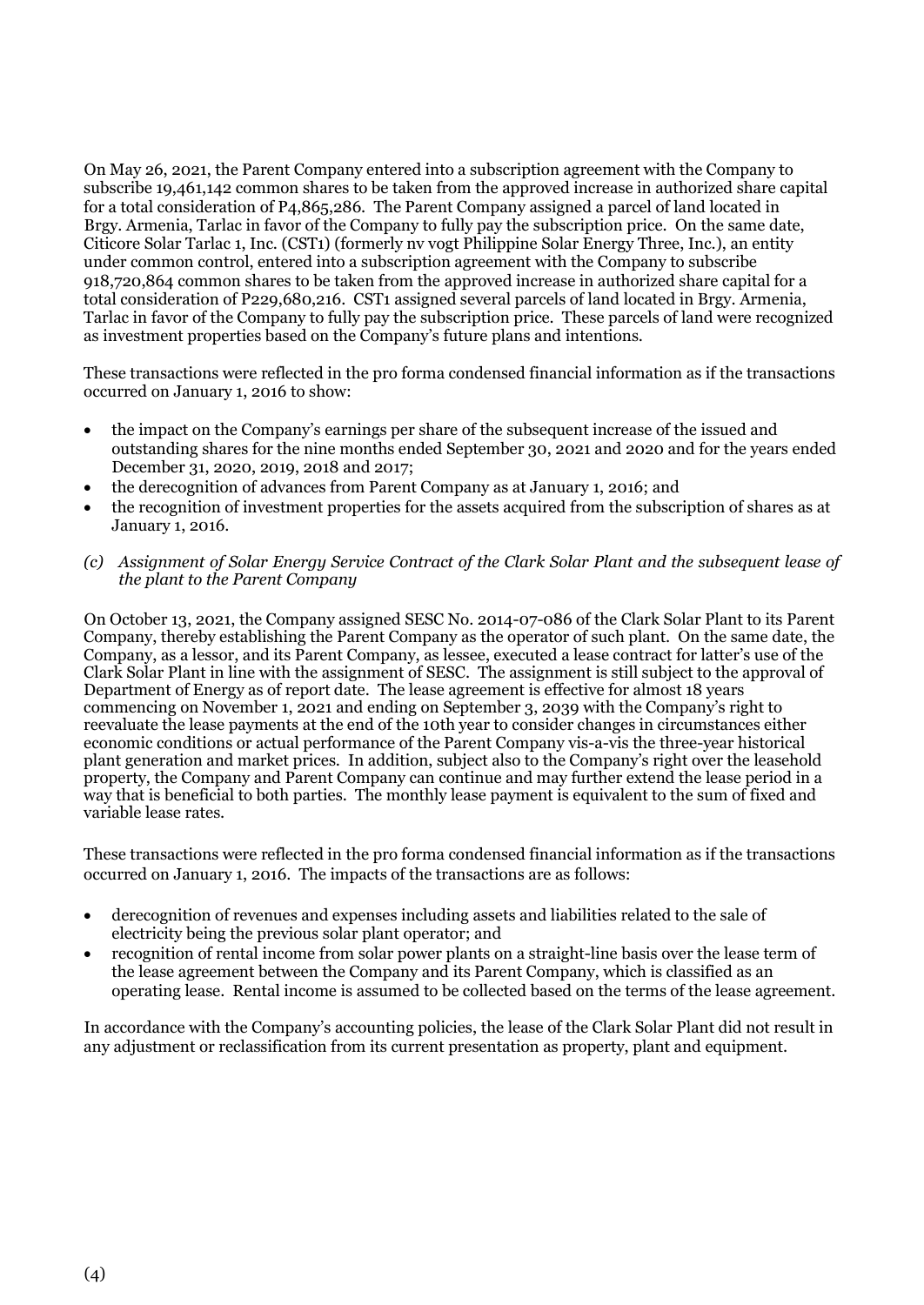#### *(d) Assignment of lease contract, lease and sublease agreements with third parties and the subsequent subleases and lease contract with related parties*

The Company entered into various agreements to acquire leasehold land assets located in Cebu, Tarlac, and Negros Occidental; and a freehold land asset located in Tarlac. The leasehold land assets and freehold land asset are currently being leased by various lessees, which are all related parties to operate solar power plants. Leasehold rights were subsequently acquired by the Company through deed of assignment and through execution of new lease and sublease contracts. The Company will sublease the leasehold land assets back to the related parties and lease the freehold land to a related party.

# (i) Land property in Brgy. Talavera, Toledo City, Cebu

On July 26, 2021, the Company entered into a deed of assignment with Citicore Solar Cebu, Inc. (CSCI) (formerly First Toledo Solar Energy Corp.) (assignor), an entity under common control, and a third-party lessor, to transfer, assign, and convey unto the Company (assignee) all of the assignor's rights and obligations under the contract of lease dated November 12, 2015 for the lease of parcel of land with total aggregated area of approximately 73 hectares located in Brgy. Talavera, Toledo City, Cebu. The thirdparty lessor consented to the assignment of the contract of lease in favor of the Company and the sublease of the leased area by the Company in favor of the assignor. CSCI operates a 60 MW installed capacity solar power plant in the leased area that was successfully commissioned on June 30, 2016.

On the same day, the Company entered into sublease agreement with CSCI (sublessee) related to the identified leased area. The agreement is effective for 19 years commencing on January 1, 2022 with the Company's right to reevaluate the lease payments at the end of the 10th year to consider changes in circumstances either economic conditions or actual performance of the sublessee vis-a-vis the three-year historical plant generation and market prices. In addition, subject also to the Company's right over the land or leasehold property, the Company and CSCI can continue and may further extend the lease period in a way that is beneficial to both parties. The monthly lease payment is equivalent to the sum of fixed and variable lease rates.

These transactions were reflected in the pro forma condensed financial information as if the transactions occurred on June 1, 2016, considering the reckoning date of the lease contract of CSCI, which in no case shall be later than May 31, 2016 and the commissioning of the solar power plant on June 30, 2016. The impact of the transactions are as follows:

- the recognition of right-of-use asset and lease liabilities from the assignment of the lease contract to the Company; and
- the recognition of rental income on a straight-line basis over the lease term of the sublease agreement between the Company and CSCI, which is classified as an operating lease. Rental income is assumed to be collected based on the terms of the lease agreement.
- (ii) Land properties in Brgy. Dalayap, Tarlac City, Tarlac

On July 26, 2021, the Company entered into a contract of sublease with the owners of a parcel of land with a total aggregate area of approximately 4.8 hectares located in Brgy. Dalayap, Tarlac City, Tarlac. This land property is covered by an existing lease contract with an original term from November 1, 2015 to October 31, 2040 with Citicore Solar Tarlac 2, Inc. (CST2) (formerly nv vogt Philippines Solar Energy Four, Inc.), an entity under common control. The Company will sublease the land back to CST2. The agreement is effective for 19 years commencing on November 1, 2021 until October 31, 2040 which may be extended at the option of the Company for another 25 years upon the acceptance by and consent of the lessor.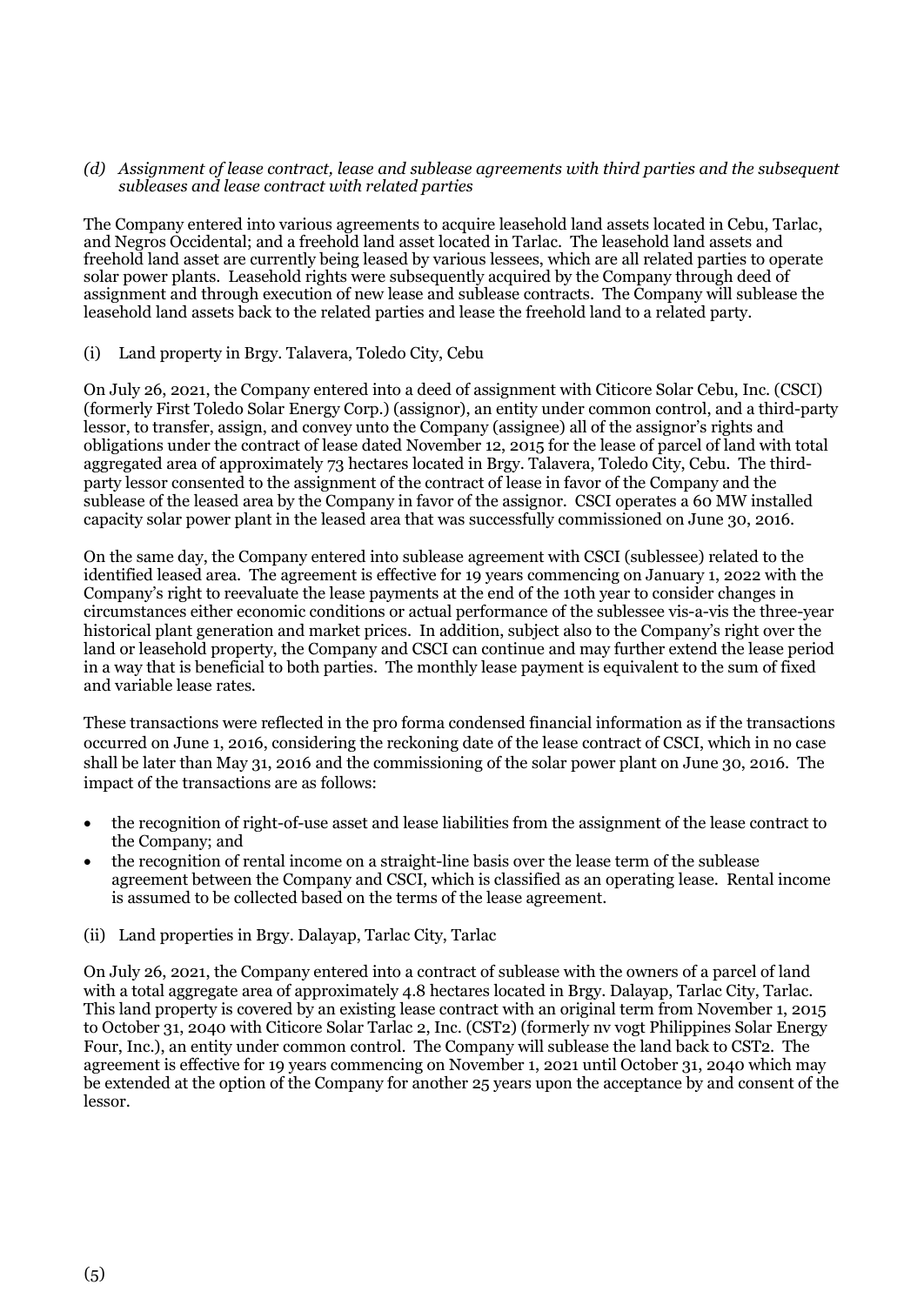On July 26, 2021, the Company entered into a contract of lease with owners of a parcel of land with a total aggregate area of approximately 5.6 hectares located in Brgy. Dalayap, Tarlac City, Tarlac. This land property is covered by an existing lease contract with an original term from November 1, 2015 to October 31, 2040 with CST2. The Company will sublease the land back to CST2. The agreement is effective for 19 years commencing on November 1, 2021 until October 31, 2040 which may be extended at the option of the Company for another 25 years upon the acceptance by and consent of the lessor.

CST2 operates a 7.55 MW installed capacity solar power plant in the leased area that was successfully commissioned on February 27, 2016.

On July 26, 2021, the Company entered into sublease agreement with CST2 (sublessee) related to the identified leased area. The agreement is effective for 19 years commencing on November 1, 2021 with the Company's right to reevaluate the lease payments at the end of the 10th year to consider changes in circumstances either economic conditions or actual performance of the sublessee vis-a-vis the three-year historical plant generation and market prices. In addition, subject also to the Company's right over the land or leasehold property, the Company and CST2 can continue and may further extend the lease period in a way that is beneficial to both parties. The monthly lease payment is equivalent to the sum of fixed and variable lease rates.

These transactions were reflected in the pro forma condensed financial information as if the transactions occurred on January 1, 2016. The impact of the transactions are as follows:

- the recognition of right-of-use asset and lease liabilities from the contract of sublease and the contract of lease with third parties; and
- the recognition of rental income on a straight-line basis over the lease term of the sublease agreement between the Company and CST2, which is classified as an operating lease. Rental income is assumed to be collected based on the terms of the lease agreement.

#### (iii) Land property in Brgy. Rizal, Silay City, Negros Occidental

On July 28, 2021, the Company entered into a lease agreement with an owner of several parcels of land located in Brgy. Rizal, Silay City, Negros Occidental. This land property is covered by an existing lease contract that commenced on June 1, 2016 as result of an assignment from previous lessee but with prior sublease agreement which commenced on November 1, 2015 with Citicore Solar Negros Occidental, Inc. (CSNO) (formerly Silay Solar Power, Inc.), an entity under common control. The Company will sublease the land back to CSNO. The new lease agreement shall commence on January 1, 2022 until October 31, 2040 which may be extended for additional five (5) years unless the parties agreed to terminate the lease agreement at the end of the initial term. CSNO operates a 25 MW installed capacity solar power plant in the leased area that was successfully commissioned on March 8, 2016.

On the same day, the Company entered into sublease agreement with CSNO (sublessee) to sublease the identified leased area. The agreement is effective for 19 years commencing on January 1, 2022 with the Company's right to reevaluate the lease payments at the end of the 10th year to consider changes in circumstances either economic conditions or actual performance of the sublessee vis-a-vis the three-year historical plant generation and market prices. In addition, subject also to the Company's right over the land or leasehold property, the Company and CSNO can continue and may further extend the lease period in a way that is beneficial to both parties. The monthly lease payment is equivalent to the sum of fixed and variable lease rates.

These transactions were reflected in the pro forma condensed financial information as if the transactions occurred on January 1, 2016. The impact of the transactions are as follows:

- the recognition of right-of-use asset and lease liabilities for the lease agreement; and
- the recognition of rental income on a straight-line basis over the lease term of the sublease agreement between the Company and CSNO, which is classified as an operating lease. Rental income is assumed to be collected based on the terms of the lease agreement.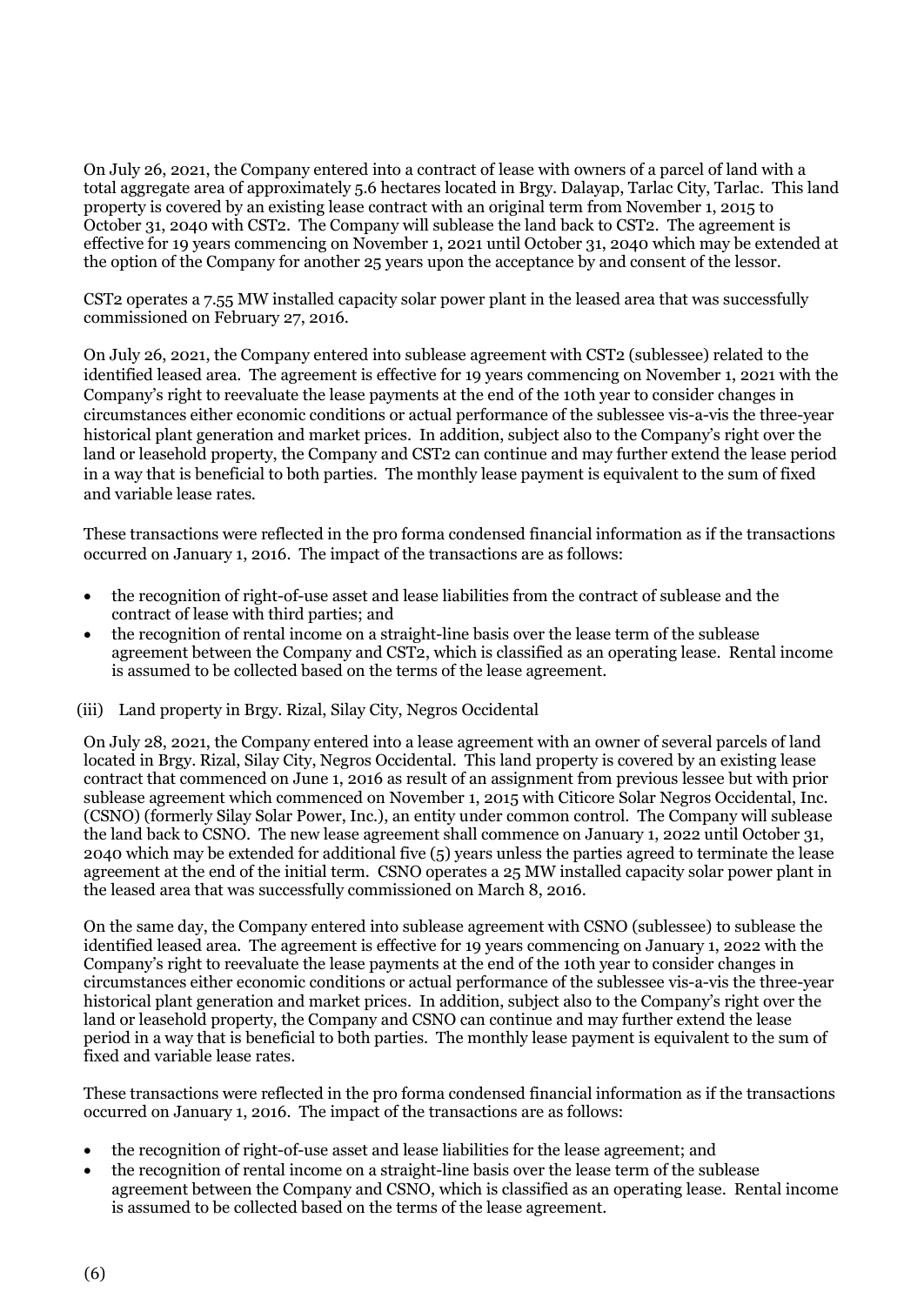# (iv) Land property in Brgy. Armenia, Tarlac City, Tarlac

As a result of the asset for share exchange with CST1, the Company was able to acquire several parcels of land located in Brgy. Armenia, Tarlac City, Tarlac. CST1 operates an 8.8 MW installed capacity solar power plant located in the said property that was successfully commissioned on February 29, 2016.

On July 26, 2021, the Company, as a lessor, entered into a lease agreement with CST1 (lessee) for the latter's lease of said property with a total aggregate area of 138,164 sqm. The agreement is effective for 25 years commencing on November 1, 2021 until October 31, 2046. The monthly lease payment is equivalent to the sum of fixed and variable lease rates.

The transaction was reflected in the pro forma condensed financial information as if the transaction occurred on January 1, 2016 in conjunction with the asset for share exchange discussed in (b) above. The impact of the transaction is the recognition of rental income on a straight-line basis. The lease contract was classified as an operating lease. Rental income is assumed to be collected based on the terms of the lease agreement.

# *(e) PFRS 16, "Leases" retrospective adoption*

To enhance comparability of the pro forma adjustments related to leases, the management assumed that the Company adopted PFRS 16 as at January 1, 2016. Historical financial information was adjusted to show the impact of the adoption of PFRS 16 related to the land lease agreement where the Clark Solar Power Project was constructed on January 1, 2016 rather than on the mandatory effective date at January 1, 2019. The impact of the adoption at January 1, 2016 are as follows:

- the recognition of right-of-use asset and lease liabilities including amortization expense, interest expense and foreign exchange gains or losses starting January 1, 2016;
- derecognition of rental expenses under cost of services, prepaid rent and accrued rent as at and for the years ended December 31, 2018 and 2017; and
- the recognition of additional right-of-use asset, lease liabilities, amortization expense, interest expense and foreign exchange gains or losses starting January 1, 2019.

#### **Note 3 - Pro forma adjustments and balances**

The pro forma condensed financial information is based on the historical financial information of the Company as shown in the audited financial statements as at September 30, 2021, December 31, 2020, 2019, 2018 and 2017 and for the nine months ended September 30, 2021 and 2020 and for the years ended December 31, 2020, 2019, 2018 and 2017 after certain assumptions and pro forma adjustments described in the succeeding sections were adjusted. The pro forma adjustments are based on available information and certain assumptions that the Company believes are reasonable under the circumstances.

The pro forma condensed financial information does not purport to represent what the results of operations and financial position of the Company would have been had the significant transactions discussed in the succeeding sections occurred earlier than the actual date of the transactions, nor does it purport to project the results of operations of the Company for any future period or date, since closing and completion of the significant transactions are still subject to the satisfaction of certain conditions precedent. This has been prepared for illustration purposes only and on the assumption that all relevant conditions precedent have been satisfied.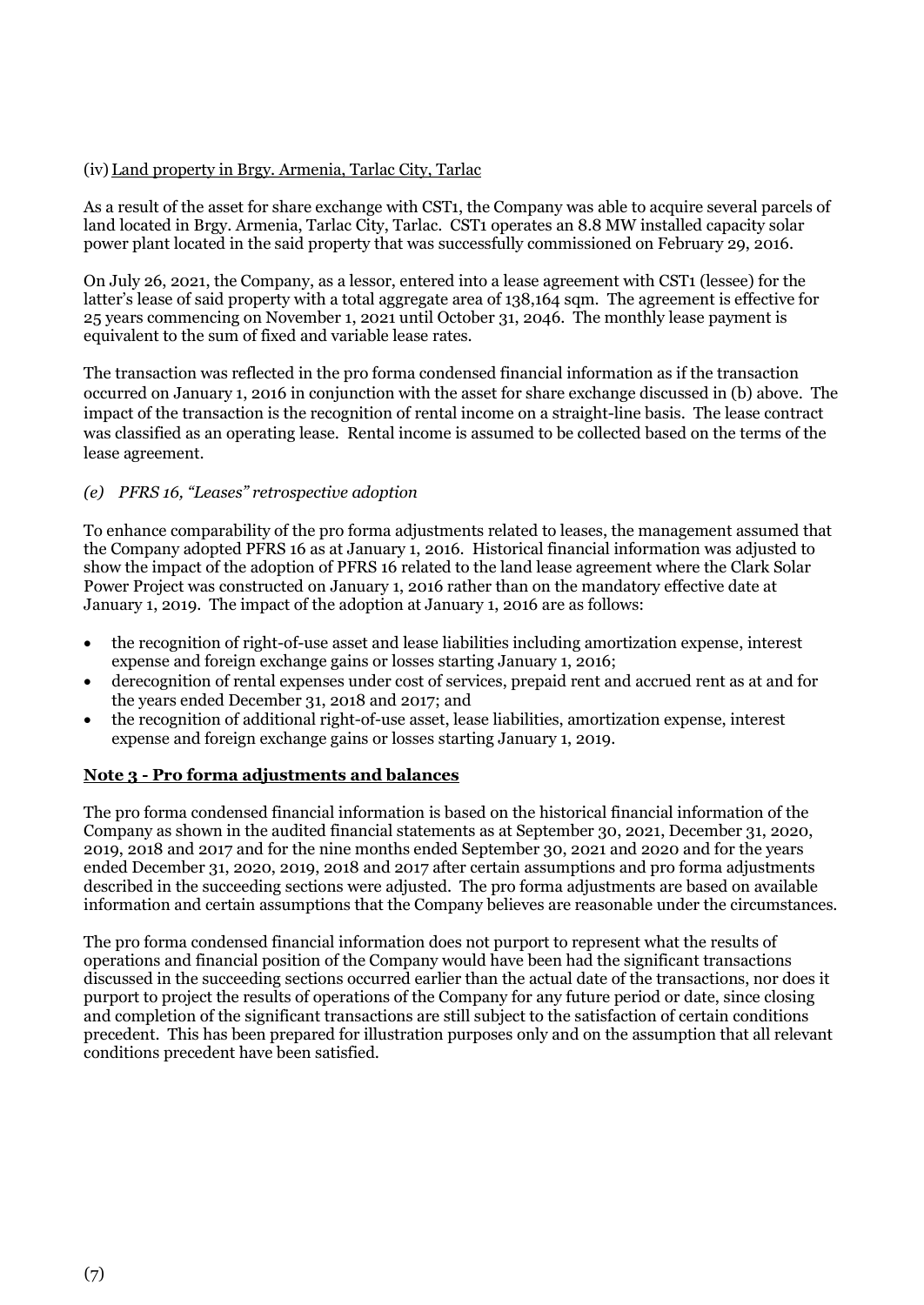# **3.1 Pro forma condensed statements of financial position**

The impact of the significant transactions described in Note 2 in the pro forma condensed statements of financial position are as follows:

September 30, 2021

|                                           | Audited     | Pro forma     | Pro forma     |
|-------------------------------------------|-------------|---------------|---------------|
|                                           | balances    | adjustments   | balances      |
| <b>Current assets</b>                     |             |               |               |
| Cash and cash equivalents                 | 76,764,373  | 1,471,685,971 | 1,548,450,344 |
| Trade and other receivables, net          | 40,861,686  | 1,527,074,365 | 1,567,936,051 |
| Prepayments and other current assets      | 27,907,178  | (11,003,220)  | 16,903,958    |
| Non-current assets                        |             |               |               |
| Right-of-use assets, net                  | 38,090,624  | 140,449,418   | 178,540,042   |
| Other non-current assets                  | 9,112,625   | (7, 333, 315) | 1,779,310     |
| <b>Current liabilities</b>                |             |               |               |
| Trade payables and other liabilities      | 38,849,039  | (37,694,827)  | 1,154,212     |
| Lease liabilities                         | 317,261     | 8,186,585     | 8,503,846     |
| Income tax payable                        |             | 148,268,667   | 148,268,667   |
| Non-current liabilities                   |             |               |               |
| Lease liabilities, net of current portion | 50,521,743  | 169,299,480   | 219,821,223   |
| Deferred income tax liabilities, net      |             | 376,640,176   | 376,640,176   |
| Retirement benefit obligation             | 236,004     | (236,004)     |               |
| Equity                                    |             |               |               |
| Share capital                             | 539,999,999 | 834,545,502   | 1,374,545,501 |
| Additional paid-in capital                |             | 2,465,066     | 2,465,066     |
| Deposits for future shares subscription   | 837,010,568 | (837,010,568) |               |
| Remeasurement on retirement benefits      | 50,894      | (50, 894)     |               |
| Retained earnings                         | 143,691,520 | 2,456,460,036 | 2,600,151,556 |

The following pro forma adjustments were:

#### *(a) Bank loan assignment*

No pro forma adjustments were made as at September 30, 2021 since the transaction occurred on May 4, 2021. This transaction has been already reflected in the historical financial statements.

#### *(b) Conversion of shares, increase in authorized share capital and shares subscription through conversion of advances from Parent Company and assignment of land properties*

Pro forma adjustment was made for the deposits for future shares subscription related to the subscription of 2,400,000,000 shares with P0.25 par value amounting to P600,000,000 through conversion of advances from Parent Company amounting to P602,465,066 as share capital and the excess of the subscription price against the par value of shares amounting to P2,465,066 as additional paid-in capital.

A pro forma adjustment was also made to reflect the reclassification of the deposits for future shares subscription to share capital upon completion of the assignment of land properties. The transaction amounted to P234,545,502 consisting of 938,182,006 shares with par value of P0.25, of which 19,461,142 shares and 918,720,864 shares were subscribed by the Parent Company and CST1, respectively.

This is on the assumption that the Company had already obtained approval from the SEC on its application for the increase in authorized share capital as at January 1, 2016.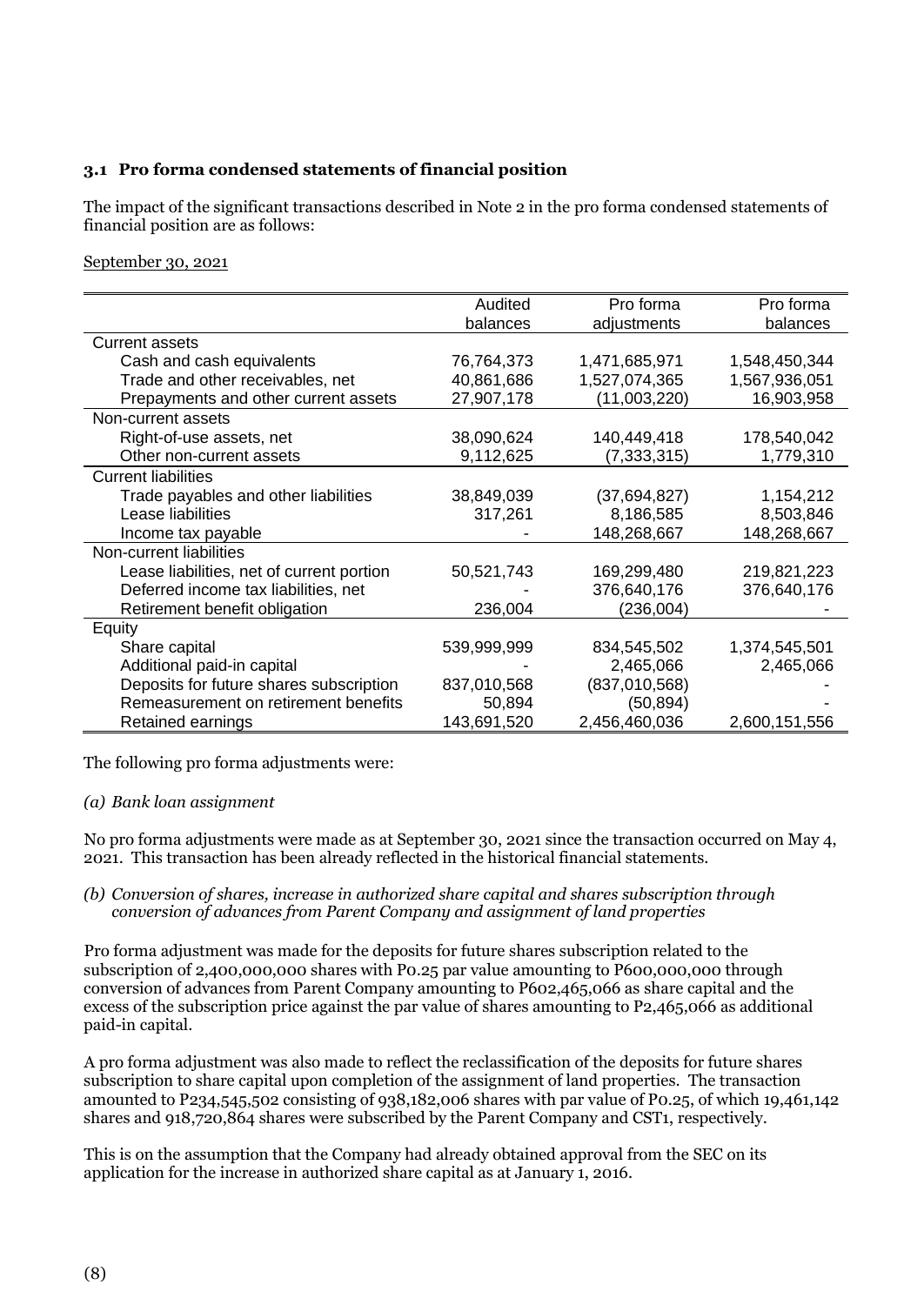*(c) Assignment of Solar Energy Service Contract of the Clark Solar Plant and the subsequent lease of the plant to the Parent Company*

The following pro forma adjustments were made:

• Derecognition of the following assets and liabilities as at September 30, 2021 related to the operations of the Clark Solar Plant:

|                                      | Amount     |
|--------------------------------------|------------|
| Trade and other receivables          |            |
| Trade receivables                    | 40,861,686 |
| Prepayments and other current assets |            |
| Input value-added tax (VAT)          | 9,772,305  |
| Advances to employees                | 324,412    |
| Prepaid taxes                        | 856,900    |
| <b>Others</b>                        | 49,603     |
|                                      | 11,003,220 |
| Other non-current assets             |            |
| Electric utility deposits            | 6,580,541  |
| Restricted cash                      | 752,774    |
|                                      | 7,333,315  |
| Trade payables and other liabilities |            |
| Trade payables                       | 3,901,513  |
| Due to government agencies           | 33,718,453 |
| Accrued expenses                     | 1,229,073  |
|                                      | 38,849,039 |
| Retirement benefit obligation        | 236,004    |

- The corresponding net balance of the derecognition of the assets and liabilities related to the solar plant operations was considered as cash transaction, hence, adjusted to cash and cash equivalents; and
- Recognition of lease receivables under trade and other receivables as at September 30, 2021 for the lease accounted as operating lease amounting to P367,812,776. Details are as follows:

|                    | <b>Note</b> | Amount          |
|--------------------|-------------|-----------------|
| Beginning          |             | 370,387,045     |
| Rental income      | 3.2         | 187,294,006     |
| <b>Collections</b> |             | (189, 868, 275) |
| Ending             |             | 367,812,776     |

*(d) Assignment of lease contract, lease and sublease agreements with third parties and the subsequent subleases and lease contract with related parties*

Assignment of lease contract, lease and sublease agreements between the Company and certain third parties resulted in the recognition of right-of-use assets and lease liabilities as at September 30, 2021. Details of right-of-use assets recognized are as follows:

|                                             |              |             | Accumulated    |                |
|---------------------------------------------|--------------|-------------|----------------|----------------|
| Land property                               | <b>Notes</b> | Cost        | amortization   | Net book value |
| Brgy. Talavera, Toledo City, Cebu           | 2(d)(i)      | 82.587.907  | (18,995,218)   | 63,592,689     |
| Brgy. Dalayap, Tarlac City, Tarlac - Land A | 2(d)(ii)     | 28.804.447  | (6,669,486)    | 22,134,961     |
| Brgy. Dalayap, Tarlac City, Tarlac - Land B | 2(d)(ii)     | 24,175,161  | (5,597,604)    | 18,577,557     |
| Brgy. Rizal, Silay City, Negros Occidental  | 2(d)(iii)    | 46,979,998  | (11,255,625)   | 35,724,373     |
|                                             |              | 182,547,513 | (42, 517, 933) | 140,029,580    |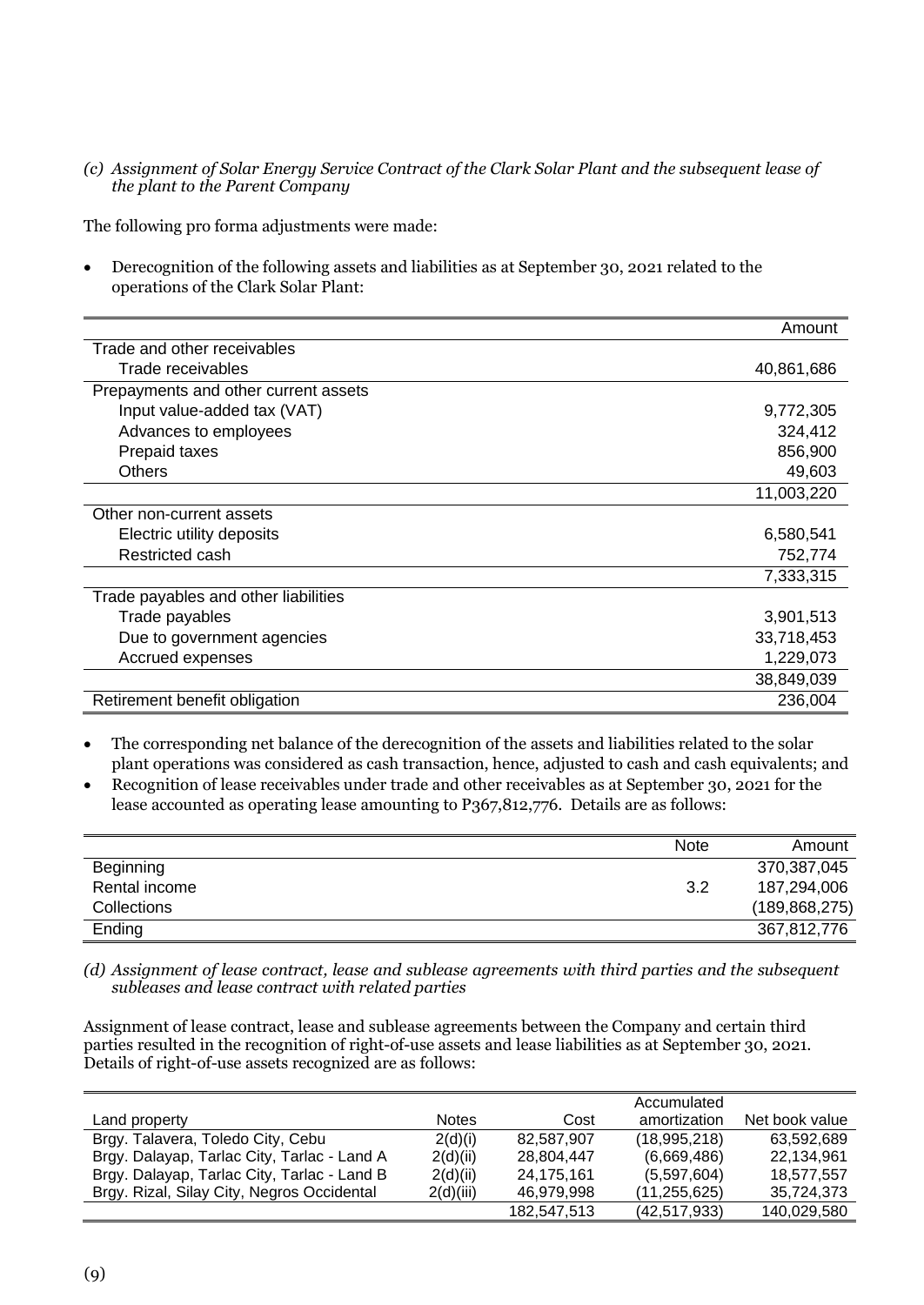Details of lease liabilities recognized are as follows:

| Land property                               | <b>Notes</b> | Current   | Non-current | Total       |
|---------------------------------------------|--------------|-----------|-------------|-------------|
| Brgy. Talavera, Toledo City, Cebu           | 2(d)(i)      | 7,234,756 | 73.122.432  | 80.357.188  |
| Brgy. Dalayap, Tarlac City, Tarlac - Land A | 2(d)(ii)     | 377.840   | 27.631.511  | 28.009.351  |
| Brgy. Dalayap, Tarlac City, Tarlac - Land B | 2(d)(ii)     | 317.115   | 23,190,733  | 23,507,848  |
| Brgy. Rizal, Silay City, Negros Occidental  | 2(d)(iii)    | 267.688   | 44,850,663  | 45,118,351  |
|                                             |              | 8,197,399 | 168,795,339 | 176,992,738 |

Subsequent lease and sublease agreements with related parties that were accounted as operating leases resulted in the recognition of lease receivables under trade and other receivables, net as at September 30, 2021 amounting P1,200,123,275. Details are as follows:

|                    | <b>Note</b> | Amount          |
|--------------------|-------------|-----------------|
| <b>Beginning</b>   |             | 1,162,624,405   |
| Rental income      | 3.2         | 483,143,323     |
| <b>Collections</b> |             | (445, 644, 453) |
| Ending             |             | 1,200,123,275   |

# *(e) PFRS 16, "Leases" retrospective adoption*

The retrospective application of PFRS 16 resulted in the recognition of additional right-of-use asset and lease liabilities amounting to P419,838 and P493,327, respectively.

# *(f) Other pro forma adjustments*

Other pro forma adjustments include:

- Accumulated assumed cash collections net of payments from January 1, 2016 to September 30, 2021 amounting to P1,471,685,971 related in the pro forma adjustments made (Note 3.4);
- Additional trade payables amounting to P1,154,212 for the assumed unpaid lease payment for the month of September 2021;
- Income tax payable amounting to P148,268,667 related to the tax impact of the pro forma adjustments to current taxable income for the nine months ended September 30, 2021 which is assumed to be unpaid and deferred income tax liabilities, net amounting to P376,640,176 arising from the impact of the straight-line recognition of rental income and the recognition of right-of-use assets, net and lease liabilities; and
- Derecognition of remeasurement on retirement benefits.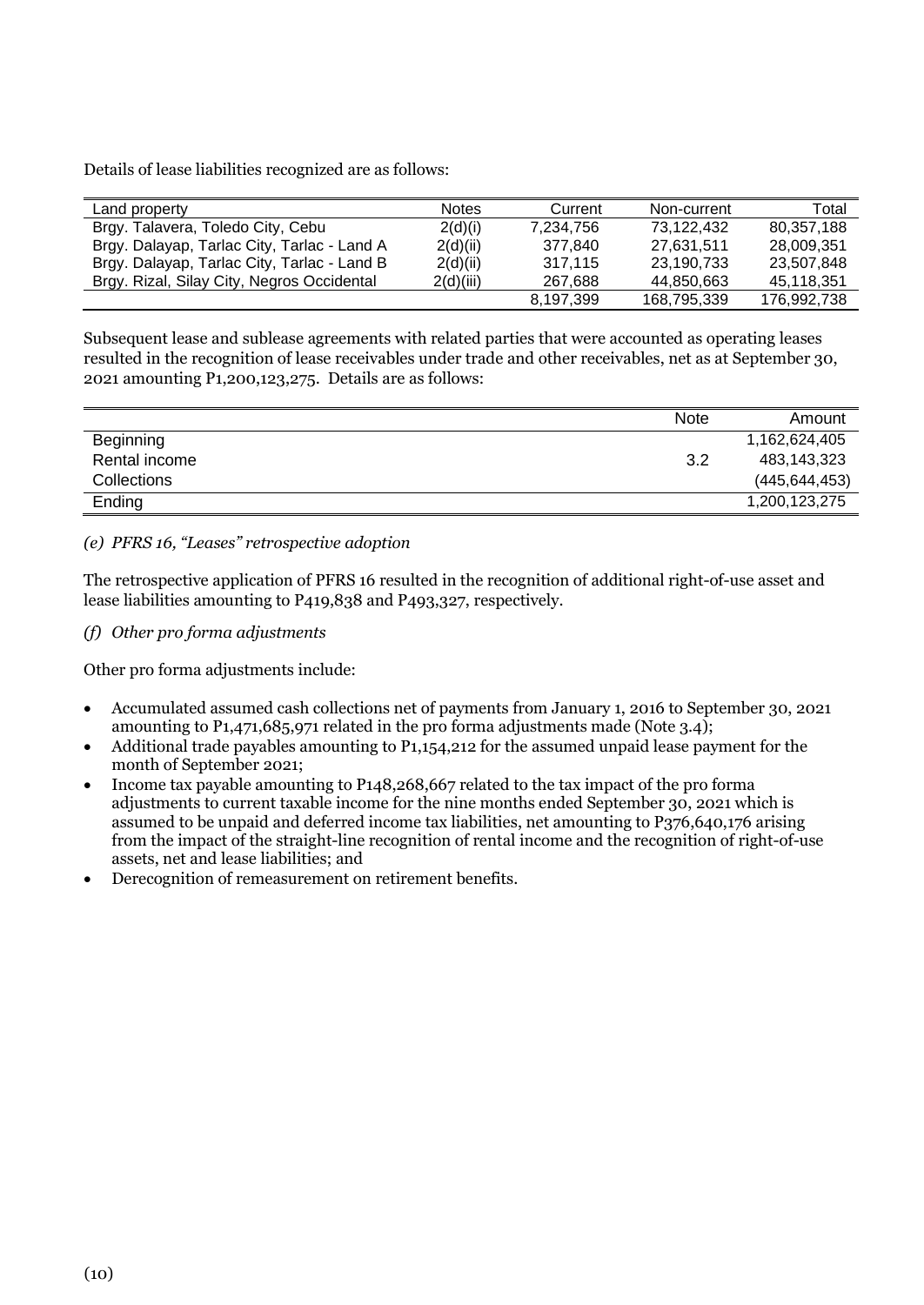#### December 31, 2020

|                                           | Audited     | Pro forma       | Pro forma     |
|-------------------------------------------|-------------|-----------------|---------------|
|                                           | balances    | adjustments     | balances      |
| <b>Current assets</b>                     |             |                 |               |
| Cash and cash equivalents                 | 71,737,473  | 1,156,510,665   | 1,228,248,138 |
| Trade and other receivables, net          |             |                 |               |
| Trade and other receivables               | 41,996,272  | 1,491,015,178   | 1,533,011,450 |
| Due from related parties                  | 216,908,961 | (216,908,961)   |               |
| Prepayments and other current assets      | 11,601,430  | (11, 119, 872)  | 481,558       |
| Non-current assets                        |             |                 |               |
| Investment properties, net                |             | 234,545,502     | 234,545,502   |
| Right-of-use assets, net                  | 39,685,116  | 146,012,811     | 185,697,927   |
| Other non-current assets                  | 8,975,048   | (7, 195, 738)   | 1,779,310     |
| <b>Current liabilities</b>                |             |                 |               |
| Trade payables and other liabilities      | 125,610,375 | (91, 640, 210)  | 33,970,165    |
| Loans payable                             | 126,446,281 | (70, 149, 127)  | 56,297,154    |
| Lease liabilities                         | 294,139     | 530,211         | 824,350       |
| Income tax payable                        |             | 159,294,691     | 159,294,691   |
| Non-current liabilities                   |             |                 |               |
| Loans payable, net of current portion     | 909,809,551 | (909, 809, 551) |               |
| Lease liabilities, net of current portion | 51,060,996  | 173,652,598     | 224,713,594   |
| Due to a related party                    |             | 160,584,651     | 160,584,651   |
| Deferred income tax liabilities, net      |             | 401,538,123     | 401,538,123   |
| Retirement benefit obligation             | 2,915,664   | (2,915,664)     |               |
| Equity                                    |             |                 |               |
| Share capital                             | 539,999,999 | 834,545,502     | 1,374,545,501 |
| Additional paid-in capital                |             | 2,465,066       | 2,465,066     |
| Retained earnings                         | 25,104,725  | 2,134,763,295   | 2,159,868,020 |

The following pro forma adjustments were made:

### *(a) Bank loan assignment*

Pro forma adjustment amounting to P979,958,678 has been made to loans payable related to the assignment of loan from DBP to the Parent Company resulting in current loans payable amounting to P56,297,154. The resulting payable to the Parent Company was subsequently converted to equity as disclosed in (b) below. In addition, all the related party receivables amounting to P216,908,961 were treated as if the receivables were assumed by the Parent Company.

#### *(b) Conversion of shares, increase in authorized share capital and shares subscription through conversion of advances from Parent Company and assignment of land properties*

See September 30, 2021 - (b). The same adjustments were made as at December 31, 2020 related to the subscription of shares through conversion of advances from Parent Company.

A pro forma adjustment was also made to the investment properties and share capital amounting to P234,545,502 acquired through assignment of land properties for share subscription of the Parent Company and CST1.

This is on the assumption that the Company had already obtained approval from the SEC on its application for the increase in authorized share capital as at January 1, 2016.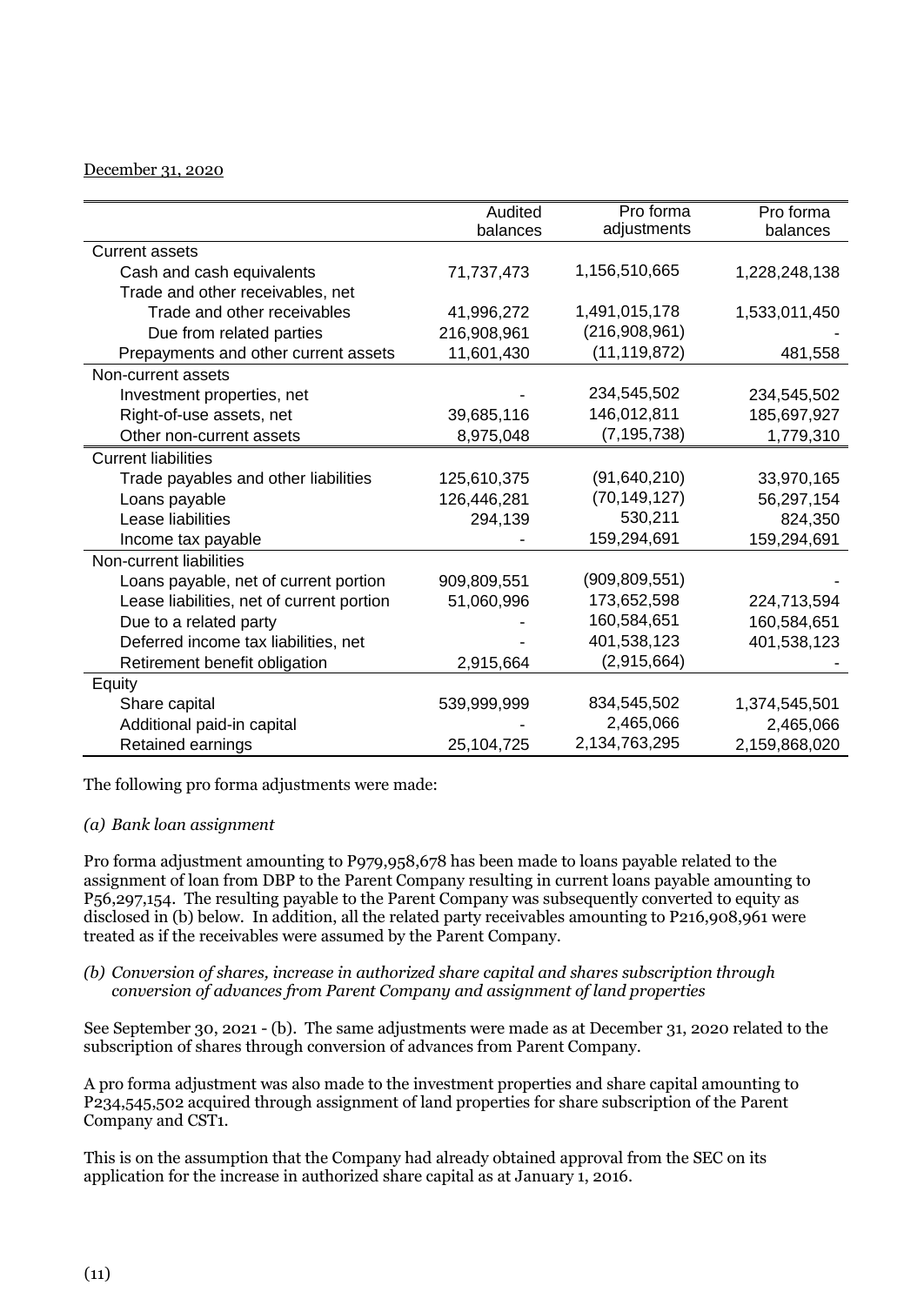*(c) Assignment of Solar Energy Service Contract of the Clark Solar Plant and the subsequent lease of the plant to the Parent Company*

The following pro forma adjustments were made:

• Derecognition of the following assets and liabilities as at December 31, 2020 related to the operations of the Clark Solar Plant:

|                                      | Amount     |
|--------------------------------------|------------|
| Trade and other receivables          |            |
| Trade receivables                    | 41,996,272 |
| Prepayments and other current assets |            |
| Input VAT                            | 9,435,619  |
| Advances to employees                | 217,509    |
| Prepaid taxes                        | 1,430,404  |
| <b>Others</b>                        | 36,340     |
|                                      | 11,119,872 |
| Other non-current assets             |            |
| Electric utility deposits            | 6,580,541  |
| Restricted cash                      | 615,197    |
|                                      | 7,195,738  |
| Trade payables and other liabilities |            |
| Trade payables                       | 6,794,533  |
| Due to government agencies           | 85,508,641 |
| Accrued expenses                     | 1,390,283  |
|                                      | 93,693,457 |
| Retirement benefit obligation        | 2,915,664  |

- The corresponding net balance of the derecognition of the assets and liabilities related to the solar plant operations was considered as cash transaction, hence, adjusted to cash and cash equivalents; and
- Recognition of lease receivables under trade and other receivables as at December 31, 2020 for the lease accounted as operating lease amounting to P370,387,045. Details are as follows:

|                    | <b>Note</b> | Amount          |
|--------------------|-------------|-----------------|
| Beginning          |             | 335,385,830     |
| Rental income      | 3.2         | 249,725,341     |
| <b>Collections</b> |             | (214, 724, 126) |
| Ending             |             | 370,387,045     |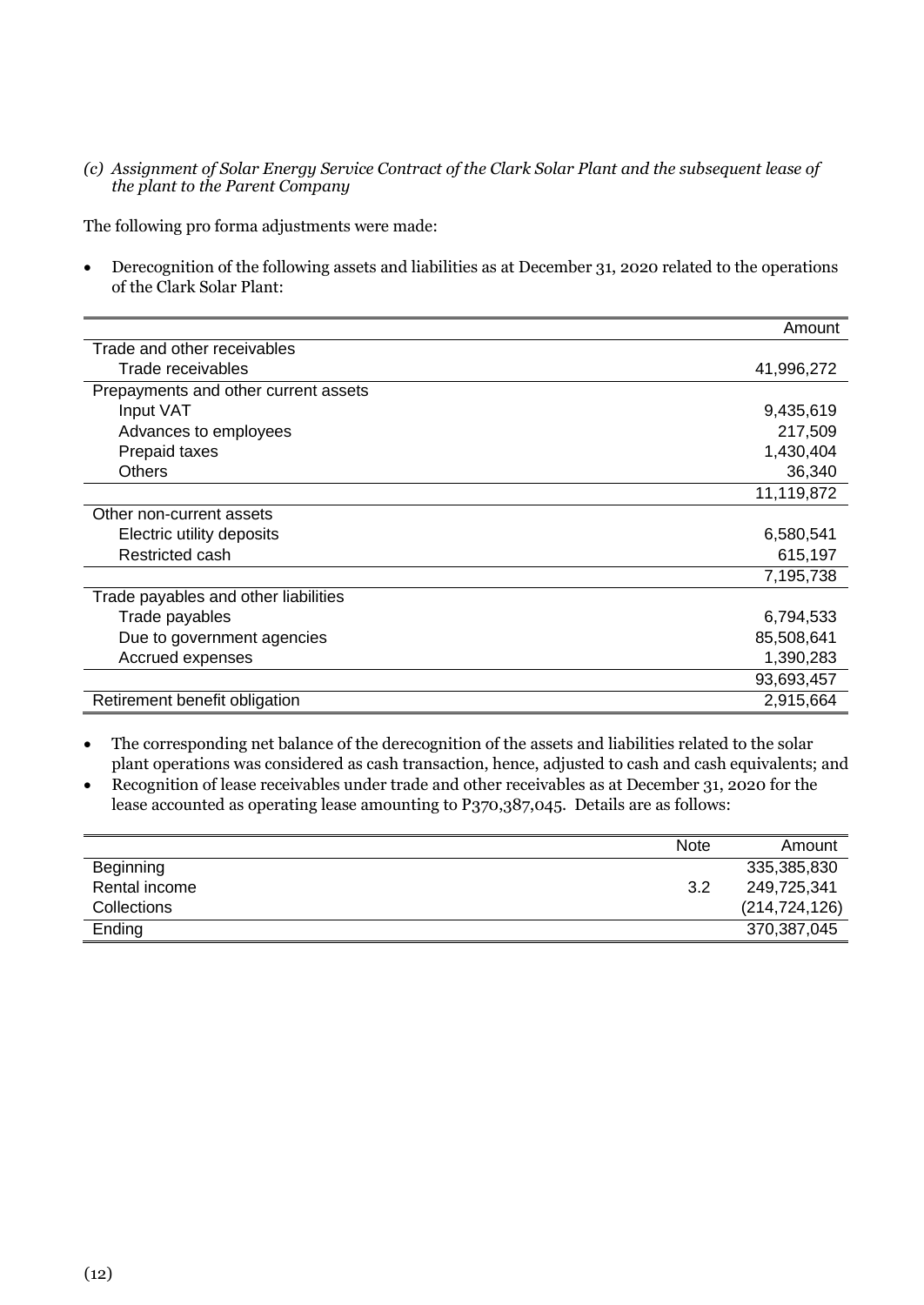#### *(d) Assignment of lease contract, lease and sublease agreements with third parties and the subsequent subleases and lease contract with related parties*

Assignment of lease contract, lease and sublease agreements between the Company and certain third parties resulted in the recognition of right-of-use assets and lease liabilities as at December 31, 2020. Details of right-of-use assets recognized are as follows:

|                                             |              |             | Accumulated    |                |
|---------------------------------------------|--------------|-------------|----------------|----------------|
| Land property                               | <b>Notes</b> | Cost        | amortization   | Net book value |
| Brgy. Talavera, Toledo City, Cebu           | 2(d)(i)      | 82,587,907  | (16, 517, 581) | 66,070,326     |
| Brgy. Dalayap, Tarlac City, Tarlac - Land A | 2(d)(ii)     | 28.804.447  | (5,799,553)    | 23,004,894     |
| Brgy. Dalayap, Tarlac City, Tarlac - Land B | 2(d)(ii)     | 24,175,161  | (4,867,482)    | 19,307,679     |
| Brgy. Rizal, Silay City, Negros Occidental  | 2(d)(iii)    | 46.979.998  | (9,787,500)    | 37,192,498     |
|                                             |              | 182,547,513 | (36, 972, 116) | 145,575,397    |

Details of lease liabilities recognized are as follows:

| Land property                               | <b>Notes</b> | Current | Non-current | Total       |
|---------------------------------------------|--------------|---------|-------------|-------------|
| Brgy. Talavera, Toledo City, Cebu           | 2(d)(i)      |         | 75.703.254  | 75.703.254  |
| Brgy. Dalayap, Tarlac City, Tarlac - Land A | 2(d)(ii)     | 151.124 | 28,123,649  | 28.274.773  |
| Brgy. Dalayap, Tarlac City, Tarlac - Land B | 2(d)(ii)     | 126.836 | 23.603.777  | 23.730.613  |
| Brgy. Rizal, Silay City, Negros Occidental  | 2(d)(iii)    | 262.419 | 46.084.612  | 46.347.031  |
|                                             |              | 540.379 | 173,515,292 | 174,055,671 |

Subsequent lease and sublease agreements with related parties that were accounted as operating leases resulted in the recognition of lease receivables under trade and other receivables, net as at December 31, 2020 amounting P1,162,624,405. Details are as follows:

|               | <b>Note</b> | Amount          |
|---------------|-------------|-----------------|
| Beginning     |             | 986,912,906     |
| Rental income | 3.2         | 644,191,097     |
| Collections   |             | (468, 479, 598) |
| Ending        |             | 1,162,624,405   |

#### *(e) PFRS 16, "Leases" retrospective adoption*

The retrospective application of PFRS 16 resulted in the recognition of additional right-of-use asset and lease liabilities amounting to P437,414 and P127,138, respectively.

#### *(f) Other pro forma adjustments*

Other pro forma adjustments include:

- Accumulated assumed cash collections and payments from January 1, 2016 to December 31, 2020 amounting to P1,156,510,665 related in the pro forma adjustments made (Note 3.4);
- Additional trade payables amounting to P2,053,247 for the assumed unpaid lease payment for the month of December 2020; and
- Income tax payable amounting to P159,294,691 related to the tax impact of the pro forma adjustments to current taxable income for the year ended December 31, 2020 which is assumed to be unpaid and deferred income tax liabilities, net amounting to P401,538,123 arising from the impact of the straight-line recognition of rental income and the recognition of right-of-use assets, net and lease liabilities.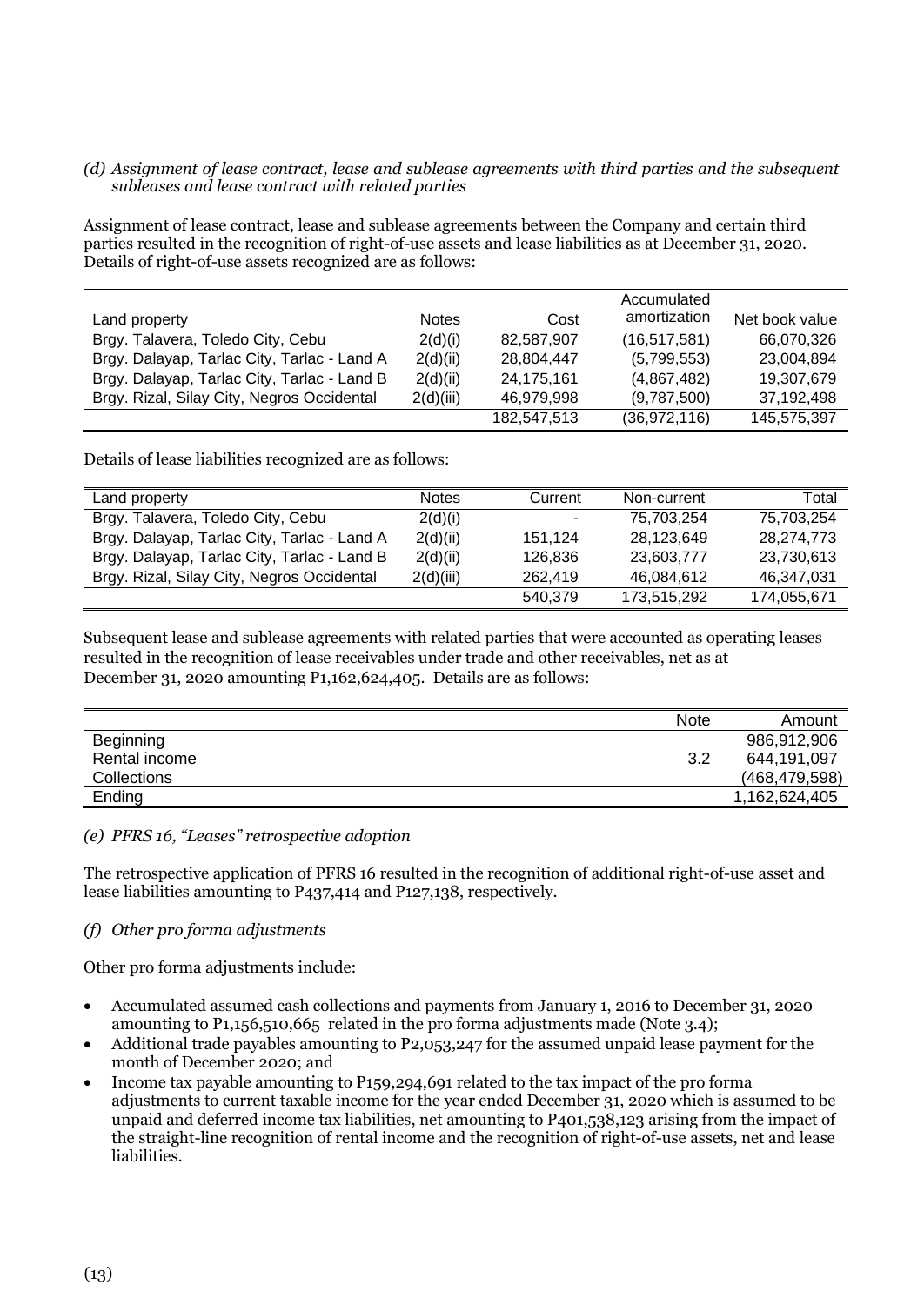# December 31, 2019

|                                           | <b>Audited balances</b> | Pro forma       | Pro forma     |
|-------------------------------------------|-------------------------|-----------------|---------------|
|                                           |                         | adjustments     | balances      |
| <b>Current assets</b>                     |                         |                 |               |
| Cash and cash equivalents                 | 47,064,583              | 974,216,720     | 1,021,281,303 |
| Trade and other receivables, net          |                         |                 |               |
| Trade and other receivables               | 38,268,236              | 1,285,974,596   | 1,324,242,832 |
| Due from related parties                  | 90,361,870              | (90, 361, 870)  |               |
| Prepayments and other current assets      | 11,443,248              | (11, 443, 248)  |               |
| Non-current assets                        |                         |                 |               |
| Investment properties, net                |                         | 234,545,502     | 234,545,502   |
| Right-of-use assets, net                  | 41,811,104              | 153,430,667     | 195,241,771   |
| Other non-current assets                  | 8,668,208               | (6,888,898)     | 1,779,310     |
| <b>Current liabilities</b>                |                         |                 |               |
| Trade payables and other liabilities      | 78,379,762              | (73, 717, 837)  | 4,661,925     |
| Loans payable                             | 120,913,719             | (5,616,506)     | 115,297,213   |
| Lease liabilities                         | 21,201                  | 6,728,814       | 6,750,015     |
| Income tax payable                        |                         | 229,593,209     | 229,593,209   |
| Non-current liabilities                   |                         |                 |               |
| Loans payable, net of current portion     | 974,342,172             | (974, 342, 172) |               |
| Lease liabilities, net of current portion | 51,410,357              | 174,991,133     | 226,401,490   |
| Due to a related party                    |                         | 287, 131, 742   | 287, 131, 742 |
| Deferred income tax liabilities, net      |                         | 369,904,863     | 369,904,863   |
| Equity                                    |                         |                 |               |
| Share capital                             | 539,999,999             | 834,545,502     | 1,374,545,501 |
| Additional paid-in capital                |                         | 2,465,066       | 2,465,066     |
| Retained earnings (Deficit)               | (79,010,087)            | 1,687,789,655   | 1,608,779,568 |

The following pro forma adjustments were made:

#### *(a) Bank loan assignment*

Pro forma adjustment amounting to P979,958,678 has been made to loans payable related to the assignment of loan from DBP to the Parent Company resulting in current loans payable amounting to P115,297,213. The resulting payable to the Parent Company was subsequently converted to equity as disclosed in (b) below. In addition, all the related party receivables amounting to P90,361,870 were treated as if the receivables were assumed by the Parent Company.

#### *(b) Conversion of shares, increase in authorized share capital and shares subscription through conversion of advances from Parent Company and assignment of land properties*

See December 31, 2020 - (b). The same adjustments were made as at December 31, 2019.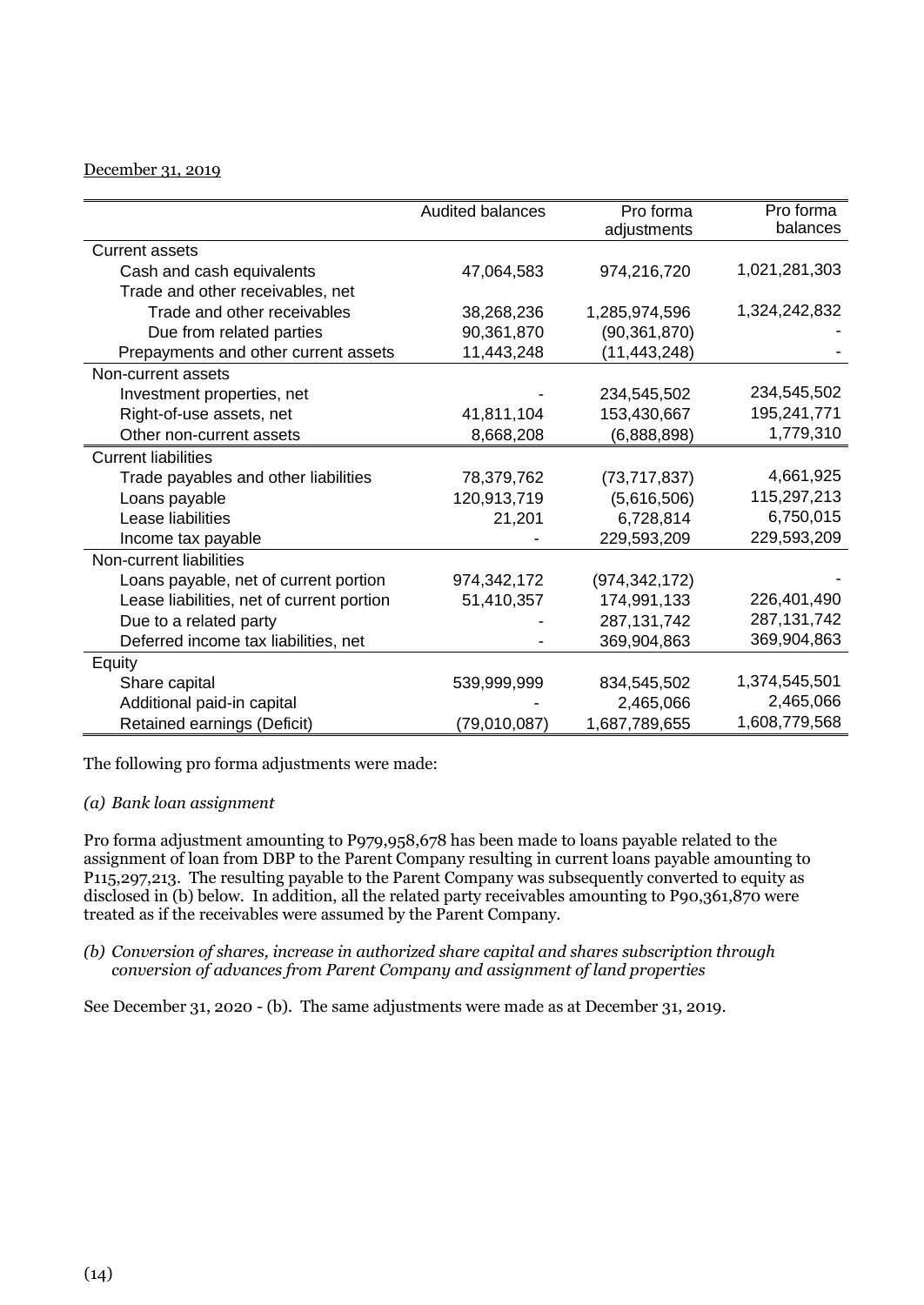*(c) Assignment of Solar Energy Service Contract of the Clark Solar Plant and the subsequent lease of the plant to the Parent Company*

The following pro forma adjustments were made:

• Derecognition of the following assets and liabilities as at December 31, 2019 related to the operations of the Clark Solar Plant:

|                                      | Amount     |
|--------------------------------------|------------|
| Trade and other receivables          |            |
| Trade receivables                    | 36,324,140 |
| Prepayments and other current assets |            |
| Input VAT                            | 9,403,280  |
| Advances to employees                | 134,976    |
| Prepaid taxes                        | 1,854,350  |
| <b>Others</b>                        | 50,642     |
|                                      | 11,443,248 |
| Other non-current assets             |            |
| Electric utility deposits            | 6,580,541  |
| Restricted cash                      | 308,357    |
|                                      | 6,888,898  |
| Trade payables and other liabilities |            |
| Trade payables                       | 6,647,557  |
| Due to government agencies           | 66,787,314 |
| Accrued expenses                     | 1,254,086  |
|                                      | 74,688,957 |

• The corresponding net balance of the derecognition of the assets and liabilities related to the solar plant operations was considered as cash transaction, hence, adjusted to cash and cash equivalents; and

• Recognition of lease receivables under trade and other receivables as at December 31, 2019 for the lease accounted as operating lease amounting to P335,385,830. Details are as follows:

|               | <b>Note</b> | Amount          |
|---------------|-------------|-----------------|
| Beginning     |             | 278,649,340     |
| Rental income | 3.2         | 249,725,341     |
| Collections   |             | (192, 988, 851) |
| Ending        |             | 335,385,830     |

*(d) Assignment of lease contract, lease and sublease agreements with third parties and the subsequent subleases and lease contract with related parties*

Assignment of lease contract, lease and sublease agreements between the Company and certain third parties resulted in the recognition of right-of-use assets and lease liabilities as at December 31, 2019. Details of right-of-use assets recognized are as follows:

|                                             |              |             | Accumulated    |                |
|---------------------------------------------|--------------|-------------|----------------|----------------|
| Land property                               | <b>Notes</b> | Cost        | amortization   | Net book value |
| Brgy. Talavera, Toledo City, Cebu           | 2(d)(i)      | 82,587,907  | (13, 214, 065) | 69,373,842     |
| Brgy. Dalayap, Tarlac City, Tarlac - Land A | 2(d)(ii)     | 28,804,447  | (4,639,642)    | 24,164,805     |
| Brgy. Dalayap, Tarlac City, Tarlac - Land B | 2(d)(ii)     | 24,175,161  | (3,893,986)    | 20,281,175     |
| Brgy. Rizal, Silay City, Negros Occidental  | 2(d)(iii)    | 46,979,998  | (7,830,000)    | 39,149,998     |
|                                             |              | 182,547,513 | (29, 577, 693) | 152,969,820    |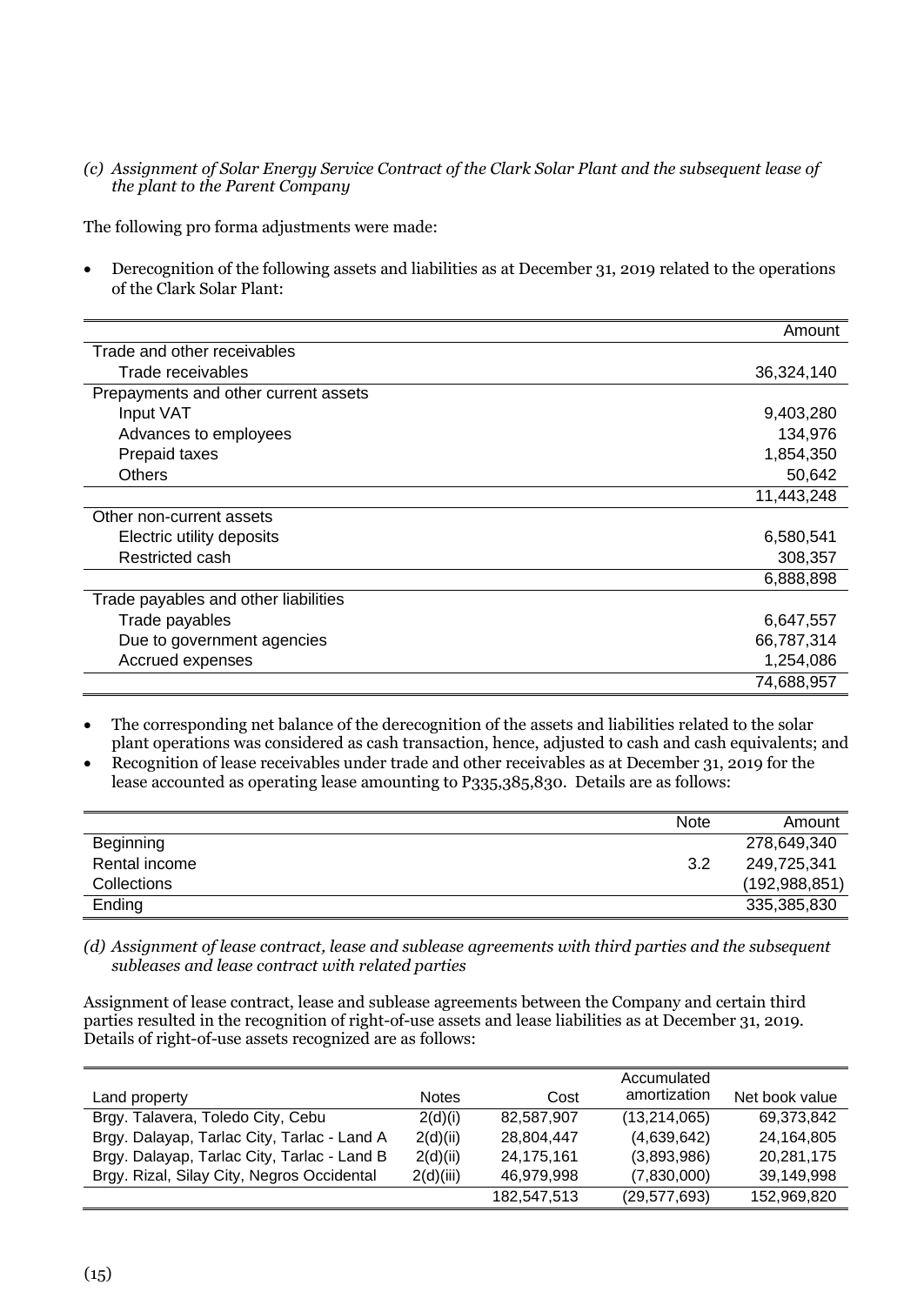Details of lease liabilities recognized are as follows:

| Land property                               | <b>Notes</b> | Current   | Non-current | Total       |
|---------------------------------------------|--------------|-----------|-------------|-------------|
| Brgy. Talavera, Toledo City, Cebu           | 2(d)(i)      | 6.455.694 | 76.232.415  | 82.688.109  |
| Brgy. Dalayap, Tarlac City, Tarlac - Land A | 2(d)(ii)     | 105.491   | 28.320.405  | 28.425.896  |
| Brgy. Dalayap, Tarlac City, Tarlac - Land B | 2(d)(ii)     | 88.537    | 23,768,911  | 23.857.448  |
| Brgy. Rizal, Silay City, Negros Occidental  | 2(d)(iii)    | 88.537    | 46.541.703  | 46.630.240  |
|                                             |              | 6,738,259 | 174,863,434 | 181,601,693 |

Subsequent lease and sublease agreements with related parties that were accounted as operating leases resulted in the recognition of lease receivables under trade and other receivables, net as at December 31, 2019 amounting P986,912,906. Details are as follows:

|               | <b>Note</b> | Amount          |
|---------------|-------------|-----------------|
| Beginning     |             | 964,665,970     |
| Rental income | 3.2         | 644,191,097     |
| Collections   |             | (621, 944, 161) |
| Ending        |             | 986,912,906     |

*(e) PFRS 16, "Leases" retrospective adoption*

The retrospective application of PFRS 16 resulted in the recognition of additional right-of-use asset and lease liabilities amounting to P460,847 and P118,254, respectively.

*(f) Other pro forma adjustments*

Other pro forma adjustments include:

- Accumulated assumed cash collections and payments from January 1, 2016 to December 31, 2019 amounting to P974,216,720 related in the pro forma adjustments made (Note 3.4);
- Additional trade payables amounting to P971,120 for the assumed unpaid lease payment for the month of December 2019; and
- Income tax payable amounting to P229,593,209 related to the tax impact of the pro forma adjustments to current taxable income for the year ended December 31, 2019 which is assumed to be unpaid and deferred income tax liabilities, net amounting to P369,904,863 arising from the impact of the straight-line recognition of rental income and the recognition of right-of-use assets, net and lease liabilities.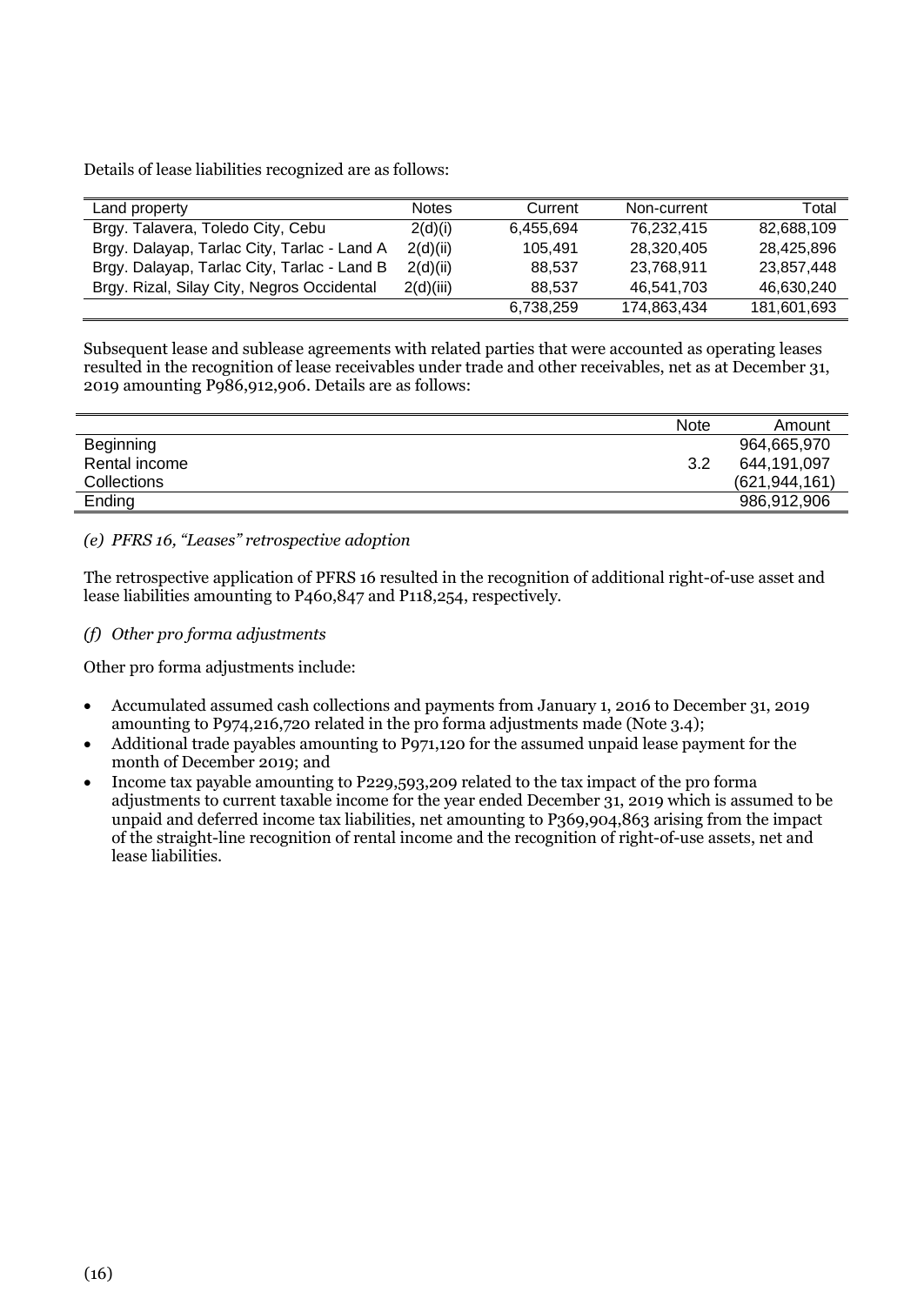# December 31, 2018

|                                           | <b>Audited balances</b> | Pro forma       | Pro forma     |
|-------------------------------------------|-------------------------|-----------------|---------------|
|                                           |                         | adjustments     | balances      |
| <b>Current assets</b>                     |                         |                 |               |
| Cash and cash equivalents                 | 86,794,440              | 567,809,050     | 654,603,490   |
| Trade and other receivables, net          | 63,454,407              | 1,179,860,903   | 1,243,315,310 |
| Prepayments and other current assets      | 12,598,606              | (12,598,606)    |               |
| Non-current assets                        |                         |                 |               |
| Investment properties, net                |                         | 234,545,502     | 234,545,502   |
| Right-of-use assets, net                  |                         | 204,785,615     | 204,785,615   |
| Other non-current assets                  | 10,109,851              | (8,330,541)     | 1,779,310     |
| <b>Current liabilities</b>                |                         |                 |               |
| Trade payables and other liabilities      | 62,609,413              | (56,669,336)    | 5,940,077     |
| Loans payable                             | 120,749,301             |                 | 120,749,301   |
| Lease liabilities                         |                         | 269,403         | 269,403       |
| Income tax payable                        |                         | 133,738,640     | 133,738,640   |
| Non-current liabilities                   |                         |                 |               |
| Loans payable, net of current portion     | 1,095,265,152           | (979, 958, 678) | 115,306,474   |
| Lease liabilities, net of current portion |                         | 226,934,488     | 226,934,488   |
| Due to a related party                    | 10,874,926              | 377,493,612     | 388,368,538   |
| Deferred income tax liabilities, net      |                         | 356,789,874     | 356,789,874   |
| Equity                                    |                         |                 |               |
| Share capital                             | 539,999,999             | 834,545,502     | 1,374,545,501 |
| Additional paid-in capital                |                         | 2,465,066       | 2,465,066     |
| Retained earnings (Deficit)               | (158,581,030)           | 1,270,463,352   | 1,111,882,322 |

The following pro forma adjustments were made:

#### *(a) Bank loan assignment*

Pro forma adjustment amounting to P979,958,678 has been made to loans payable related to the assignment of loan from DBP to the Parent Company resulting in loans payable amounting to P236,055,775, of which P120,749,301 is presented as current. The resulting payable to the Parent Company was subsequently converted to equity as disclosed in (b) below. In addition, all the related party payables amounting to P10,874,926 were treated as if the payables were assumed by the Parent Company.

*(b) Conversion of shares, increase in authorized share capital and shares subscription through conversion of advances from Parent and assignment of land properties*

See December 31, 2020 - (b). The same adjustments were made as at December 31, 2018.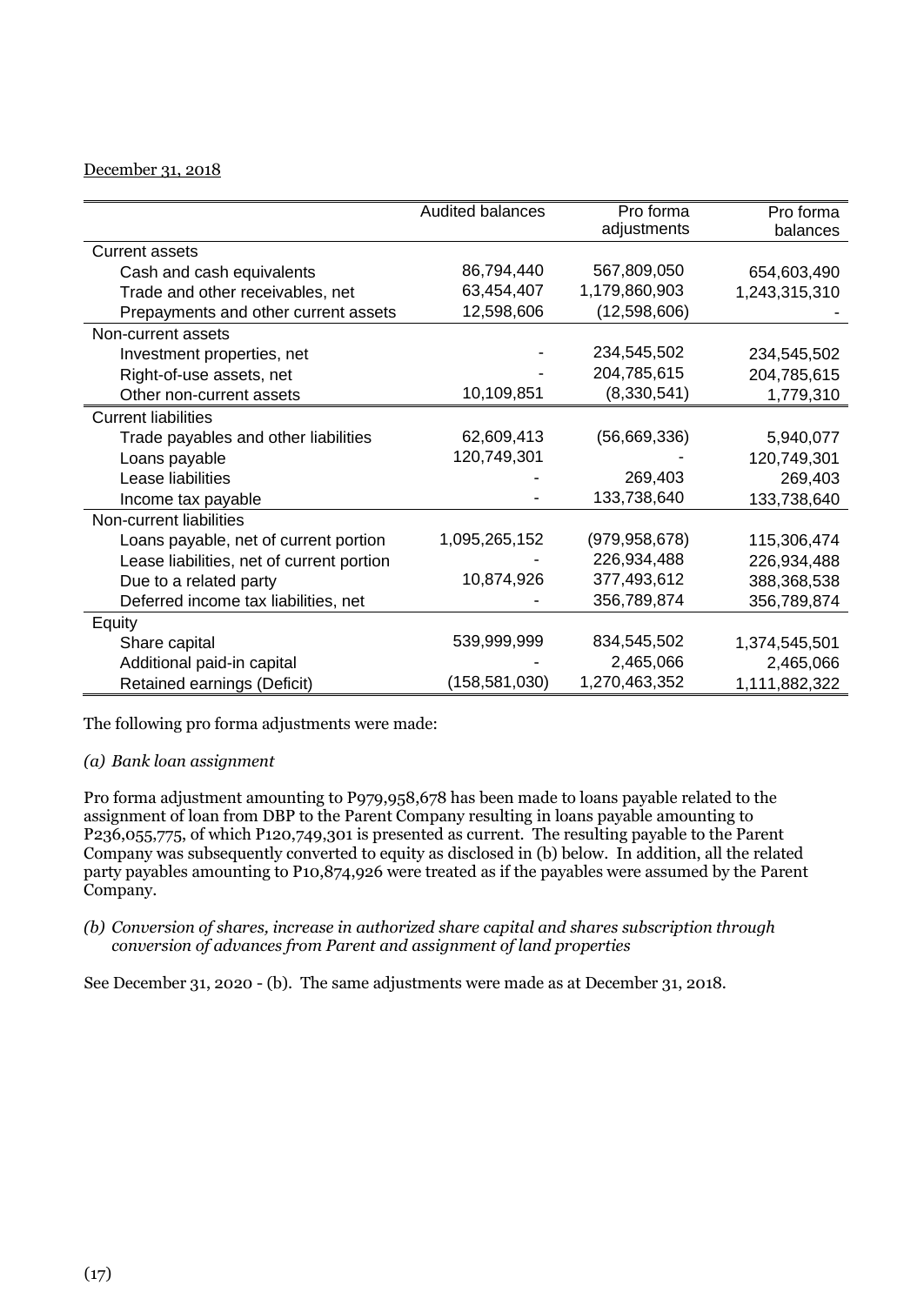*(c) Assignment of Solar Energy Service Contract of the Clark Solar Plant and the subsequent lease of the plant to the Parent Company*

The following pro forma adjustments were made:

• Derecognition of the following assets and liabilities as at December 31, 2018 related to the operations of the Clark Solar Plant:

|                                      | Amount     |
|--------------------------------------|------------|
| Trade and other receivables          |            |
| Trade receivables                    | 63,454,407 |
| Prepayments and other current assets |            |
| Input VAT                            | 9,337,242  |
| Prepaid expenses                     | 1,983,906  |
| Prepaid taxes                        | 786,101    |
| <b>Others</b>                        | 491,357    |
|                                      | 12,598,606 |
| Other non-current assets             |            |
| Electric utility deposits            | 8,330,541  |
| Trade payables and other liabilities |            |
| Trade payables                       | 3,877,615  |
| Due to government agencies           | 48,067,310 |
| Accrued expenses                     | 6,689,488  |
|                                      | 58,634,413 |

- The corresponding net balance of the derecognition of the assets and liabilities related to the solar plant operations was considered as cash transaction, hence, adjusted to cash and cash equivalents; and
- Recognition of lease receivables under trade and other receivables as at December 31, 2018 for the lease accounted as operating lease amounting to P278,649,340. Details are as follows:

|               | <b>Note</b> | Amount          |
|---------------|-------------|-----------------|
| Beginning     |             | 178,499,636     |
| Rental income | 3.2         | 249,725,341     |
| Collections   |             | (149, 575, 637) |
| Ending        |             | 278,649,340     |

*(d) Assignment of lease contract, lease and sublease agreements with third parties and the subsequent subleases and lease contract with related parties*

Assignment of lease contract, lease and sublease agreements between the Company and certain third parties resulted in the recognition of right-of-use assets and lease liabilities as at December 31, 2018. Details of right-of-use assets recognized are as follows:

|                                             |              |             | Accumulated    |                |
|---------------------------------------------|--------------|-------------|----------------|----------------|
| Land property                               | <b>Notes</b> | Cost        | amortization   | Net book value |
| Brgy. Talavera, Toledo City, Cebu           | 2(d)(i)      | 82,587,907  | (9,910,549)    | 72,677,358     |
| Brgy. Dalayap, Tarlac City, Tarlac - Land A | 2(d)(ii)     | 28.804.447  | (3,479,732)    | 25.324.715     |
| Brgy. Dalayap, Tarlac City, Tarlac - Land B | 2(d)(ii)     | 24,175,161  | (2,920,489)    | 21,254,672     |
| Brgy. Rizal, Silay City, Negros Occidental  | 2(d)(iii)    | 46,979,998  | (5,872,500)    | 41,107,498     |
|                                             |              | 182,547,513 | (22, 183, 270) | 160,364,243    |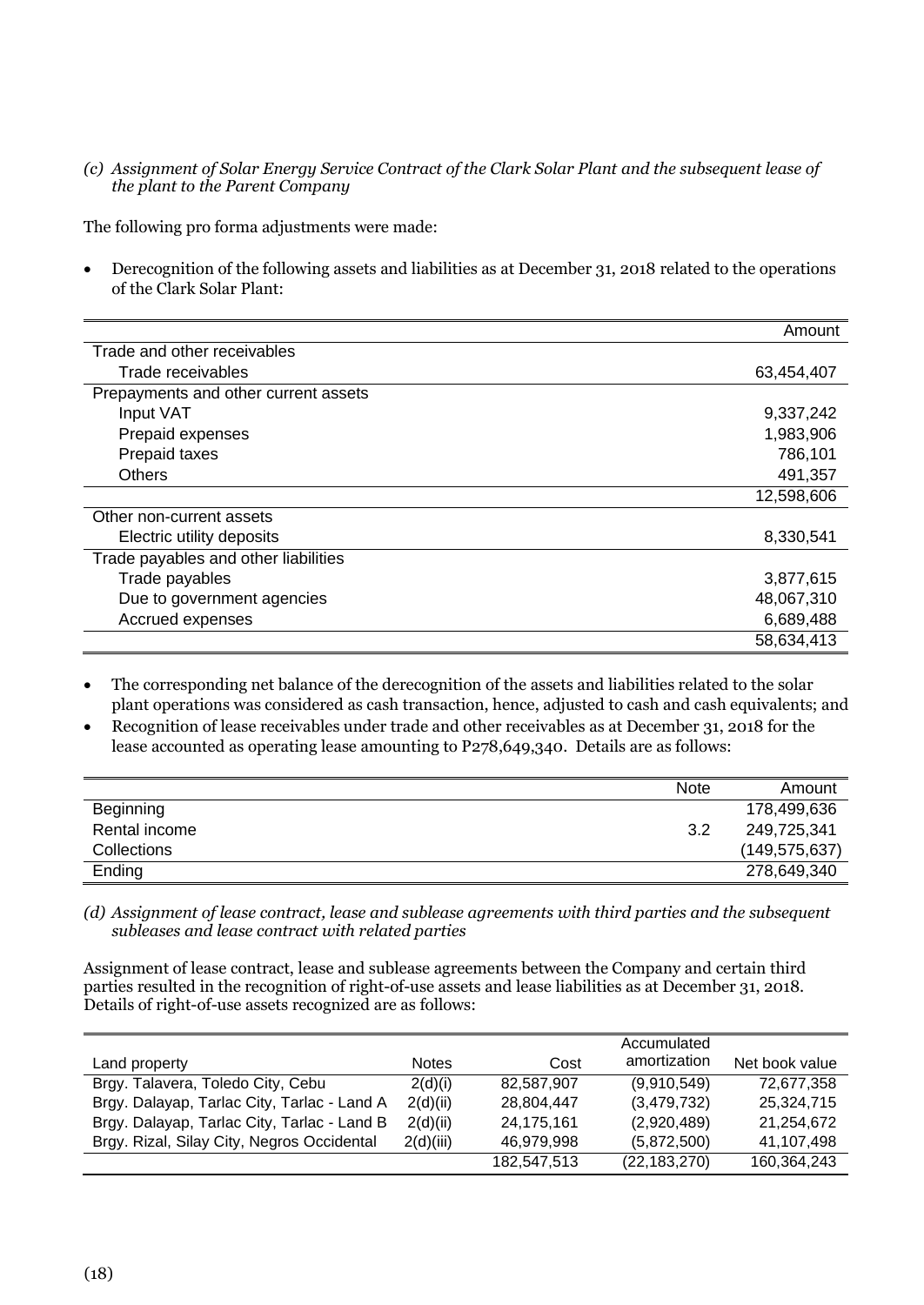Details of lease liabilities recognized are as follows:

| Land property                               | <b>Notes</b> | Current | Non-current | Total       |
|---------------------------------------------|--------------|---------|-------------|-------------|
| Brgy. Talavera, Toledo City, Cebu           | 2(d)(i)      |         | 76.423.802  | 76.423.802  |
| Brgy. Dalayap, Tarlac City, Tarlac - Land A | 2(d)(ii)     | 97.898  | 28.433.490  | 28.531.388  |
| Brgy. Dalayap, Tarlac City, Tarlac - Land B | 2(d)(ii)     | 82.164  | 23,863,822  | 23,945,986  |
| Brgy. Rizal, Silay City, Negros Occidental  | 2(d)(iii)    | 82.164  | 46,738,231  | 46,820,395  |
|                                             |              | 262.226 | 175,459,345 | 175,721,571 |

Subsequent lease and sublease agreements with related parties that were accounted as operating leases resulted in the recognition of lease receivables under trade and other receivables, net as at December 31, 2018 amounting P964,665,970. Details are as follows:

|                    | <b>Note</b> | Amount        |
|--------------------|-------------|---------------|
| Beginning          |             | 712,193,270   |
| Rental income      | 3.2         | 644,191,097   |
| <b>Collections</b> |             | (391,718,397) |
| Ending             |             | 964,665,970   |

# *(e) PFRS 16, "Leases" retrospective adoption*

The retrospective application of PFRS 16 resulted in the recognition of additional right-of-use asset and lease liabilities amounting to P44,421,373 and P51,482,320, respectively.

# *(f) Other pro forma adjustments*

Other pro forma adjustments include:

- Accumulated assumed cash collections and payments from January 1, 2016 to December 31, 2018 amounting to P567,809,050 related in the pro forma adjustments made (Note 3.4);
- Additional trade payables amounting to P1,965,077 for the assumed unpaid lease payment for the month of December 2018; and
- Income tax payable amounting to P133,738,640 related to the tax impact of the pro forma adjustments to current taxable income for the year ended December 31, 2018 which is assumed to be unpaid and deferred income tax liabilities, net amounting to P356,789,874 arising from the impact of the straight-line recognition of rental income and the recognition of right-of-use assets, net and lease liabilities.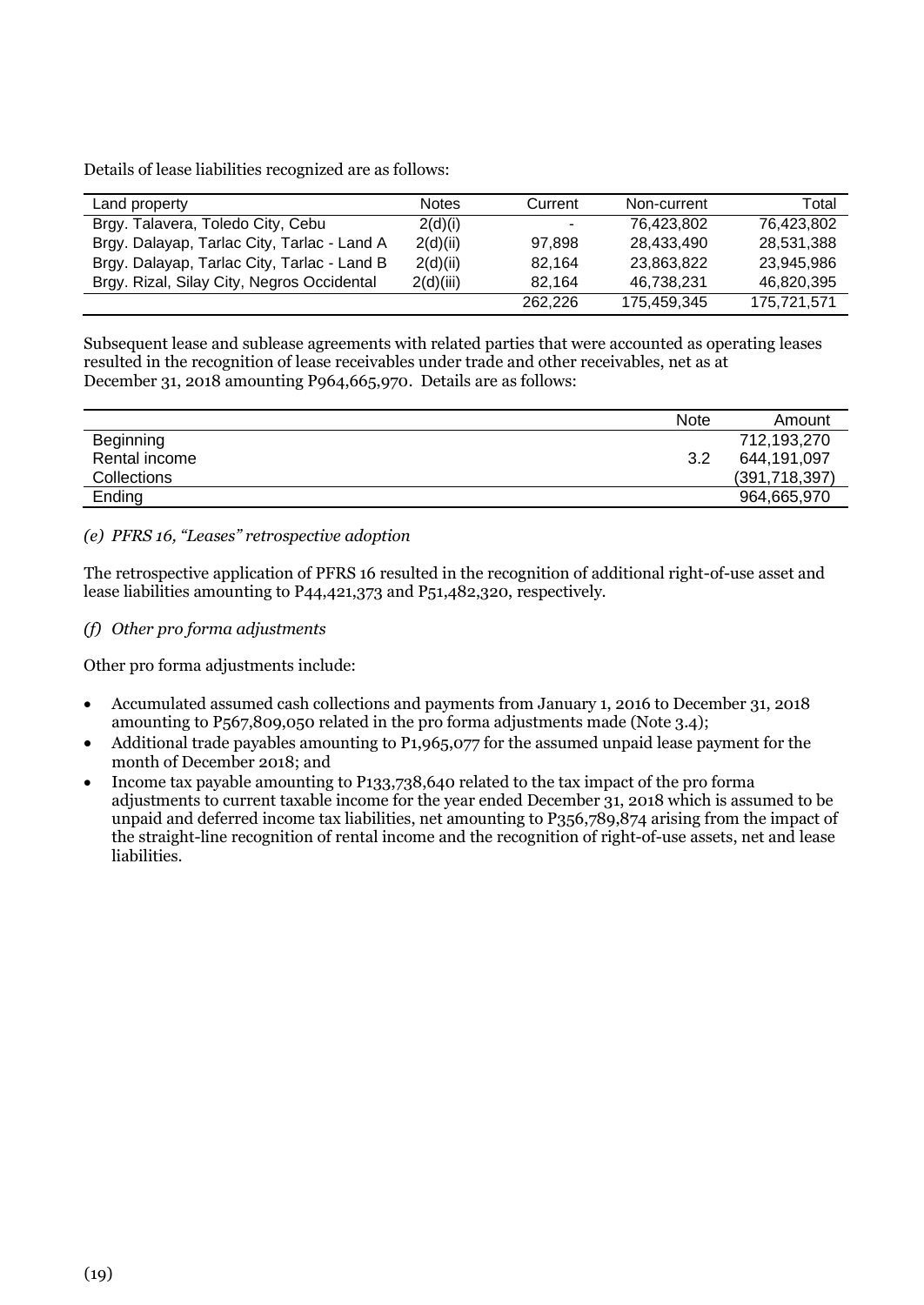#### December 31, 2017

|                                           | Audited balances | Pro forma      | Pro forma     |
|-------------------------------------------|------------------|----------------|---------------|
|                                           |                  | adjustments    | balances      |
| <b>Current assets</b>                     |                  |                |               |
| Cash and cash equivalents                 | 185,648,375      | 479,813,654    | 665,462,029   |
| Trade and other receivables, net          |                  |                |               |
| Trade and other receivables               | 239,802,061      | 650,890,845    | 890,692,906   |
| Due from related parties                  | 1,312,776        | (1,312,776)    |               |
| Prepayments and other current assets      | 136,690,110      | (17,009,617)   | 119,680,493   |
| Non-current assets                        |                  |                |               |
| Investment properties, net                |                  | 234,545,502    | 234,545,502   |
| Right-of-use assets, net                  |                  | 214,329,459    | 214,329,459   |
| <b>Current liabilities</b>                |                  |                |               |
| Trade payables and other liabilities      | 162,977,685      | (75, 379, 282) | 87,598,403    |
| Loans payable                             | 120, 191, 845    |                | 120,191,845   |
| Lease liabilities                         |                  | 5,985,440      | 5,985,440     |
| Income tax payable                        | 72,250           | 112,224,000    | 112,296,250   |
| Non-current liabilities                   |                  |                |               |
| Loans payable, net of current portion     | 1,216,865,110    | (979,958,678)  | 236,906,432   |
| Lease liabilities, net of current portion |                  | 227,550,931    | 227,550,931   |
| Due to a related party                    | 140,957,540      | 376,180,836    | 517,138,376   |
| Deferred income tax liabilities, net      |                  | 252,780,448    | 252,780,448   |
| Equity                                    |                  |                |               |
| Share capital                             | 539,999,999      | 834,545,502    | 1,374,545,501 |
| Additional paid-in capital                |                  | 2,465,066      | 2,465,066     |
| Retained earnings (Deficit)               | (171,997,518)    | 804,862,804    | 632,865,286   |

The following pro forma adjustments were made:

### *(a) Bank loan assignment*

Pro forma adjustment amounting to P979,958,678 has been made to loans payable related to the assignment of loan from DBP to the Parent Company resulting in non-current loans payable amounting to P236,906,432. The resulting payable to the Parent Company was subsequently converted to equity as disclosed in (b) below. In addition, all the related party receivables and payables amounting to P1,312,776 and P140,957,540, respectively, were offset and treated as if the receivables and payables were assumed by the Parent Company.

*(b) Conversion of shares, increase in authorized share capital and shares subscription through advances from Parent Company to share conversion and assignment of land properties*

See December 31, 2020 - (b). The same adjustments were made as at December 31, 2017.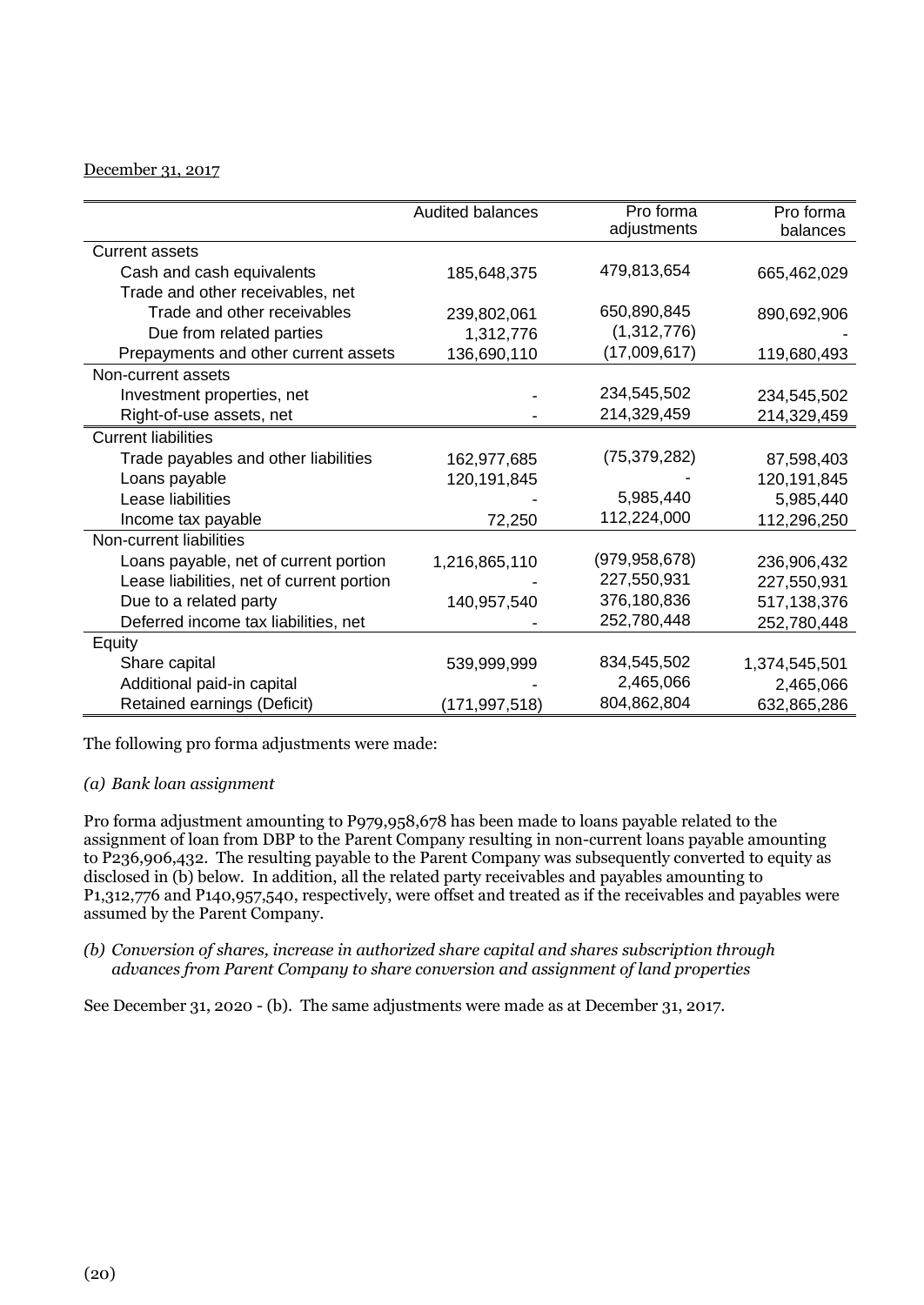*(c) Assignment of Solar Energy Service Contract of the Clark Solar Plant and the subsequent lease of the plant to the Parent Company*

The following pro forma adjustments were made:

• Derecognition of the following assets and liabilities as at December 31, 2017 related to the operations of the Clark Solar Plant:

|                                      | Amount      |
|--------------------------------------|-------------|
| Trade and other receivables          |             |
| Trade receivables                    | 239,802,061 |
| Prepayments and other current assets |             |
| Input VAT                            | 8,444,494   |
| Prepaid expenses                     | 1,709,852   |
| Refundable deposits                  | 6,609,851   |
| <b>Others</b>                        | 245,420     |
|                                      | 17,009,617  |
| Trade payables and other liabilities |             |
| Trade payables                       | 15,258,774  |
| Due to government agencies           | 31,016,360  |
| Accrued expenses                     | 29,918,754  |
|                                      | 76,193,888  |

- The corresponding net balance of the derecognition of the assets and liabilities related to the solar plant operations was considered as cash transaction, hence, adjusted to cash and cash equivalents; and
- Recognition of lease receivables under trade and other receivables as at December 31, 2017 for the lease accounted as operating lease amounting to P178,499,636. Details are as follows:

|                    | <b>Note</b> | Amount          |
|--------------------|-------------|-----------------|
| Beginning          |             | 96,310,028      |
| Rental income      | 3.2         | 249,725,341     |
| <b>Collections</b> |             | (167, 535, 733) |
| Ending             |             | 178,499,636     |

*(d) Assignment of lease contract, lease and sublease agreements with third parties and the subsequent subleases and lease contract with related parties*

Assignment of lease contract, lease and sublease agreements between the Company and certain third parties resulted in the recognition of right-of-use assets and lease liabilities as at December 31, 2017. Details of right-of-use assets recognized are as follows:

|                                             |              |             | Accumulated    |                |
|---------------------------------------------|--------------|-------------|----------------|----------------|
| Land property                               | <b>Notes</b> | Cost        | amortization   | Net book value |
| Brgy. Talavera, Toledo City, Cebu           | 2(d)(i)      | 82,587,907  | (6,607,033)    | 75.980.874     |
| Brgy. Dalayap, Tarlac City, Tarlac - Land A | 2(d)(ii)     | 28,804,447  | (2,319,821)    | 26,484,626     |
| Brgy. Dalayap, Tarlac City, Tarlac - Land B | 2(d)(ii)     | 24,175,161  | (1,946,993)    | 22,228,168     |
| Brgy. Rizal, Silay City, Negros Occidental  | 2(d)(iii)    | 46,979,998  | (3,915,000)    | 43,064,998     |
|                                             |              | 182,547,513 | (14, 788, 847) | 167,758,666    |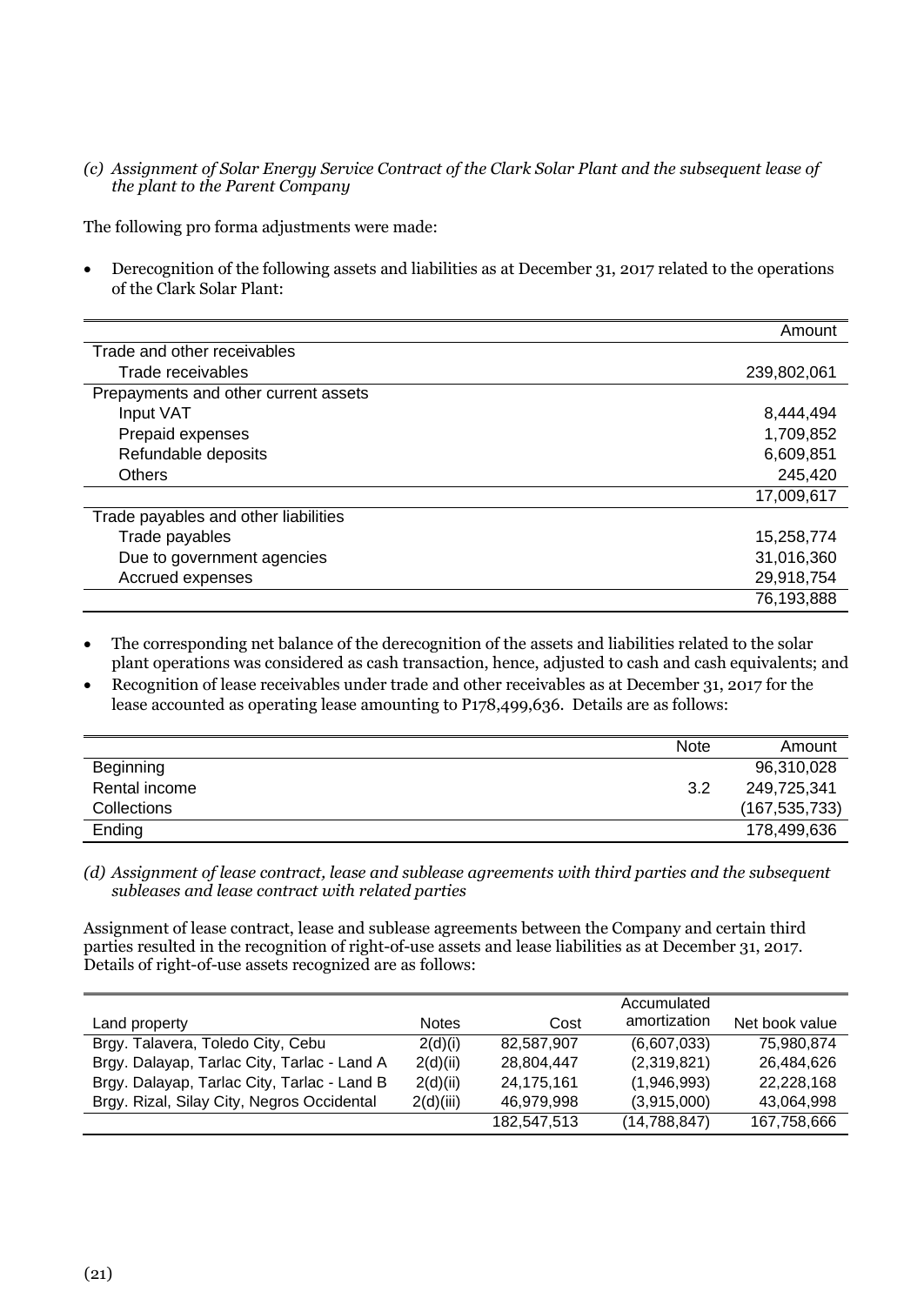Details of lease liabilities recognized are as follows:

| Land property                               | <b>Notes</b> | Current   | Non-current | Total       |
|---------------------------------------------|--------------|-----------|-------------|-------------|
| Brgy. Talavera, Toledo City, Cebu           | 2(d)(i)      | 5,739,788 | 76.894.281  | 82.634.069  |
| Brgy. Dalayap, Tarlac City, Tarlac - Land A | 2(d)(ii)     | 90.850    | 28,538,435  | 28.629.285  |
| Brgy. Dalayap, Tarlac City, Tarlac - Land B | 2(d)(ii)     | 76.250    | 23,951,900  | 24,028,150  |
| Brgy. Rizal, Silay City, Negros Occidental  | 2(d)(iv)     | 76.250    | 46.849.496  | 46.925.746  |
|                                             |              | 5,983,138 | 176,234,112 | 182,217,250 |

Subsequent lease and sublease agreements with related parties that were accounted as operating leases resulted in the recognition of lease receivables under trade and other receivables, net as at December 31, 2017 amounting P712,193,270. Details are as follows:

|                  | <b>Note</b> | Amount          |
|------------------|-------------|-----------------|
| <b>Beginning</b> |             | 332,822,275     |
| Rental income    | 3.2         | 644,191,097     |
| Collections      |             | (264, 820, 102) |
| Ending           |             | 712,193,270     |

# *(e) PFRS 16, "Leases" retrospective adoption*

The retrospective application of PFRS 16 resulted in the recognition of additional right-of-use asset and lease liabilities amounting to P46,570,794 and P51,319,121, respectively, and derecognition of accrued rent amounting to P124,760.

# *(f) Other pro forma adjustments*

Other pro forma adjustments include:

- Accumulated assumed cash collections and payments from January 1, 2016 to December 31, 2017 amounting to P479,813,654 related in the pro forma adjustments made (Note 3.4);
- Additional trade payables amounting to P939,366 for the assumed unpaid lease payment for the month of December 2017; and
- Income tax payable amounting to P112,224,000 related to the tax impact of the pro forma adjustments to current taxable income for the year ended December 31, 2017 which is assumed to be unpaid and deferred income tax liabilities, net amounting to P252,780,448 arising from the impact of the straight-line recognition of rental income and the recognition of right-of-use assets, net and lease liabilities.

#### **3.2 Pro forma condensed statements of total comprehensive income**

The impact of the significant transactions described in Note 2 in the pro forma condensed statements of total comprehensive income are as follows:

September 30, 2021

|                     |                  | Pro forma       |                    |
|---------------------|------------------|-----------------|--------------------|
|                     | Audited balances | adjustments     | Pro forma balances |
| Revenues            |                  |                 |                    |
| Sale of electricity | 190,675,205      | (190, 675, 205) |                    |
| Rental income       |                  | 670,437,329     | 670,437,329        |
| Cost of services    | (51,764,414)     | 269,601         | (51, 494, 813)     |
| Operating expenses  | (17,699,784)     | 397,482         | (17, 302, 302)     |
| Finance costs       | (27, 984, 031)   | (10, 102, 942)  | (38,086,973)       |
| Other income, net   | 25,359,819       | (25, 258, 804)  | 101,015            |
| Income tax expense  |                  | (123,370,720)   | (123, 370, 720)    |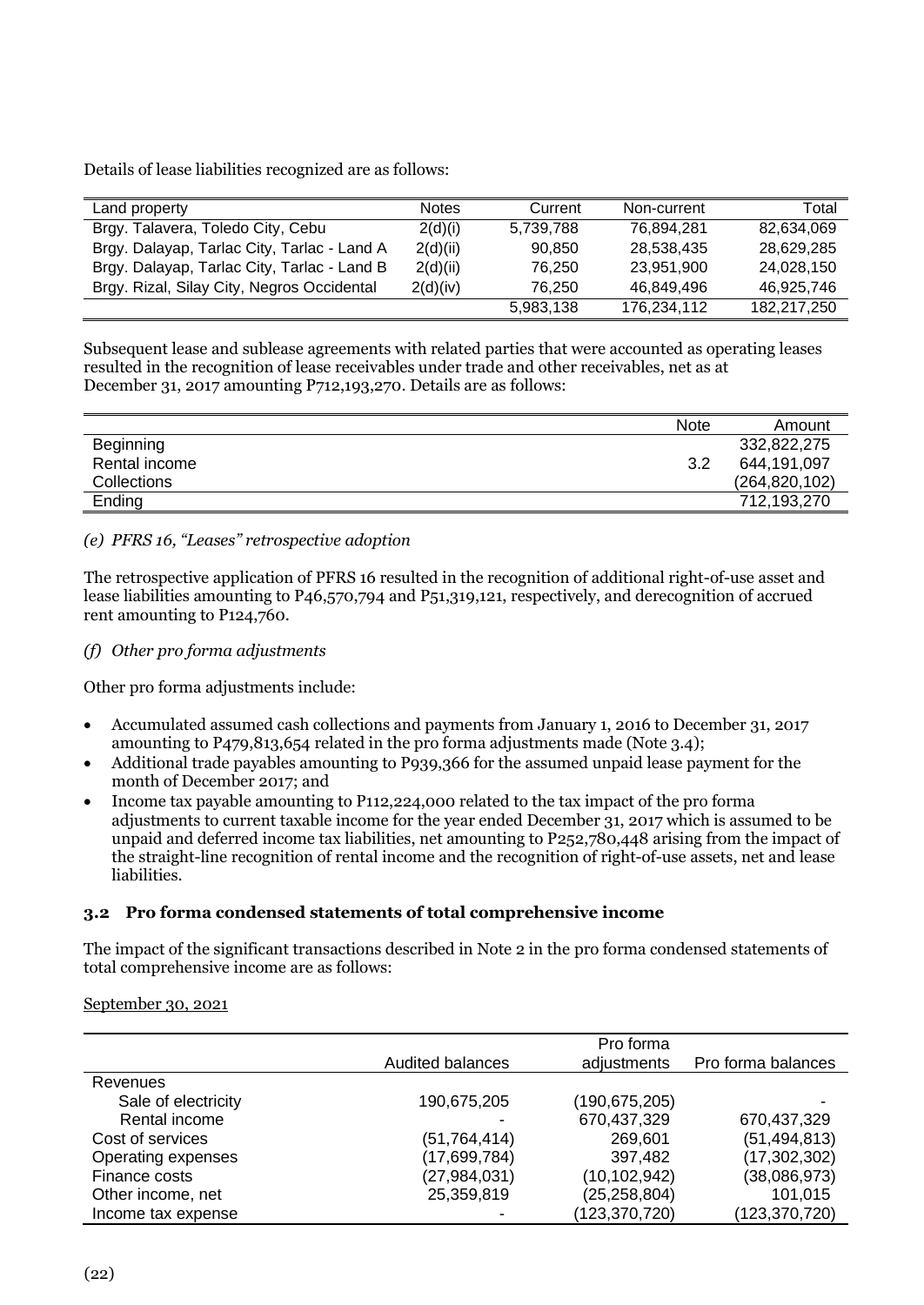The following pro forma adjustments were made:

*(a) Assignment of Solar Energy Service Contract of the Clark Solar Plant and the subsequent lease of the plant to the Parent Company*

The assignment of SESC by the Company to its Parent Company resulted in the derecognition of the following revenue and expenses for the nine months ended September 30, 2021 related to the sale of electricity as a solar plant operator:

|                     | Amount      |
|---------------------|-------------|
| Revenues            |             |
| Sale of electricity | 190,675,205 |
| Cost of services    | 5,832,993   |
| Operating expenses  | 6,546,945   |
| Other income, net   | 25,200,913  |

The subsequent lease agreement of the solar plant by the Company to its Parent Company that was accounted as operating leases resulted in the recognition of rental income for the nine months ended September 30, 2021 amounting to P187,294,006.

*(b) Assignment of lease contract, lease and sublease agreements with third parties and the subsequent subleases and lease contract with related parties*

Assignment of lease contract, lease and sublease agreements between the Company and certain third parties resulted in the recognition of amortization expense under cost of services and finance costs for the nine months ended September 30, 2021 as follows:

| Land property                               | <b>Notes</b> | Amortization | Finance costs |
|---------------------------------------------|--------------|--------------|---------------|
| Brgy. Talavera, Toledo City, Cebu           | 2(d)(i)      | 2.477.637    | 4,653,933     |
| Brgy. Dalayap, Tarlac City, Tarlac - Land A | 2(d)(ii)     | 869.933      | 1,582,579     |
| Brgy. Dalayap, Tarlac City, Tarlac - Land B | 2(d)(ii)     | 730,122      | 1,328,236     |
| Brgy. Rizal, Silay City, Negros Occidental  | 2(d)(iii)    | 1,468,125    | 2,530,460     |
|                                             |              | 5,545,817    | 10,095,208    |

Subsequent lease and sublease agreements with related parties that were accounted as operating leases resulted in the recognition of rental income for the nine months ended September 30, 2021 as follows:

| Land property                              | <b>Notes</b> | Amount      |
|--------------------------------------------|--------------|-------------|
| Leasehold land assets                      |              |             |
| Brgy. Talavera, Toledo City, Cebu          | 2(d)(i)      | 240,700,383 |
| Brgy. Dalayap, Tarlac City, Tarlac         | 2(d)(ii)     | 31,093,771  |
| Brgy. Rizal, Silay City, Negros Occidental | 2(d)(iii)    | 170,922,712 |
|                                            |              | 442,716,866 |
| Freehold land asset                        |              |             |
| Brgy. Armenia, Tarlac City, Tarlac         | 2(d)(iv)     | 40,426,457  |
|                                            |              | 483,143,323 |

# *(c) PFRS 16, "Leases" retrospective adoption*

The retrospective application of PFRS 16 resulted in the recognition of additional amortization expense, interest expense and foreign exchanges losses amounting to P17,575, P7,734 and P57,891, respectively.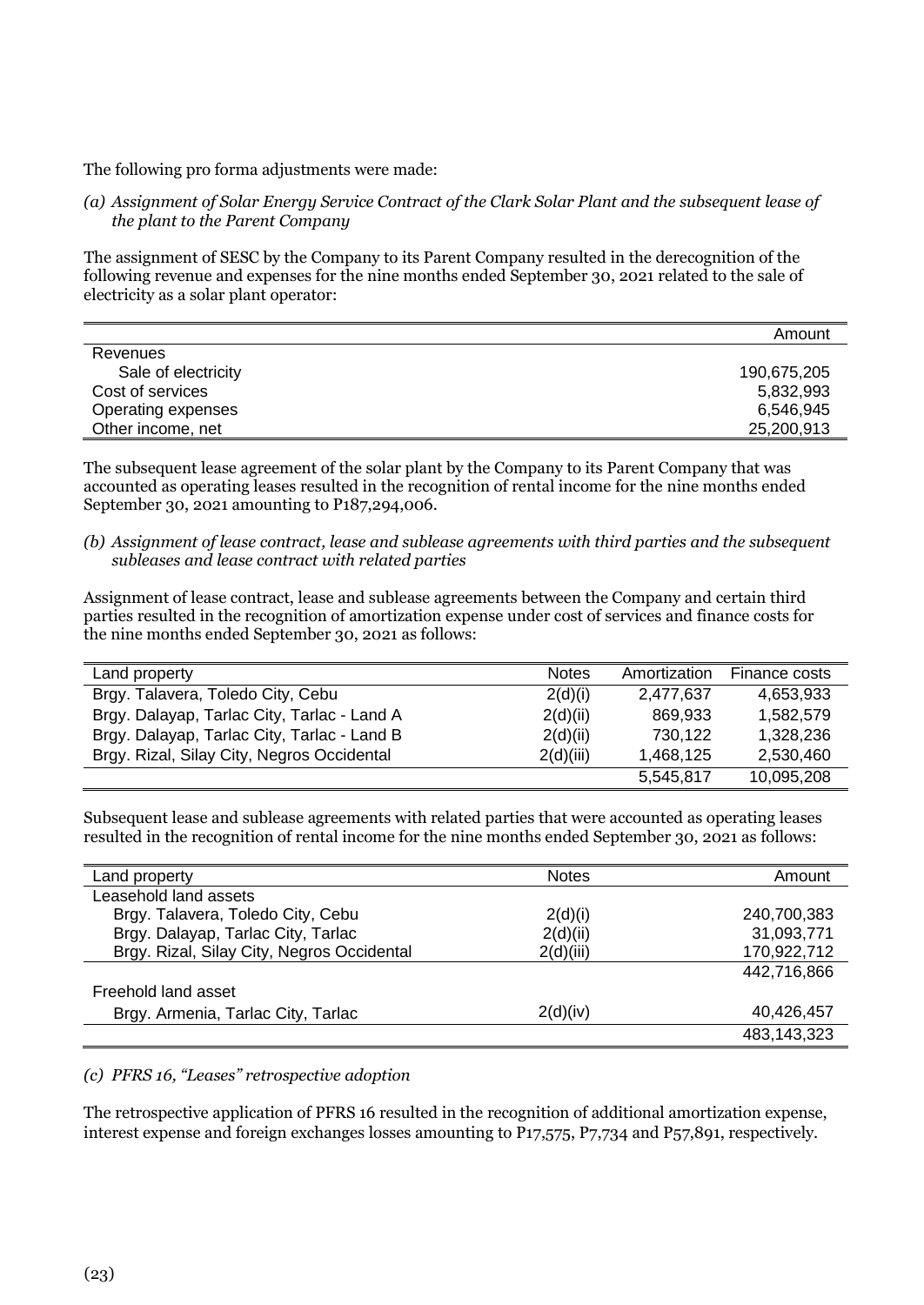# *(d) Other pro forma adjustments*

Other pro forma adjustments include:

- Recognition of assumed local business taxes amounting to P6,149,463 as part of operating expenses based on the results of operations; and
- Recognition of income tax expense amounting to P123,370,720 related to the pro forma adjustments based on the prevailing tax rate.

September 30, 2020

|                     | Audited balances | Pro forma<br>adjustments | Pro forma<br>balances |
|---------------------|------------------|--------------------------|-----------------------|
| Revenues            |                  |                          |                       |
| Sale of electricity | 207,640,751      | (207, 640, 751)          |                       |
| Rental income       |                  | 670,437,329              | 670,437,329           |
| Cost of services    | (74, 325, 430)   | 22,828,333               | (51, 497, 097)        |
| Operating expenses  | (6,923,039)      | (236, 394)               | (7, 159, 433)         |
| Finance costs       | (37, 875, 977)   | (9,794,665)              | (47, 670, 642)        |
| Other income, net   | 1,596,906        | 69,535                   | 1,666,441             |
| Income tax expense  |                  | (174, 044, 788)          | (174, 044, 788)       |

The following pro forma adjustments were made:

#### *(a) Assignment of Solar Energy Service Contract of the Clark Solar Plant and the subsequent lease of the plant to the Parent Company*

The assignment of SESC by the Company to its Parent Company resulted in the derecognition of the following revenue and expenses for the nine months ended September 30, 2020 related to the sale of electricity as a solar plant operator:

|                     | Amount      |
|---------------------|-------------|
| Revenues            |             |
| Sale of electricity | 207,640,751 |
| Cost of services    | 28,391,725  |
| Operating expenses  | 6,923,039   |

The subsequent lease agreement of the solar plant by the Company to its Parent Company that was accounted as operating leases resulted in the recognition of rental income for the nine months ended September 30, 2020. Since the straight-line recognition was applied for the rental income, the same adjustment was made to the statements of total comprehensive income for the nine months ended September 30, 2020 and 2021. Refer to the details of adjustments made for the nine months ended September 30, 2021 (a).

#### *(b) Assignment of lease contract, lease and sublease agreements with third parties and the subsequent subleases and lease contract with related parties*

Assignment of lease contract, lease and sublease agreements between the Company and certain third parties resulted in the recognition of amortization expense under cost of services and finance costs for the nine months ended September 30, 2020 as follows:

| Land property                               | <b>Notes</b> | Amortization | Finance costs |
|---------------------------------------------|--------------|--------------|---------------|
| Brgy. Talavera, Toledo City, Cebu           | 2(d)(i)      | 2,477,637    | 4,301,359     |
| Brgy. Dalayap, Tarlac City, Tarlac - Land A | 2(d)(ii)     | 869,933      | 1,595,546     |
| Brgy. Dalayap, Tarlac City, Tarlac - Land B | 2(d)(ii)     | 730,122      | 1,339,119     |
| Brgy. Rizal, Silay City, Negros Occidental  | 2(d)(iii)    | 1,468,125    | 2,551,667     |
|                                             |              | 5,545,817    | 9,787,691     |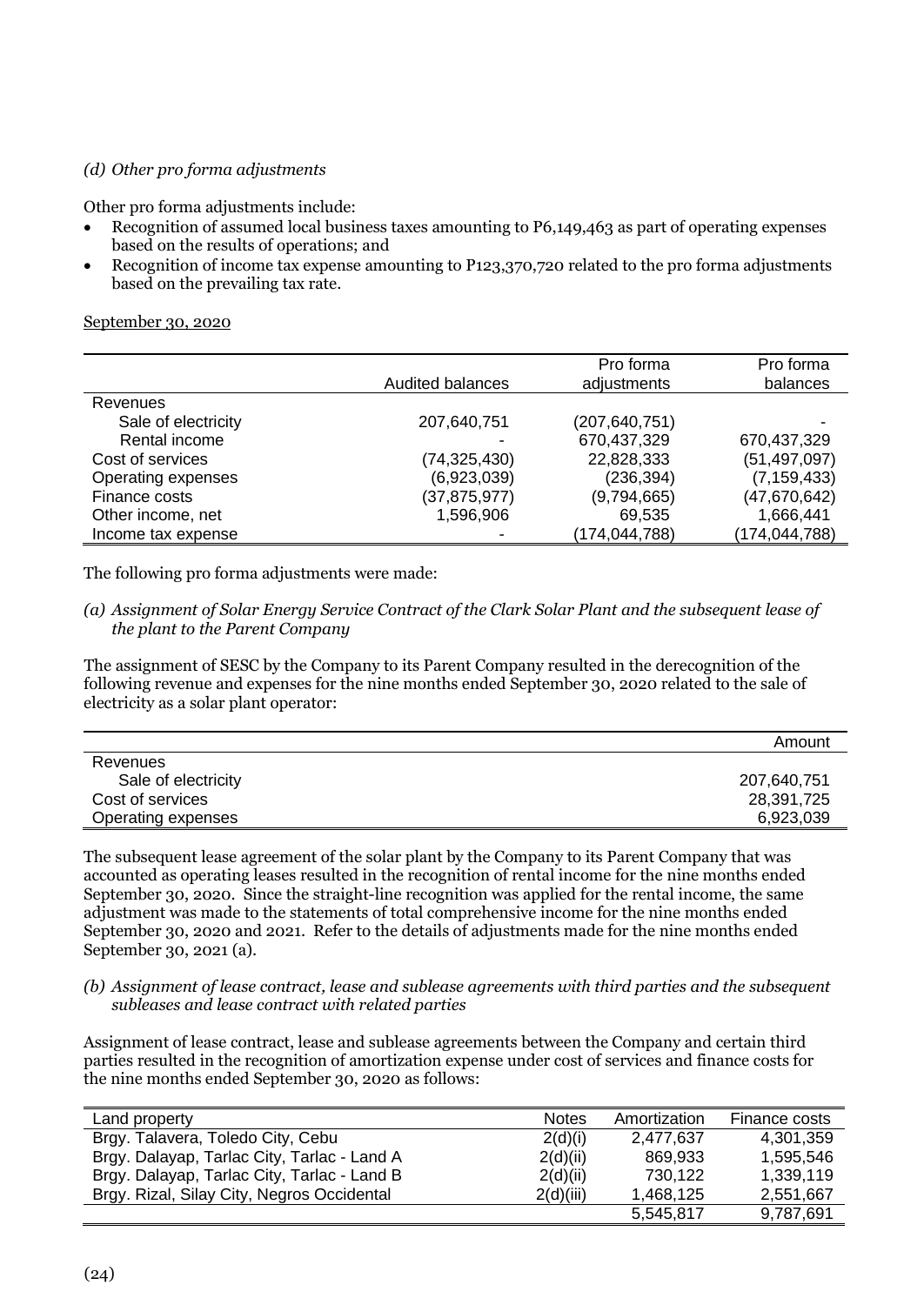Subsequent lease and sublease agreements with related parties that were accounted as operating leases resulted in the recognition of rental income for the nine months ended September 30, 2020. Since the straight-line recognition was applied for the rental income, the same adjustments were made to the statements of total comprehensive income for the nine months ended September 30, 2020 and 2021. Refer to the details of adjustments made for the nine months ended September 30, 2021 (b).

# *(c) PFRS 16, "Leases" retrospective adoption*

The retrospective application of PFRS 16 resulted in the recognition of additional amortization expense, interest expense and foreign exchanges gains amounting to P17,575, P6,974 and P69,535, respectively.

# *(d) Other pro forma adjustments*

Other pro forma adjustments include:

- Recognition of assumed local business taxes amounting to P7,159,433 as part of operating expenses based on the results of operations; and
- Recognition of income tax expense amounting to P174,044,788 related to the pro forma adjustments based on the prevailing tax rate.

#### December 31, 2020

|                     | Audited balances | Pro forma<br>adjustments | Pro forma<br>balances |
|---------------------|------------------|--------------------------|-----------------------|
|                     |                  |                          |                       |
| Revenues            |                  |                          |                       |
| Sale of electricity | 269,076,808      | (269,076,808)            |                       |
| Rental income       |                  | 893,916,438              | 893,916,438           |
| Cost of services    | (94, 623, 573)   | 25,960,815               | (68, 662, 758)        |
| Operating expenses  | (7,987,959)      | 89,333                   | (7,898,626)           |
| Finance costs       | (64, 054, 226)   | (13,057,446)             | (77, 111, 672)        |
| Other income, net   | 1,703,762        | 69,258                   | 1,773,020             |
| Income tax expense  |                  | (190, 927, 950)          | (190,927,950)         |

The following pro forma adjustments have made:

#### *(a) Assignment of Solar Energy Service Contract of the Clark Solar Plant and the subsequent lease of the plant to the Parent Company*

The assignment of SESC by the Company to its Parent Company resulted in the derecognition of the following revenue and expenses for the year ended December 31, 2020 related to the sale of electricity as a solar plant operator:

|                     | Amount      |
|---------------------|-------------|
| Revenues            |             |
| Sale of electricity | 269,076,808 |
| Cost of services    | 33,378,672  |
| Operating expenses  | 7,987,959   |

The subsequent lease agreement of the solar plant by the Company to its Parent Company that was accounted as operating leases resulted in the recognition of rental income for the year ended December 31, 2020 amounting to P249,725,341.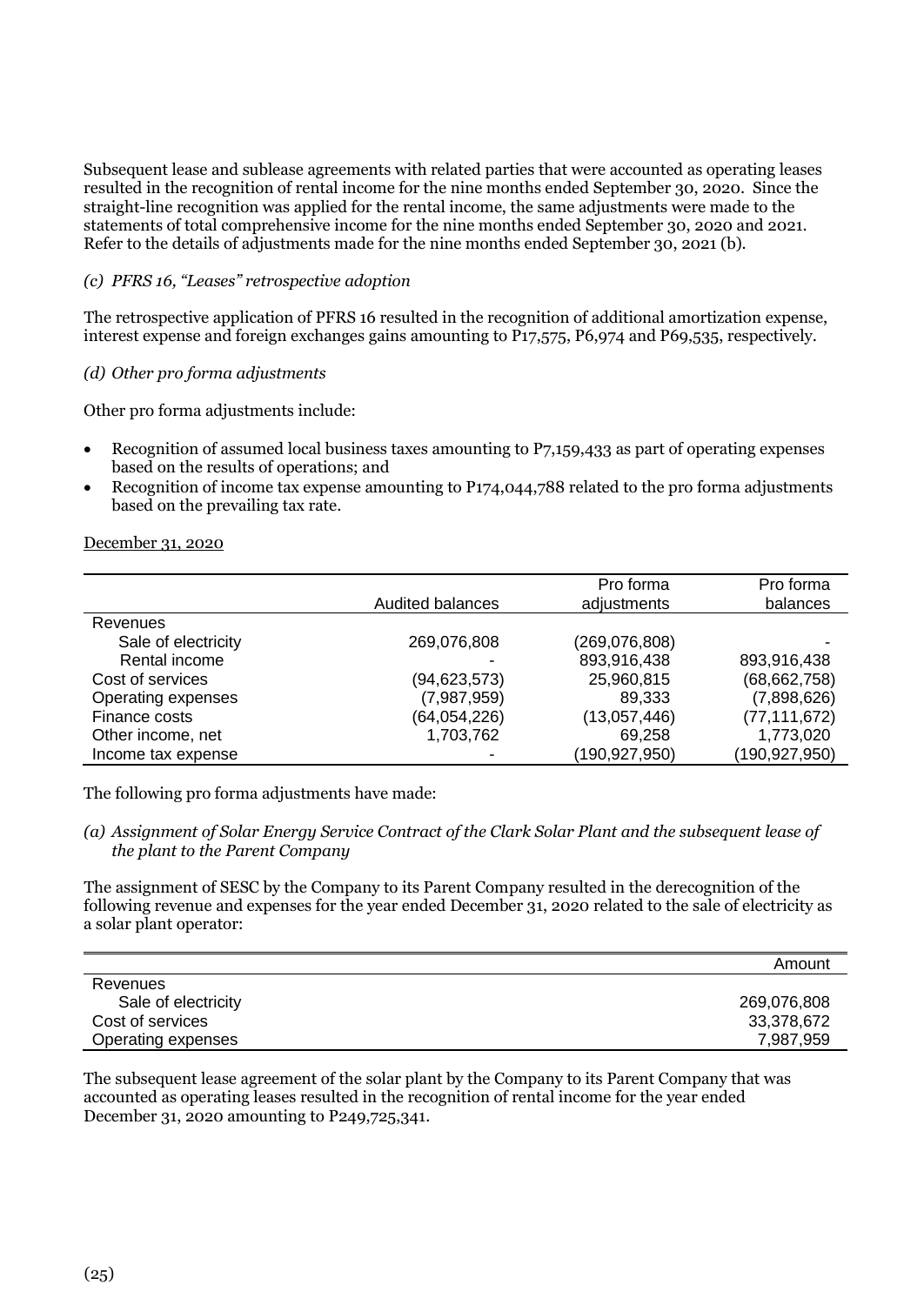#### *(b) Assignment of lease contract, lease and sublease agreements with third parties and the subsequent subleases and lease contract with related parties*

Assignment of lease contract, lease and sublease agreements between the Company and certain third parties resulted in the recognition of amortization expense under cost of services and finance costs for the year ended December 31, 2020 as follows:

| Land property                               | <b>Notes</b> | Amortization | Finance costs |
|---------------------------------------------|--------------|--------------|---------------|
| Brgy. Talavera, Toledo City, Cebu           | 2(d)(i)      | 3,303,516    | 5,735,146     |
| Brgy. Dalayap, Tarlac City, Tarlac - Land A | 2(d)(ii)     | 1,159,911    | 2,126,210     |
| Brgy. Dalayap, Tarlac City, Tarlac - Land B | 2(d)(ii)     | 973.496      | 1,784,497     |
| Brgy. Rizal, Silay City, Negros Occidental  | 2(d)(iii)    | 1,957,501    | 3,402,224     |
|                                             |              | 7,394,424    | 13,048,077    |

Subsequent lease and sublease agreements with related parties that were accounted as operating leases resulted in the recognition of rental income for the year ended December 31, 2020 as follows:

| Land property                              | <b>Notes</b> | Rental income |
|--------------------------------------------|--------------|---------------|
| Leasehold land assets                      |              |               |
| Brgy. Talavera, Toledo City, Cebu          | 2(d)(i)      | 320,933,843   |
| Brgy. Dalayap, Tarlac City, Tarlac         | 2(d)(ii)     | 41,458,362    |
| Brgy. Rizal, Silay City, Negros Occidental | 2(d)(iii)    | 227,896,949   |
|                                            |              | 590,289,154   |
| Freehold land asset                        |              |               |
| Brgy. Armenia, Tarlac City, Tarlac         | 2(d)(iv)     | 53,901,943    |
|                                            |              | 644,191,097   |

#### *(c) PFRS 16, "Leases" retrospective adoption*

The retrospective application of PFRS 16 resulted in the recognition of additional amortization expense, interest expense and foreign exchanges gains amounting to P23,433, P9,369 and P69,258, respectively.

#### *(d) Other pro forma adjustments*

Other pro forma adjustments include:

- Recognition of assumed local business taxes amounting to P7,898,626 as part of operating expenses based on the results of operations; and
- Recognition of income tax expense amounting to P190,927,950 related to the pro forma adjustments based on the prevailing tax rate.

#### December 31, 2019

|                     | Audited<br>balances | Pro forma<br>adjustments | Pro forma<br>balances |
|---------------------|---------------------|--------------------------|-----------------------|
| Revenues            |                     |                          |                       |
| Sale of electricity | 248,010,727         | (248, 010, 727)          |                       |
| Rental income       |                     | 893,916,438              | 893,916,438           |
| Cost of services    | (98, 375, 976)      | 29,713,219               | (68, 662, 757)        |
| Operating expenses  | (3,386,831)         | (1,730,576)              | (5, 117, 407)         |
| Finance costs       | (68, 727, 061)      | (13,956,809)             | (82,683,870)          |
| Other income, net   | 2,050,084           | 102,956                  | 2,153,040             |
| Income tax expense  |                     | (242,708,198)            | (242, 708, 198)       |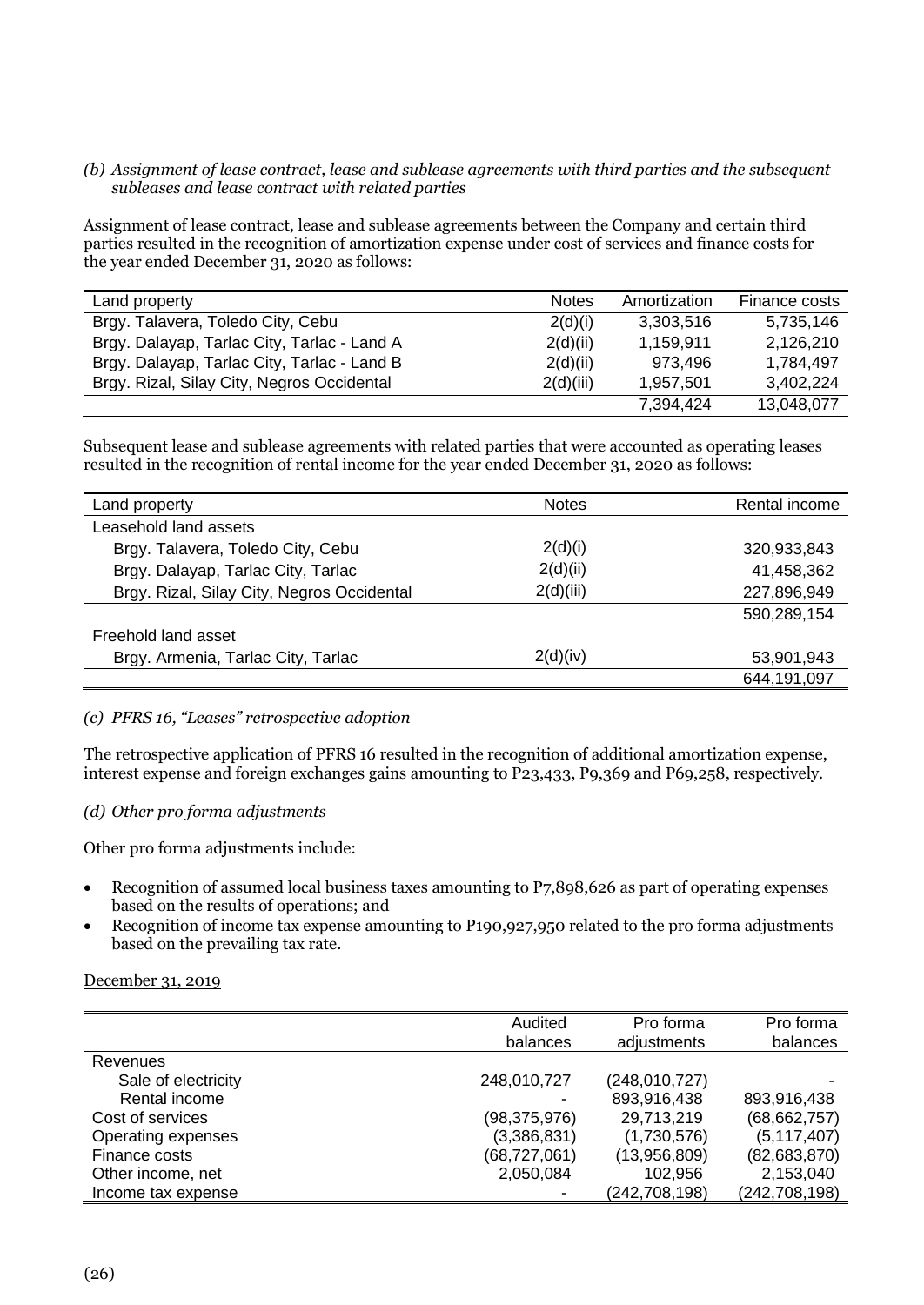The following pro forma adjustments were made:

*(a) Assignment of Solar Energy Service Contract of the Clark Solar Plant and the subsequent lease of the plant to the Parent Company*

The assignment of SESC by the Company to its Parent Company resulted in the derecognition of the following revenue and expenses for the years ended December 31, 2019 related to the sale of electricity as a solar plant operator:

|                     | Amount      |
|---------------------|-------------|
| Revenues            |             |
| Sale of electricity | 248,010,727 |
| Cost of services    | 37,131,075  |
| Operating expenses  | 3,386,831   |

The subsequent lease agreement of the solar plant by the Company to its Parent Company that was accounted as operating leases resulted in the recognition of rental income for the year ended December 31, 2019. Since the straight-line recognition was applied for the rental income, the same adjustment was made to the statements of total comprehensive income for the years ended December 31, 2019 and 2020. Refer to the details of adjustments made for the year ended December 31, 2020 (a).

#### *(b) Assignment of lease contract, lease and sublease agreements with third parties and the subsequent subleases and lease contract with related parties*

Assignment of lease contract, lease and sublease agreements between the Company and certain third parties resulted in the recognition of amortization expense under cost of services and finance costs for the year ended December 31, 2019 as follows:

| Land property                               | <b>Notes</b> | Amortization | Finance costs |
|---------------------------------------------|--------------|--------------|---------------|
| Brgy. Talavera, Toledo City, Cebu           | 2(d)(i)      | 3,303,516    | 6,264,306     |
| Brgy. Dalayap, Tarlac City, Tarlac - Land A | 2(d)(ii)     | 1,159,911    | 2,134,509     |
| Brgy. Dalayap, Tarlac City, Tarlac - Land B | 2(d)(ii)     | 973,496      | 1,791,463     |
| Brgy. Rizal, Silay City, Negros Occidental  | 2(d)(iii)    | 1,957,500    | 3,423,012     |
|                                             |              | 7,394,423    | 13,613,290    |

Subsequent lease and sublease agreements to related parties that were accounted as operating leases resulted in the recognition of rental income for the year ended December 31, 2019. Since the straightline recognition was applied for the rental income, the same adjustments were made to the statements of total comprehensive income for the years ended December 31, 2019 and 2020. Refer to the details of adjustments made for the year ended December 31, 2020 (b).

# *(c) PFRS 16, "Leases" retrospective adoption*

The retrospective application of PFRS 16 resulted in the recognition of additional amortization expense, interest expense and foreign exchanges gains amounting to P23,433, P343,519 and P102,956, respectively.

# *(d) Other pro forma adjustments*

Other pro forma adjustments include:

- Recognition of assumed local business taxes amounting to P5,117,407 as part of operating expenses based on the results of operations; and
- Recognition of income tax expense amounting to P242,708,198 related to the pro forma adjustments based on the prevailing tax rate.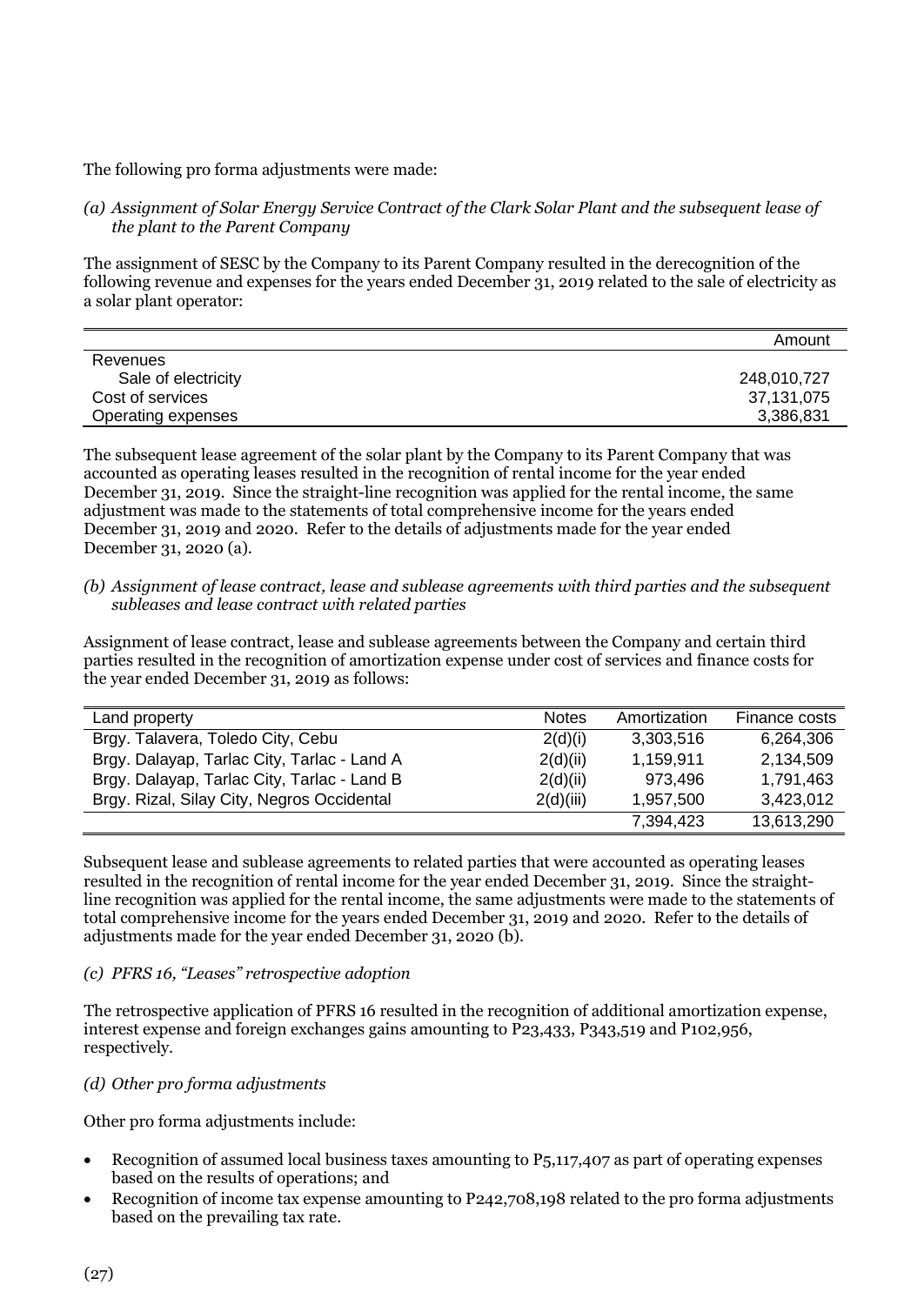#### December 31, 2018

|                     | Audited<br>balances | Pro forma<br>adjustments | Pro forma<br>balances |
|---------------------|---------------------|--------------------------|-----------------------|
| Revenues            |                     |                          |                       |
| Sale of electricity | 260,381,466         | (260,381,466)            |                       |
| Rental income       |                     | 893,916,438              | 893,916,438           |
| Cost of services    | (139, 352, 363)     | 52,187,976               | (87, 164, 387)        |
| Operating expenses  | (47, 121, 074)      | 42,944,534               | (4, 176, 540)         |
| Finance costs       | (87,621,767)        | (17, 189, 943)           | (104, 811, 710)       |
| Other income, net   | 27,130,226          | (8, 128, 926)            | 19,001,300            |
| Income tax expense  |                     | (237,748,065)            | (237, 748, 065)       |

The following pro forma adjustments have made:

*(a) Assignment of Solar Energy Service Contract of the Clark Solar Plant and the subsequent lease of the plant to the Parent Company*

The assignment of SESC by the Company to its Parent Company resulted in the derecognition of the following revenue and expenses for the year ended December 31, 2018 related to the sale of electricity as a solar plant operator:

|                     | Amount      |
|---------------------|-------------|
| Revenues            |             |
| Sale of electricity | 260,381,466 |
| Cost of services    | 57,927,526  |
| Operating expenses  | 47,121,074  |
| Other income, net   | 8,070,421   |

The subsequent lease agreement of the solar plant by the Company to its Parent Company that was accounted as operating leases resulted in the recognition of rental income for the year ended December 31, 2018. Since the straight-line recognition was applied for the rental income, the same adjustment was made to the statements of total comprehensive income for the years ended December 31, 2018 and 2020. Refer to the details of adjustments made for the year ended December 31, 2020 (a).

*(b) Assignment of lease contract, lease and sublease agreements with third parties and the subsequent subleases and lease contract with related parties*

Assignment of lease contract, lease and sublease agreements between the Company and certain third parties resulted in the recognition of amortization expense under cost of services and finance costs for the year ended December 31, 2018 as follows:

| Land property                               | <b>Notes</b> | Amortization | Finance costs |
|---------------------------------------------|--------------|--------------|---------------|
| Brgy. Talavera, Toledo City, Cebu           | 2(d)(i)      | 3,303,516    | 5,789,733     |
| Brgy. Dalayap, Tarlac City, Tarlac - Land A | 2(d)(ii)     | 1,159,911    | 2,142,102     |
| Brgy. Dalayap, Tarlac City, Tarlac - Land B | 2(d)(ii)     | 973,496      | 1,797,836     |
| Brgy. Rizal, Silay City, Negros Occidental  | 2(d)(iii)    | 1,957,500    | 3,436,971     |
|                                             |              | 7,394,423    | 13,166,642    |

Subsequent lease and sublease agreements to related parties that were accounted as operating leases resulted in the recognition of rental income for the year ended December 31, 2018. Since the straightline recognition was applied for the rental income, the same adjustments were made to the statements of total comprehensive income for the years ended December 31, 2018 and 2020. Refer to the details of adjustments made for the year ended December 31, 2020 (b).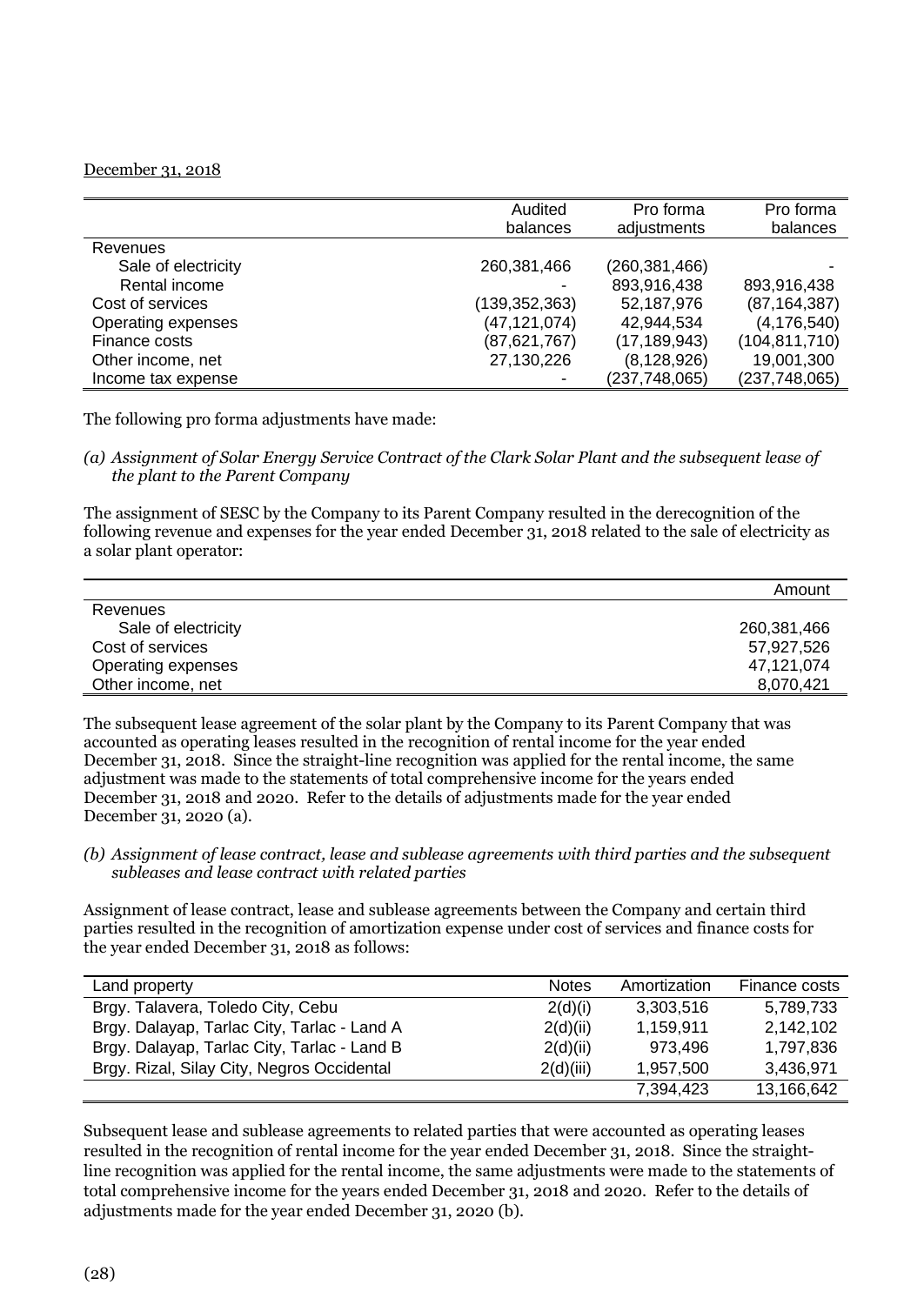#### *(c) PFRS 16, "Leases" retrospective adoption*

The retrospective application of PFRS 16 resulted in the recognition of additional amortization expense, interest expense and foreign exchanges losses amounting to P2,149,421, P4,023,301 and P58,505, respectively, and derecognition of rental expense under cost of services amounting to P3,804,294.

# *(d) Other pro forma adjustments*

Other pro forma adjustments include:

- Recognition of assumed local business taxes amounting to P4,176,540 as part of operating expenses based on the results of operations; and
- Recognition of income tax expense amounting to P237,748,065 related to the pro forma adjustments based on the prevailing tax rate.

December 31, 2017

|                     | Audited<br>balances | Pro forma<br>adjustments | Pro forma<br>balances |
|---------------------|---------------------|--------------------------|-----------------------|
| Revenues            |                     |                          |                       |
| Sale of electricity | 270,771,513         | (270, 771, 513)          |                       |
| Rental income       |                     | 893,916,438              | 893,916,438           |
| Cost of services    | (116,230,851)       | 31,661,668               | (84, 569, 183)        |
| Operating expenses  | (52, 655, 343)      | 50,231,642               | (2,423,701)           |
| Finance costs       | (106,670,547)       | (17,663,362)             | (124, 333, 909)       |
| Other income, net   | 1,792,437           | (1,660)                  | 1,790,777             |
| Income tax expense  | (72,283)            | (238, 932, 088)          | (239,004,371)         |

The following pro forma adjustments have made:

*(a) Assignment of Solar Energy Service Contract of the Clark Solar Plant and the subsequent lease of the plant to the Parent Company*

The assignment of SESC by the Company to its Parent Company resulted in the derecognition of the following revenue and expenses for the year ended December 31, 2017 related to the sale of electricity as a solar plant operator:

|                     | Amount      |
|---------------------|-------------|
| Revenues            |             |
| Sale of electricity | 270,771,513 |
| Cost of services    | 37,401,218  |
| Operating expenses  | 52,655,343  |

The subsequent lease agreement of the solar plant by the Company to its Parent Company that was accounted as operating leases resulted in the recognition of rental income for the year ended December 31, 2017. Since the straight-line recognition was applied for the rental income, the same adjustment was made to the statements of total comprehensive income for the years ended December 31, 2017 and 2020. Refer to the details of adjustments made for the year ended December 31, 2020 (a).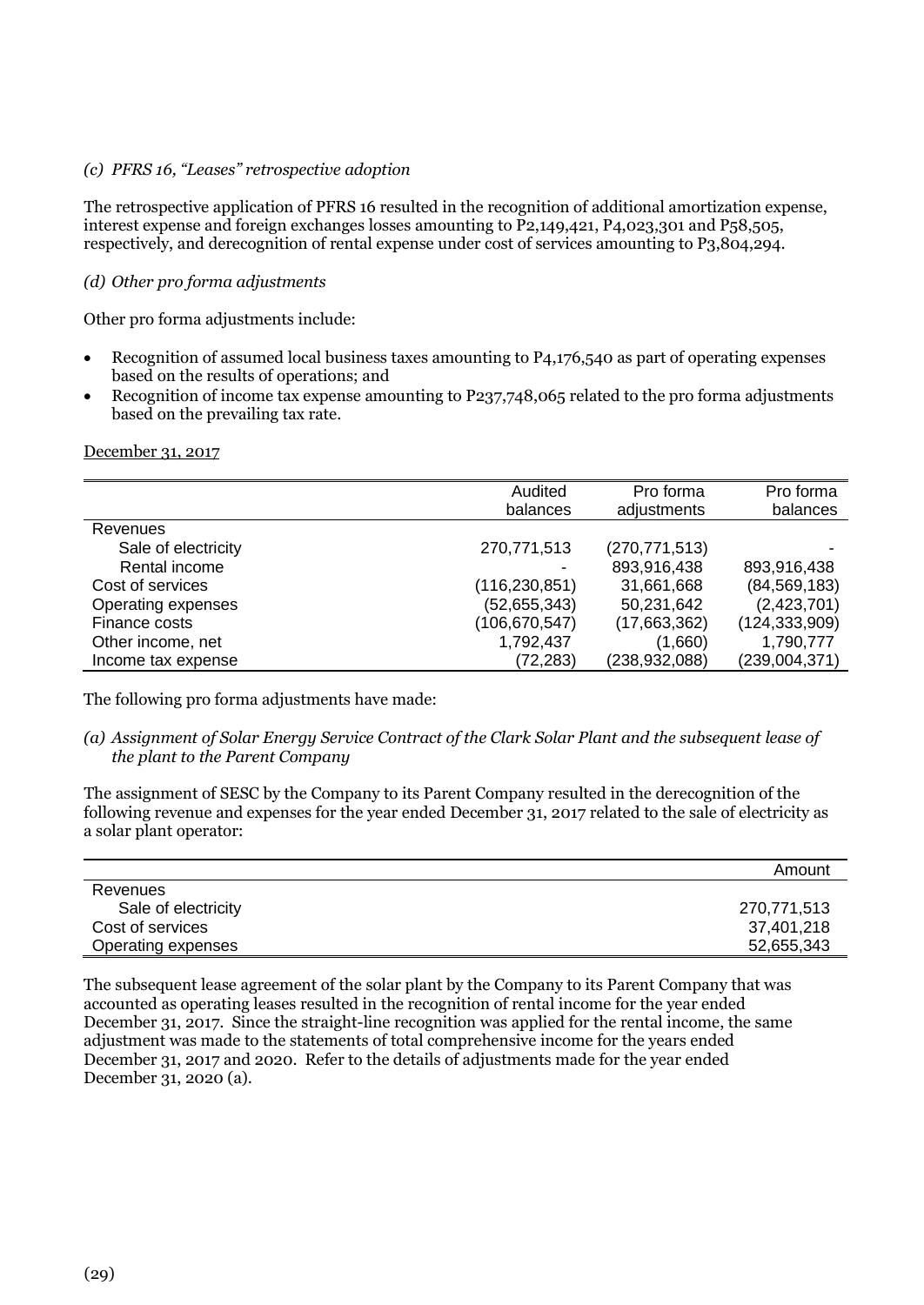#### *(b) Assignment of lease contract, lease and sublease agreements with third parties and the subsequent subleases and lease contract with related parties*

Assignment of lease contract, lease and sublease agreements between the Company and certain third parties resulted in the recognition of amortization expense under cost of services and finance costs for the year ended December 31, 2017 as follows:

| Land property                               | <b>Notes</b> | Amortization | Finance costs |
|---------------------------------------------|--------------|--------------|---------------|
| Brgy. Talavera, Toledo City, Cebu           | 2(d)(i)      | 3,303,516    | 6,260,212     |
| Brgy. Dalayap, Tarlac City, Tarlac - Land A | 2(d)(ii)     | 1,159,911    | 2,149,149     |
| Brgy. Dalayap, Tarlac City, Tarlac - Land B | 2(d)(ii)     | 973,496      | 1,803,750     |
| Brgy. Rizal, Silay City, Negros Occidental  | 2(d)(iii)    | 1,957,500    | 3,444,705     |
|                                             |              | 7,394,423    | 13,657,816    |

Subsequent lease and sublease agreements to related parties that were accounted as operating leases resulted in the recognition of rental income for the year ended December 31, 2017. Since the straight-line recognition was applied for the rental income, the same adjustments were made to the statements of total comprehensive income for the years ended December 31, 2017 and 2020. Refer to the details of adjustments made for the year ended December 31, 2020 (b).

# *(c) PFRS 16, "Leases" retrospective adoption*

The retrospective application of PFRS 16 resulted in the recognition of additional amortization expense, interest expense and foreign exchanges losses amounting to P2,149,421, P4,005,546 and P1,660, respectively, and derecognition of rental expense under cost of services amounting to P3,804,294.

# *(d) Other pro forma adjustments*

Other pro forma adjustments include:

- Recognition of assumed local business taxes amounting to P2,423,701 as part of operating expenses based on the results of operations; and
- Recognition of income tax expense amounting to P238,932,088 related to the pro forma adjustments based on the prevailing tax rate.

#### **3.3 Pro forma condensed statements of changes in equity**

The impact of the significant transactions described in Note 2 in the pro forma condensed statements of changes in equity are as follows:

#### January 1, 2017

The impact of the pro forma adjustments in equity as at January 1, 2017 follows:

|                             | Audited balances | Pro forma adjustments | Pro forma balances |
|-----------------------------|------------------|-----------------------|--------------------|
| Share capital               | 539,999,999      | 834,545,502           | 1,374,545,501      |
| Additional paid-in capital  | $\,$             | 2,465,066             | 2,465,066          |
| Retained earnings (Deficit) | (168,932,444)    | 356.421.679           | 187,489,235        |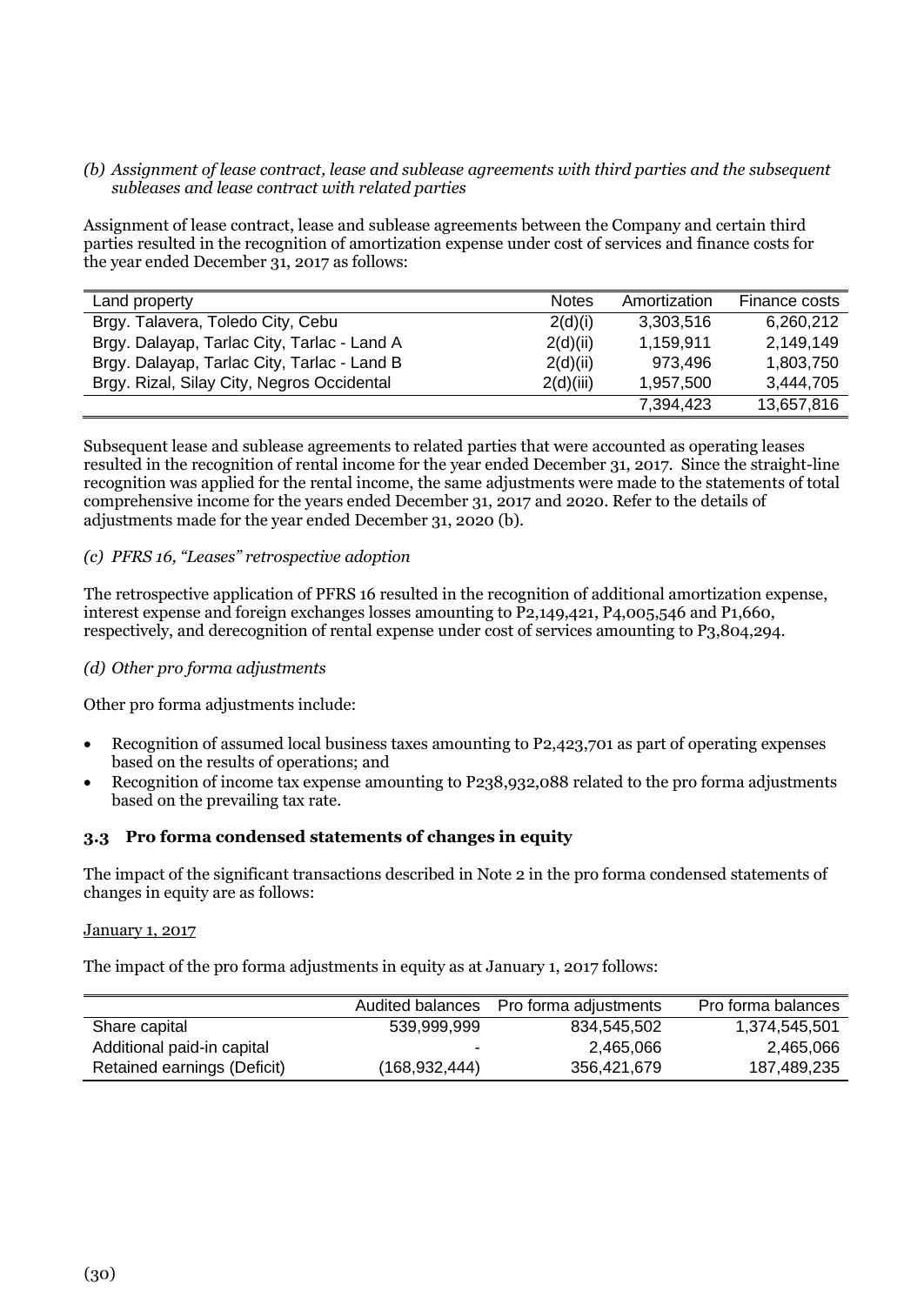#### *(a) Conversion of shares, increase in authorized share capital and shares subscription through conversion of advances from Parent Company and assignment of land properties*

Pro forma adjustment was made to share capital for the subscription of 2,400,000,000 shares with P0.25 par value amounting to P600,000,000 through conversion of advances from Parent Company amounting to P602,465,066 to share capital and the excess of the subscription against the par value of shares amounting to P2,465,066 as additional paid-in capital.

A pro forma adjustment was also made to share capital amounting to P234,545,502 for the subscription of 938,182,006 shares with par value of P0.25 through assignment of land properties, of which 19,461,142 shares and 918,720,864 shares were subscribed by the Parent Company and CST1, respectively.

This is on the assumption that the Company had already obtained approval from the SEC on its application for the increase in authorized share capital as at January 1, 2016.

# *(b) Other pro forma adjustment*

The Company was assumed to earn additional net income amounting to P356,421,679 from the pro forma adjustments as described in Note 2 during 2016.

# September 30, 2021 and 2020 and December 31, 2020, 2019, 2018 and 2017

Beginning January 1, 2017, all the pro forma adjustments were assumed to have flowed through from the pro forma total comprehensive income for the years ended December 31, 2017, 2018, 2019 and 2020 and for the nine months ended September 30, 2020 and 2021 to the pro forma condensed statements of changes in equity and pro forma condensed statements of total comprehensive income.

# **3.4 Pro forma condensed statements of cash flows**

The impact of the significant transactions described in Note 2 in the pro forma condensed statements of cash flows are as follows:

#### September 30, 2021

|                                             | Audited<br>balances | Pro forma<br>adiustments | Pro forma<br>balances |
|---------------------------------------------|---------------------|--------------------------|-----------------------|
| Cash flows provided by operating activities | 77,109,643          | 322,032,883              | 399,142,526           |
| Cash flows used in financing activities     | (72,082,743)        | (6, 857, 577)            | (78,940,320)          |

# *(a) Cash flows from operating activities*

The following adjustments were made related to cash flows from operating activities section of the statement of cash flows for the nine months ended September 30, 2021:

- Additional income before income tax, amortization expense, finance costs, and unrealized foreign exchange loss amounting to P445,067,461, P5,563,392, P10,102,943 and P57,891, respectively, and derecognition of retirement benefit income and gain on compromise settlement of due to government agencies amounting to P2,628,766 and P25,200,913, respectively, arising from the pro forma adjustments described in Note 3.2;
- Decrease in changes in working capital related to trade and other receivables and prepayments and other current assets amounting to P36,059,187 and P116,652, respectively, and increase related to other non-current assets and trade payables and other liabilities amounting to P137,577 and P28,744,470, respectively, arising from the pro forma adjustments described in Note 3.1; and
- Income taxes paid amounting to P159,294,691 related to current income tax expense effect of the pro forma adjustments for the year ended December 31, 2020 which was assumed to be paid in 2021.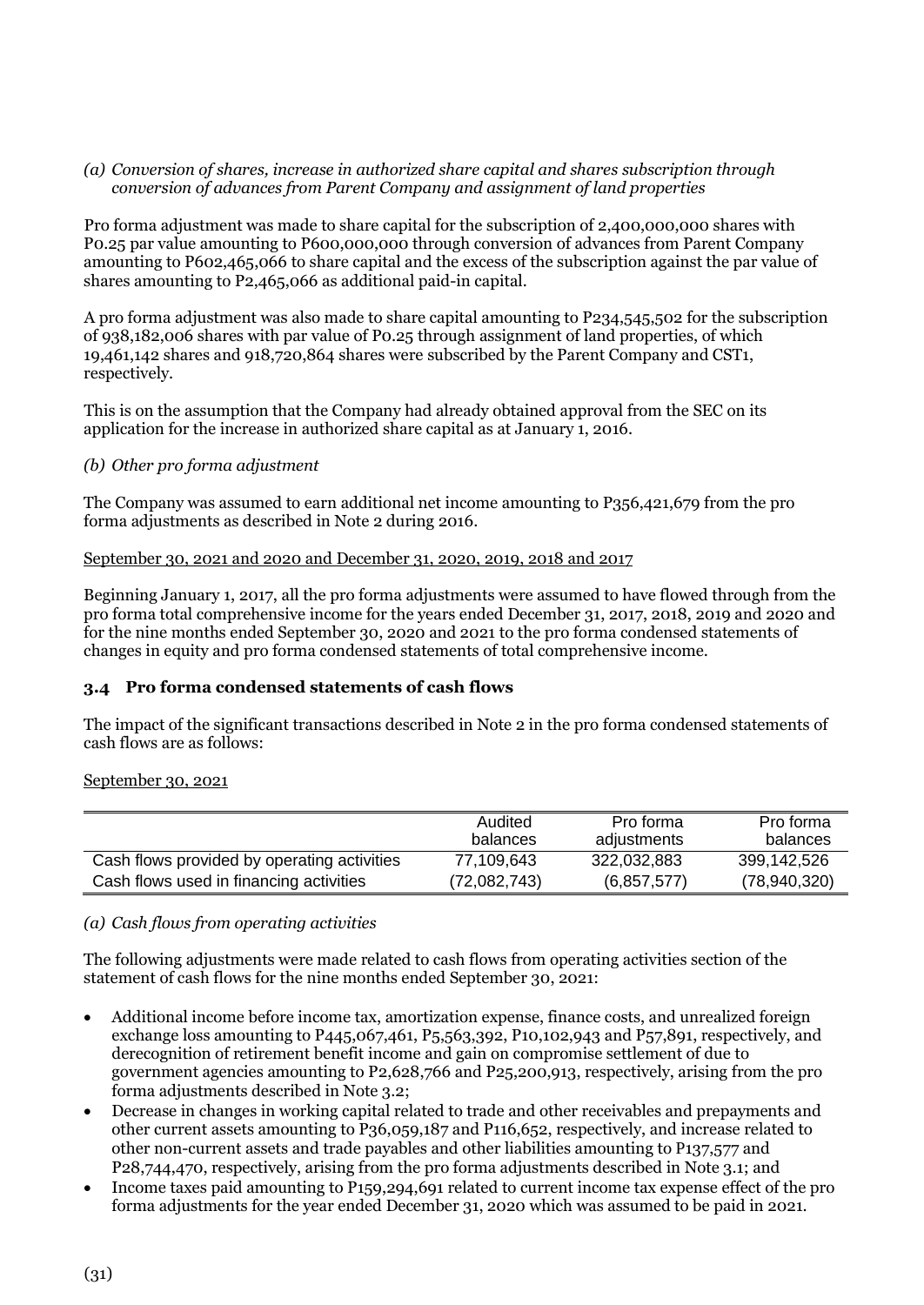# *(b) Cash flows from financing activities*

The following adjustments were made related to cash flows from financing activities section of the statement of cash flows for the nine months ended September 30, 2021:

• Increase in principal and interest payments of lease liabilities resulting from the adjustments described in Note 2 (d):

| Land property                               | <b>Notes</b> | Principal | Interest  | Total     |
|---------------------------------------------|--------------|-----------|-----------|-----------|
| Brgy. Dalayap, Tarlac City, Tarlac - Land A | 2(d)(ii)     | 265.421   | 1,582,579 | 1,848,000 |
| Brgy. Dalayap, Tarlac City, Tarlac - Land B | 2(d)(ii)     | 222,764   | 1.328.236 | 1.551.000 |
| Brgy. Rizal, Silay City, Negros Occidental  | 2(d)(iii)    | 1.228.680 | 2.530.460 | 3,759,140 |
|                                             |              | 1,716,865 | 5,441,275 | 7,158,140 |

• Decrease in principal payments of lease liabilities amounting to P308,298 and increase in interest payments on lease liabilities amounting to P7,735 arising from adjustments described in Note 2 (e).

#### September 30, 2020

|                                             | Audited<br>balances | Pro forma<br>adjustments | Pro forma<br>balances |
|---------------------------------------------|---------------------|--------------------------|-----------------------|
| Cash flows provided by operating activities | 148.032.212         | 96.496.871               | 244,529,083           |
| Cash flows used in financing activities     | (93,652,611)        | (19, 427, 151)           | (113,079,762)         |

# *(a) Cash flows from operating activities*

The following adjustments were made related to cash flows from operating activities section of the statement of cash flows for the nine months ended September 30, 2020:

- Additional income before income tax, amortization expense and finance costs amounting to P475,663,387, P5,563,392 and P9,794,665, respectively, decrease in unrealized foreign exchange loss amounting to P69,535 and derecognition of retirement benefit expense amounting to P3,038,128 arising from the pro forma adjustments described in Note 3.2;
- Decrease in changes in working capital related to trade and other receivables and trade payables and other liabilities amounting to P146,453,051 and P16,534,558, respectively, and increase in prepayments and other current assets and non-current assets amounting to P933,293 and P230,615, respectively, arising from the pro forma adjustments described in Note 3.1; and
- Income taxes paid amounting to P229,593,209 related to current income tax expense effect of the pro forma adjustments for the year ended December 31, 2019 which was assumed to be paid in 2020.

#### *(b) Cash flows from financing activities*

The following adjustments were made related to cash flows from financing activities section of the statement of cash flows for the nine months ended September 30, 2020:

• Increase in principal and interest payments of lease liabilities resulting from the adjustments described in Note 2 (d):

| Land property                               | <b>Notes</b> | Principal                | Interest   | Total      |
|---------------------------------------------|--------------|--------------------------|------------|------------|
| Brgy. Talavera, Toledo City, Cebu           | 2(d)(i)      | 5,941,004                | 6,778,996  | 12,720,000 |
| Brgy. Dalayap, Tarlac City, Tarlac - Land A | 2(d)(ii)     | $\overline{\phantom{0}}$ | 1,680,000  | 1,680,000  |
| Brgy. Dalayap, Tarlac City, Tarlac - Land B | 2(d)(ii)     | $\blacksquare$           | 1,410,000  | 1,410,000  |
| Brgy. Rizal, Silay City, Negros Occidental  | 2(d)(iii)    | $\blacksquare$           | 3,685,431  | 3,685,431  |
|                                             |              | 5,941,004                | 13,554,427 | 19,495,431 |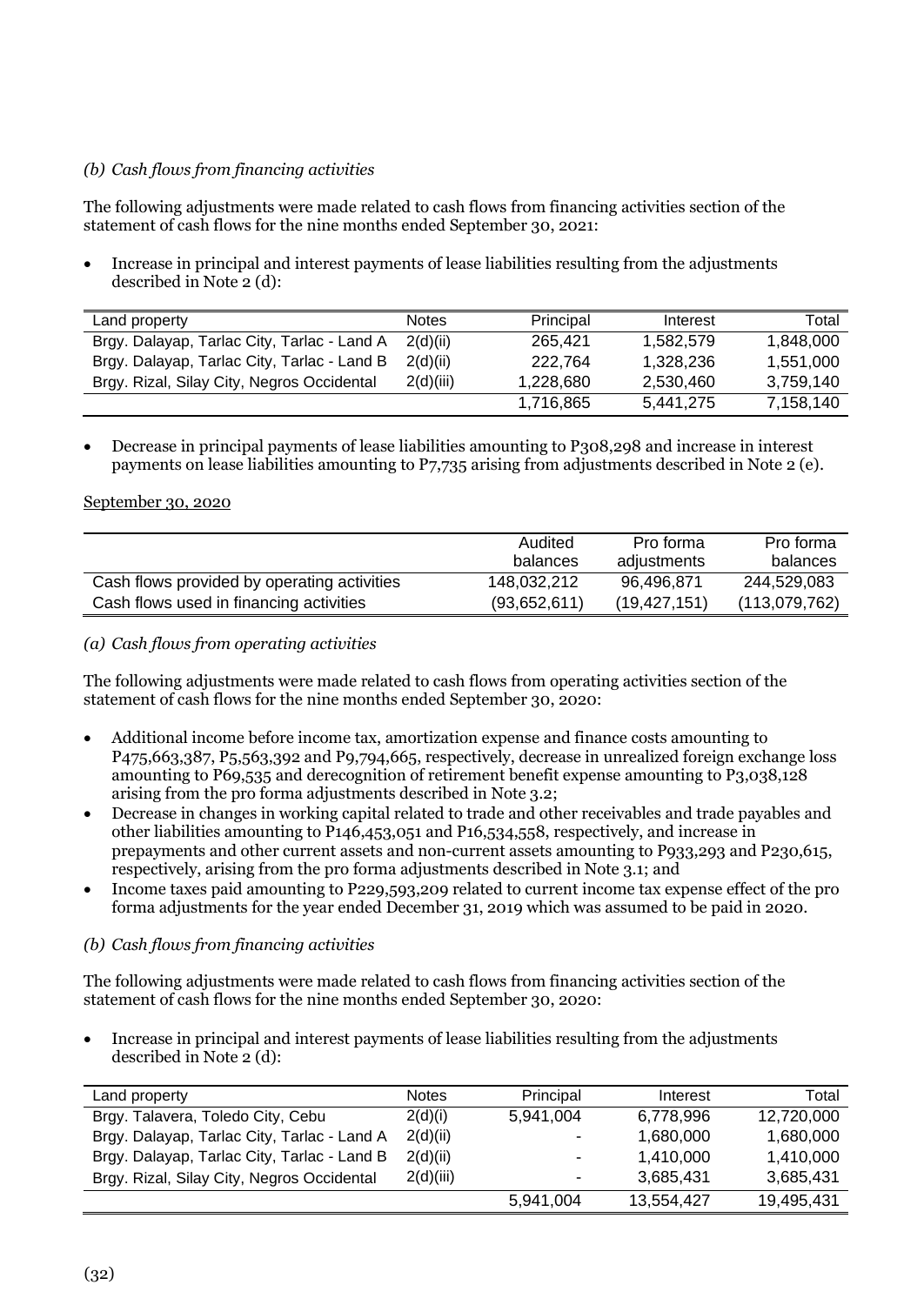• Decrease in principal and interest payments on lease liabilities amounting to P14,380 and P53,900, respectively, arising from adjustments described in Note 2 (e).

#### December 31, 2020

|                                             | Audited<br>balances | Pro forma<br>adjustments | Pro forma<br>balances |
|---------------------------------------------|---------------------|--------------------------|-----------------------|
| Cash flows provided by operating activities | 119,588,660         | 202,819,270              | 322,407,930           |
| Cash flows used in financing activities     | (94, 915, 770)      | (20, 525, 325)           | (115, 441, 095)       |

# *(a) Cash flows from operating activities*

The following adjustments were made related to cash flows from operating activities section of the statement of cash flows for the year ended December 31, 2020:

- Additional income before income tax, amortization expense and finance costs amounting to P637,901,590, P7,417,856 and P13,057,446, respectively, decrease in unrealized foreign exchange loss amounting to P69,258 and derecognition of retirement benefit expense amounting to P2,915,664 arising from the pro forma adjustments described in Note 3.2;
- Decrease in changes in working capital related to trade and other receivables, prepayments and other current assets and trade payables and other liabilities amounting to P205,040,583, P323,376 and P17,922,372, respectively, and increase related to other non-current assets amounting to P306,840 arising from the pro forma adjustments described in Note 3.1; and
- Income taxes paid amounting to P229,593,209 related to current income tax expense effect of the pro forma adjustments for the year ended December 31, 2019 which was assumed to be paid in 2020.

# *(b) Cash flows from financing activities*

The following adjustments were made related to cash flows from financing activities section of the statement of cash flows for the year ended December 31, 2020:

• Increase in principal and interest payments of lease liabilities resulting from the adjustments described in Note 2 (d):

| Land property                               | <b>Notes</b> | Principal | Interest   | Total      |
|---------------------------------------------|--------------|-----------|------------|------------|
| Brgy. Talavera, Toledo City, Cebu           | 2(d)(i)      | 6.984.854 | 5,735,146  | 12,720,000 |
| Brgy. Dalayap, Tarlac City, Tarlac - Land A | 2(d)(ii)     | 151.123   | 2,126,210  | 2,277,333  |
| Brgy. Dalayap, Tarlac City, Tarlac - Land B | 2(d)(ii)     | 126.836   | 1.784.497  | 1,911,333  |
| Brgy. Rizal, Silay City, Negros Occidental  | 2(d)(iii)    | 283,208   | 3.402.224  | 3,685,432  |
|                                             |              | 7,546,021 | 13,048,077 | 20,594,098 |

• Decrease in principal payments of lease liabilities amounting to P78,142 and increase in interest payments on lease liabilities amounting to P9,369 arising from adjustments described in Note 2 (e).

#### December 31, 2019

|                                             | Audited       | Pro forma   | Pro forma       |
|---------------------------------------------|---------------|-------------|-----------------|
|                                             | balances      | adjustments | balances        |
| Cash flows provided by operating activities | 150,450,697   | 414,139,048 | 564,589,745     |
| Cash flows used in financing activities     | (190,005,054) | (7,731,378) | (197, 736, 432) |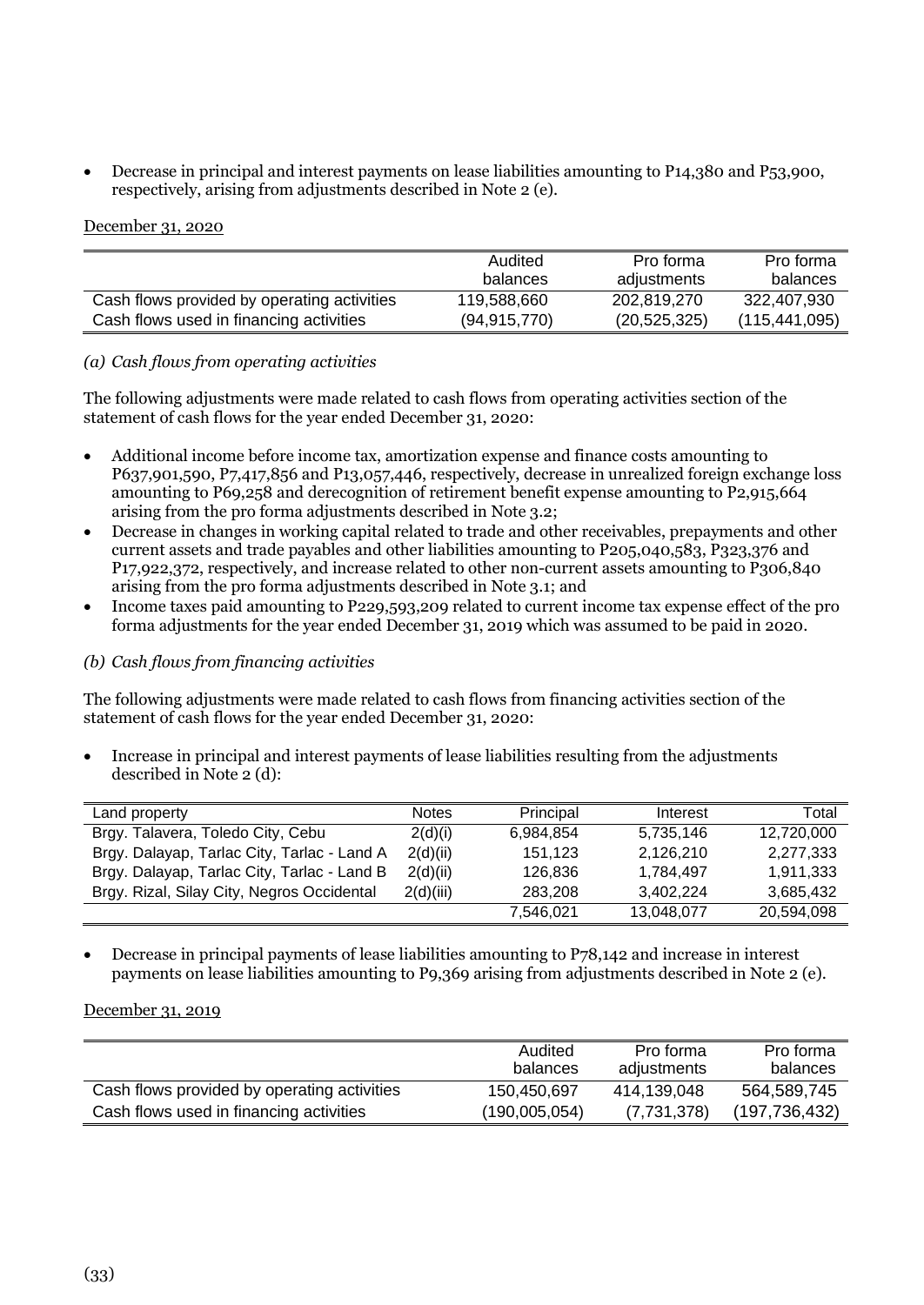# *(a) Cash flows from operating activities*

The following adjustments were made related to cash flows from operating activities section of the statement of cash flows for the year ended December 31, 2019:

- Additional income before income tax, amortization expense, finance costs and unrealized foreign exchange gain amounting to P660,034,501, P7,417,856, P13,956,809 and P102,956, respectively, arising from the pro forma adjustments described in Note 3.2;
- Decrease in changes in working capital related to trade and other receivables, prepayments and other current assets, trade payables and other liabilities and other non-current assets amounting to P106,113,692, P1,155,358, P24,717,829 and P1,441,643, respectively, arising from the pro forma adjustments described in Note 3.1; and
- Income taxes paid amounting to P133,738,640 related to current income tax expense effect of the pro forma adjustments for the year ended December 31, 2018 which was assumed to be paid in 2019.

# *(b) Cash flows from financing activities*

The following adjustments were made related to cash flows from financing activities section of the statement of cash flows for the year ended December 31, 2019:

• Increase in principal and interest payments of lease liabilities resulting from the adjustments described in Note 2 (d):

|                                             | <b>Notes</b> | Principal | Interest  | Total     |
|---------------------------------------------|--------------|-----------|-----------|-----------|
| Brgy. Dalayap, Tarlac City, Tarlac - Land A | 2(d)(ii)     | 105.491   | 2.134.509 | 2.240.000 |
| Brgy. Dalayap, Tarlac City, Tarlac - Land B | 2(d)(ii)     | 88.537    | 1.791.463 | 1.880.000 |
| Brgy. Rizal, Silay City, Negros Occidental  | 2(d)(iii)    | 190.156   | 3.423.012 | 3.613.168 |
|                                             |              | 384.184   | 7.348.984 | 7,733,168 |

• Decrease in principal payments of lease liabilities amounting to P229,568 and increase in interest payments on lease liabilities amounting to P227,778 arising from adjustments described in Note 2 (e).

#### December 31, 2018

|                                             | Audited<br>balances | Pro forma<br>adjustments | Pro forma<br>balances |
|---------------------------------------------|---------------------|--------------------------|-----------------------|
| Cash flows provided by operating activities | 170,275,108         | 111,576,324              | 281,851,432           |
| Cash flows used in financing activities     | (269, 923, 827)     | (23,580,928)             | (293, 504, 755)       |

#### *(a) Cash flows from operating activities*

The following adjustments were made related to cash flows from operating activities section of the statement of cash flows for the year ended December 31, 2018:

- Additional income before income tax, amortization expense and finance costs and unrealized foreign exchange loss amounting to P703,348,613, P9,543,844 and P17,189,943 and P58,505, respectively, and derecognition of gain on compromise settlement of due to government agencies amounting to P8,070,421 arising from the pro forma adjustments described in Note 3.2;
- Decrease in changes in working capital related to trade and other receivables and prepayments and other current assets amounting to P528,970,058 and P4,411,011, respectively, and increase related to trade payables and other liabilities and other non-current assets amounting to P10,639,525 and P8,330,541, respectively, arising from the pro forma adjustments described in Note 3.1; and
- Income taxes paid amounting to P112,223,999 related to current income tax expense effect of the pro forma adjustments for the year ended December 31, 2017 which was assumed to be paid in 2018.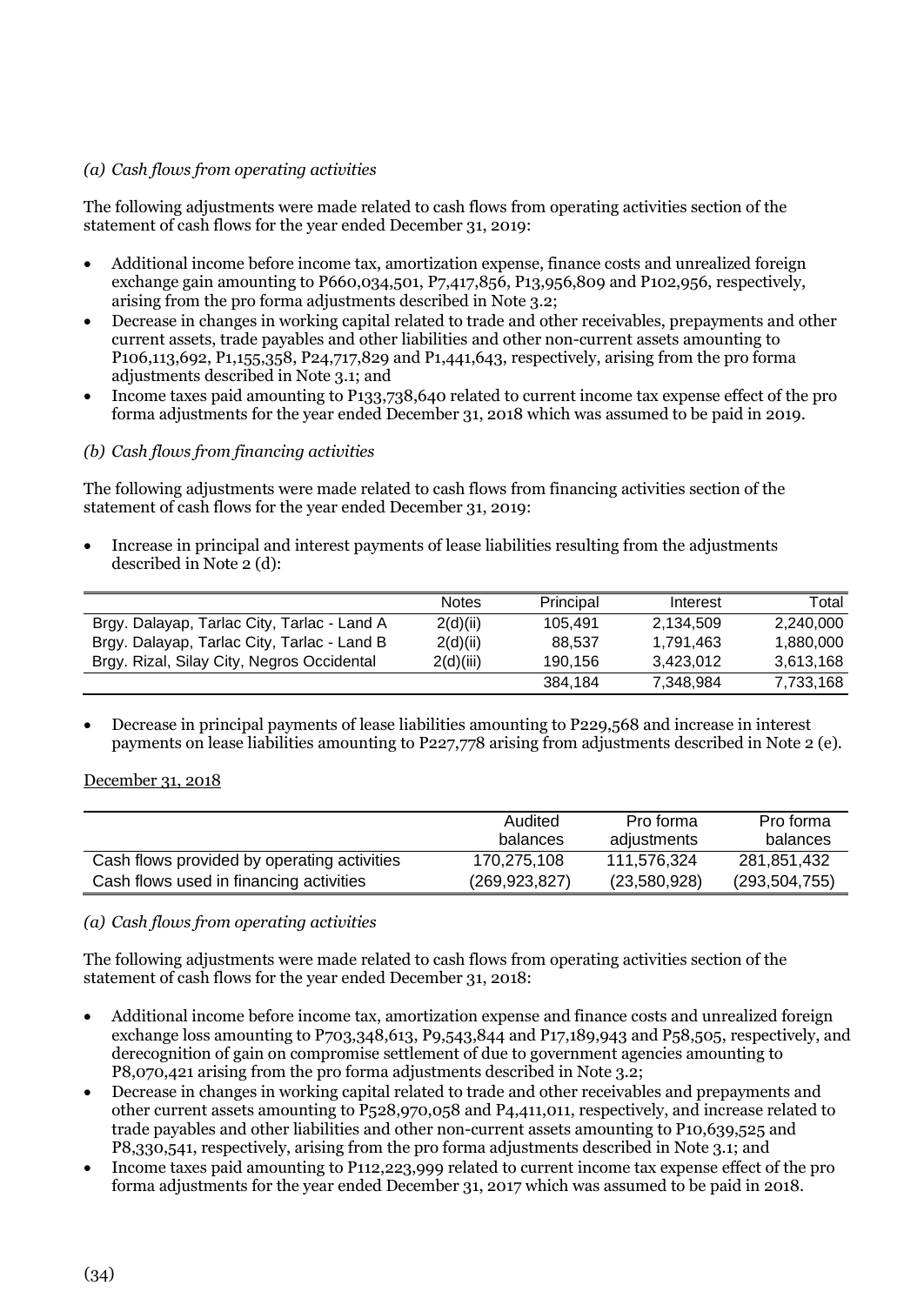# *(b) Cash flows from financing activities*

The following adjustments were made related to cash flows from financing activities section of the statement of cash flows for the year ended December 31, 2018:

• Increase in principal and interest payments of lease liabilities resulting from the adjustments described in Note 2 (d):

| Land property                               | <b>Notes</b> | Principal | Interest   | Total      |
|---------------------------------------------|--------------|-----------|------------|------------|
| Brgy. Talavera, Toledo City, Cebu           | 2(d)(i)      | 6,210,267 | 5,789,733  | 12,000,000 |
| Brgy. Dalayap, Tarlac City, Tarlac - Land A | 2(d)(ii)     | 97.898    | 2,142,102  | 2,240,000  |
| Brgy. Dalayap, Tarlac City, Tarlac - Land B | 2(d)(ii)     | 82.164    | 1,797,836  | 1,880,000  |
| Brgy. Rizal, Silay City, Negros Occidental  | 2(d)(iii)    | 105.350   | 3.436.971  | 3.542.321  |
|                                             |              | 6,495,679 | 13,166,642 | 19,662,321 |

• Increase in principal and interest payments of lease liabilities amounting to P2,323 and P3,916,284, respectively, arising from adjustments described in Note 2 (e).

#### December 31, 2017

|                                                       | Audited<br>balances | Pro forma<br>adjustments | Pro forma<br>balances |
|-------------------------------------------------------|---------------------|--------------------------|-----------------------|
| Cash flows provided by (used in) operating activities | (51, 479, 446)      | 291,370,939              | 239,891,493           |
| Cash flows used in financing activities               | (307, 274, 915)     | (11, 272, 398)           | (318, 547, 313)       |

#### *(a) Cash flows from operating activities*

The following adjustments were made related to cash flows from operating activities section of the statement of cash flows for the year ended December 31, 2017:

- Additional income before income tax, amortization expense and finance costs and unrealized foreign exchange loss amounting to P687,373,213, P9,543,844, P17,663,362 and P1,660, respectively, arising from the pro forma adjustments described in Note 3.2;
- Decrease in changes in working capital related to trade and other receivables and trade payables and other liabilities amounting to P340,988,309 and P26,738,005, respectively, and increase related to prepayments and other current assets amounting to P427,949 arising from the pro forma adjustments described in Note 3.1; and
- Income taxes paid amounting to P55,912,775 related to current income tax expense effect of the pro forma adjustments for the year ended December 31, 2016 which was assumed to be paid in 2017.

# *(b) Cash flows from financing activities*

The following adjustments were made related to cash flows from financing activities section of the statement of cash flows for the year ended December 31, 2017:

• Increase in principal and interest payments of lease liabilities resulting from the adjustments described in Note 2 (d):

| Land property                               | <b>Notes</b> | Principal | Interest  | Total     |
|---------------------------------------------|--------------|-----------|-----------|-----------|
| Brgy. Dalayap, Tarlac City, Tarlac - Land A | 2(d)(ii)     | 90.851    | 2.149.149 | 2.240.000 |
| Brgy. Dalayap, Tarlac City, Tarlac - Land B | 2(d)(ii)     | 76.250    | 1.803.750 | 1.880.000 |
| Brgy. Rizal, Silay City, Negros Occidental  | 2(d)(iii)    | 28.159    | 3.444.705 | 3.472.864 |
|                                             |              | 195.260   | 7.397.604 | 7.592.864 |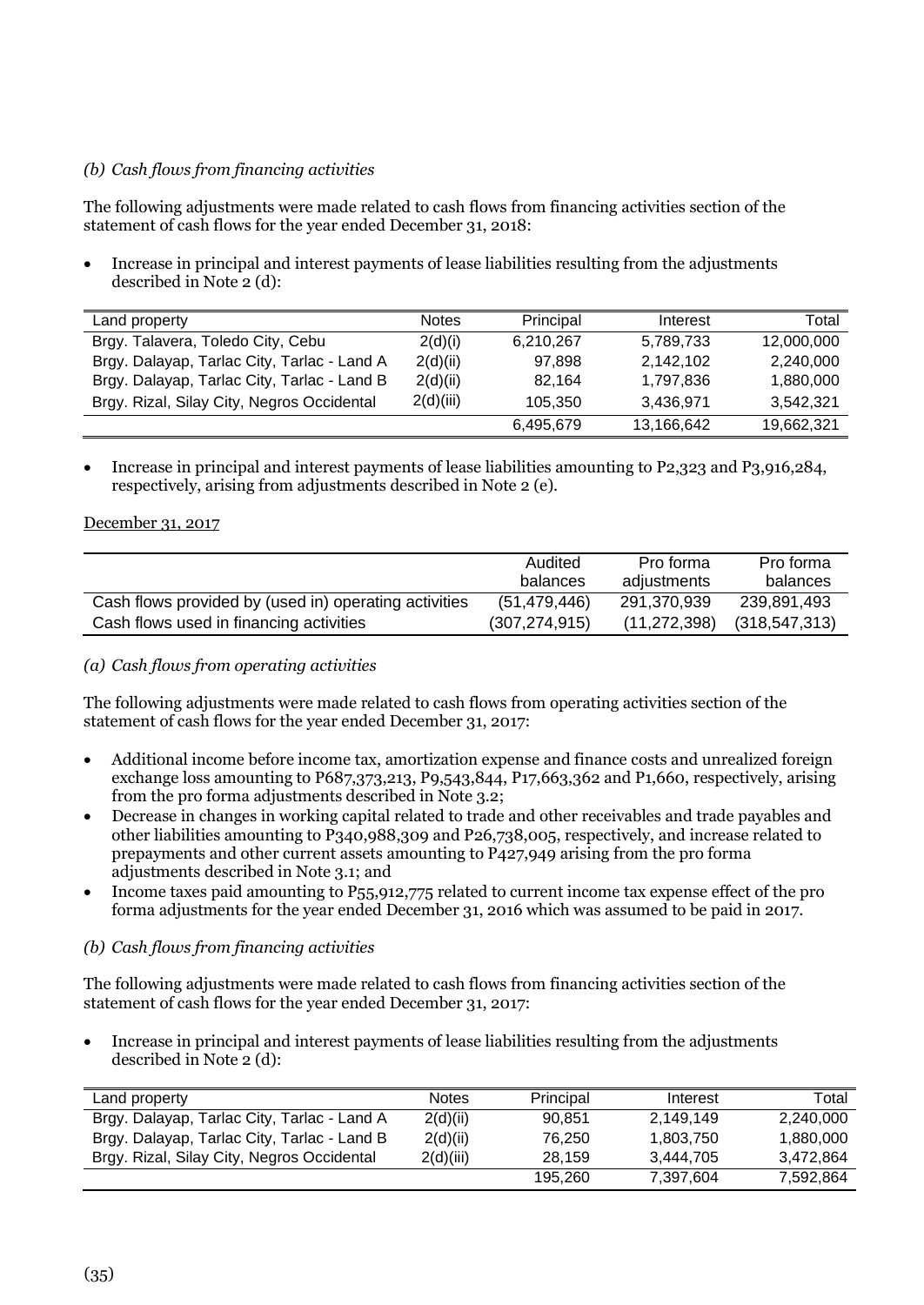• Increase in interest payments on lease liabilities amounting to P3,679,534 arising from adjustments described in Note 2 (e).

Cash at the beginning of each of the period and years presented was adjusted to reflect the effects of the pro forma adjustments described above.

# **Note 4 - Earnings per share (EPS) computation**

Basic EPS is computed based on the weighted average number of issued and outstanding common shares during each year. Diluted EPS is computed as if the potential common shares or instruments that may entitle the holder to common shares were exercised as of the beginning of the year. When there are no potential common shares or other instruments that may entitle the holder to common shares, diluted EPS is the same as the basic EPS.

For the purpose of the pro forma basic/diluted EPS computation for the nine months ended September 30, 2021 and 2020 and for the years ended December 31, 2020, 2019, 2018 and 2017, the weighted average number of issued and outstanding common shares consider the impact of conversion of shares and share subscription described in Note 2 (b). This is on the assumption that the Company had already obtained approval from the SEC on its application for the increase in authorized share capital as at January 1, 2016.

Pro forma weighted average number of common shares is determined as follows:

|                                                      | <b>Note</b> | Number of shares |
|------------------------------------------------------|-------------|------------------|
| Weighted average number of common shares, as audited |             | 2,159,999,994    |
| Pro forma adjustment related to share subscription   |             | 3,338,182,006    |
|                                                      |             | 5,498,182,000    |

There are no dilutive financial instruments for the nine months ended September 30, 2021 and 2020 and for the years ended December 31, 2020, 2019, 2018 and 2017, hence, diluted EPS is the same as the basic EPS.

The pro forma basic and diluted EPS are as follows:

|                                                    | Nine months ended<br>September 30 |               |               | Years ended December 31 |               |               |
|----------------------------------------------------|-----------------------------------|---------------|---------------|-------------------------|---------------|---------------|
|                                                    | 2021                              | 2020          | 2020          | 2019                    | 2018          | 2017          |
| Pro forma net income<br>Pro forma weighted average | 440,283,536                       | 391,731,810   | 551,088,452   | 496.897.246             | 479,017,036   | 445,376,051   |
| number of common shares                            | 5,498,182,000                     | 5,498,182,000 | 5,498,182,000 | 5,498,182,000           | 5,498,182,000 | 5,498,182,000 |
|                                                    | 0.08                              | 0.07          | 0.10          | 0.09                    | 0.09          | 0.08          |